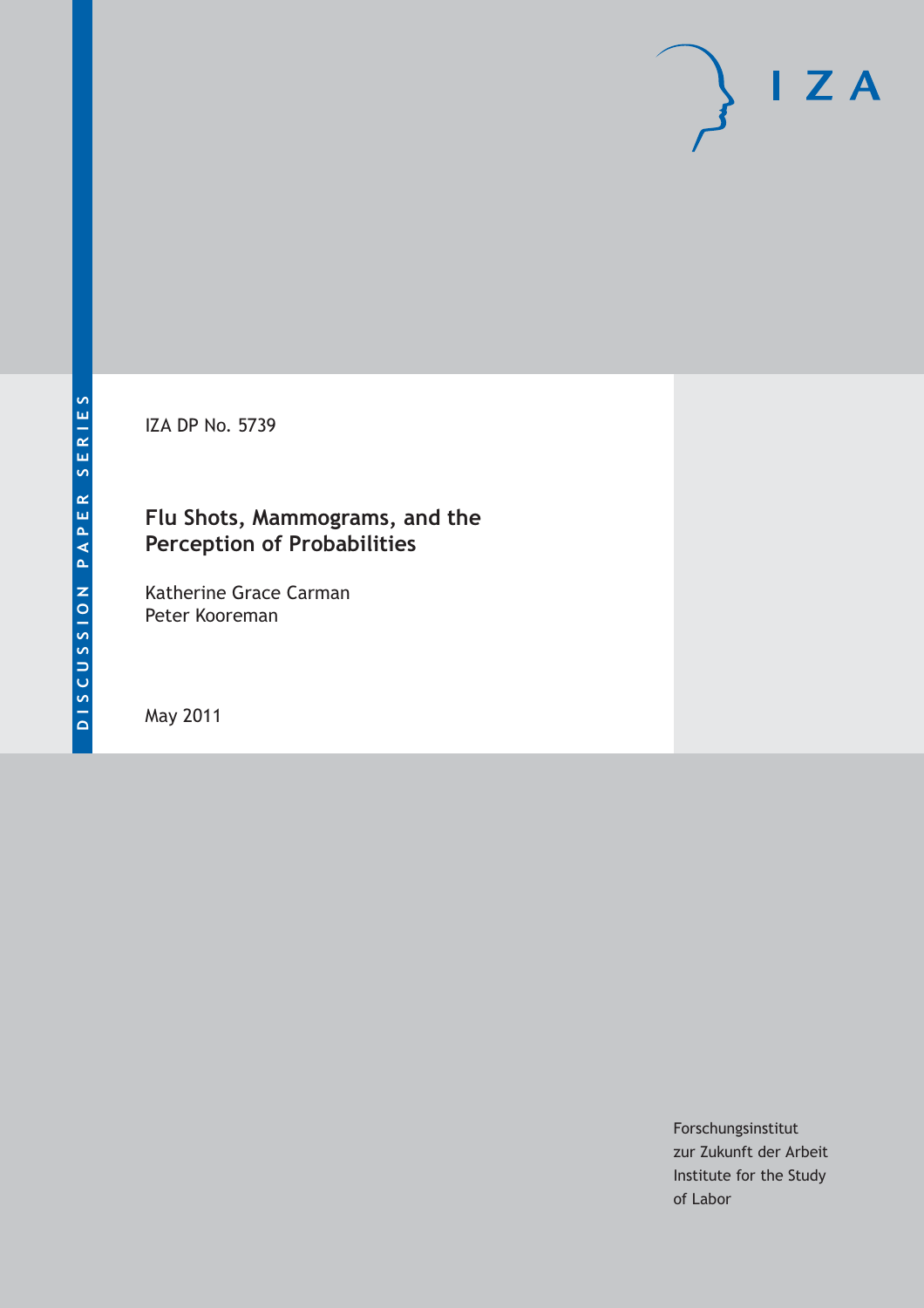# **Flu Shots, Mammograms, and the Perception of Probabilities**

## **Katherine Grace Carman**

*Tilburg University* 

# **Peter Kooreman**

*Tilburg University and IZA* 

## Discussion Paper No. 5739 May 2011

IZA

P.O. Box 7240 53072 Bonn Germany

Phone: +49-228-3894-0 Fax: +49-228-3894-180 E-mail: iza@iza.org

Any opinions expressed here are those of the author(s) and not those of IZA. Research published in this series may include views on policy, but the institute itself takes no institutional policy positions.

The Institute for the Study of Labor (IZA) in Bonn is a local and virtual international research center and a place of communication between science, politics and business. IZA is an independent nonprofit organization supported by Deutsche Post Foundation. The center is associated with the University of Bonn and offers a stimulating research environment through its international network, workshops and conferences, data service, project support, research visits and doctoral program. IZA engages in (i) original and internationally competitive research in all fields of labor economics, (ii) development of policy concepts, and (iii) dissemination of research results and concepts to the interested public.

IZA Discussion Papers often represent preliminary work and are circulated to encourage discussion. Citation of such a paper should account for its provisional character. A revised version may be available directly from the author.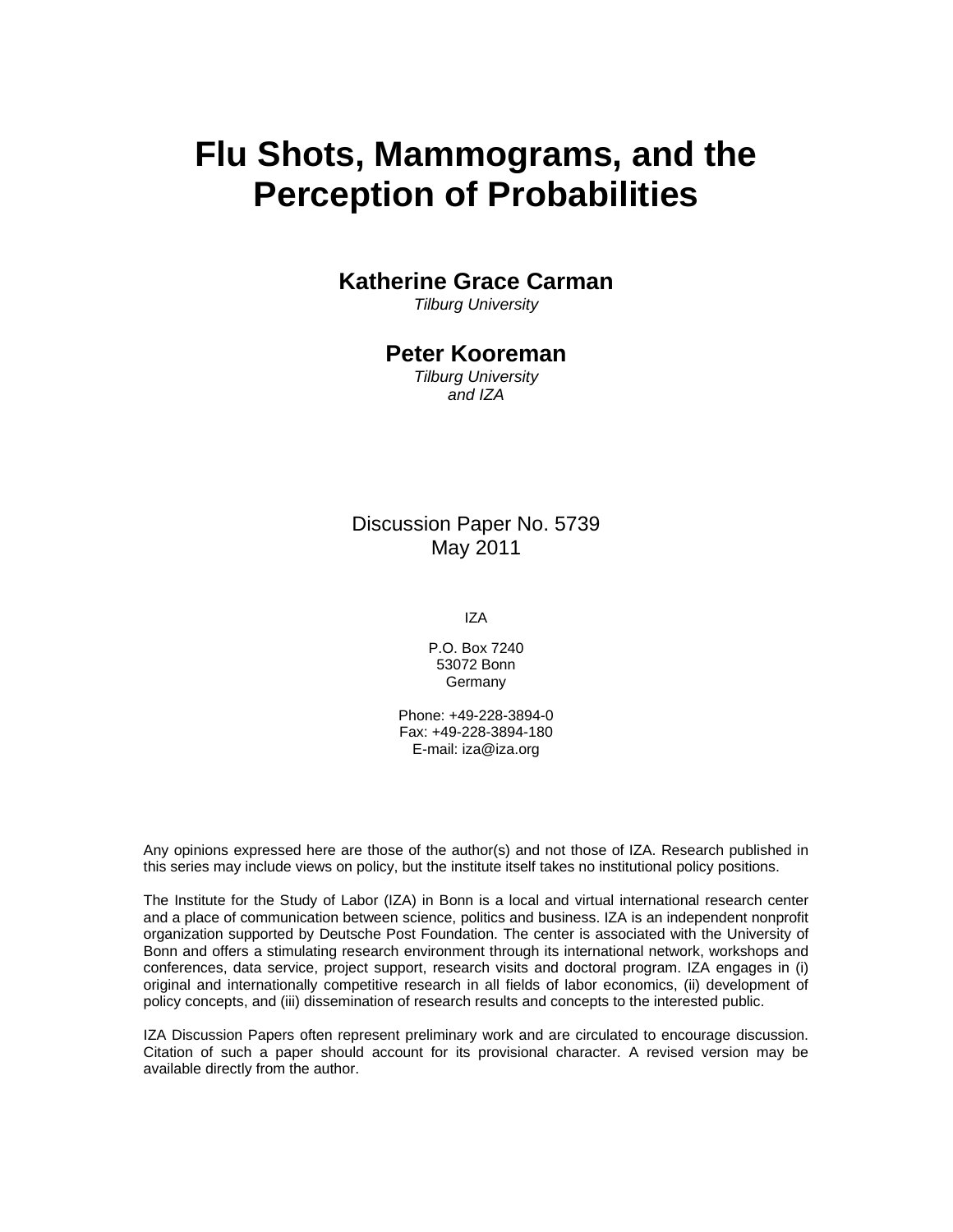IZA Discussion Paper No. 5739 May 2011

# **ABSTRACT**

# **Flu Shots, Mammograms, and the Perception of Probabilities\***

We study individuals' decisions to decline or accept preventive health care interventions such as flu shots and mammograms. In particular, we analyze the role of perceptions of the effectiveness of the intervention, by eliciting individuals' subjective probabilities of sickness and survival, with and without the interventions. Respondents appear to be aware of some of the qualitative relationships between risk factors and probabilities. However, on average they have very poor perceptions of the absolute probability levels as reported in the epidemiological literature. Perceptions are less accurate if a respondent is female and has no college degree. Perceived probabilities significantly affect the subsequent take-up rate of flu shots and mammograms.

JEL Classification: I10

Keywords: preventive health care, probability perceptions

Corresponding author:

Peter Kooreman Department of Economics Tilburg University P.O.B. 90153 5000 LE Tilburg The Netherlands E-mail: p.kooreman@uvt.nl

-

<sup>\*</sup> We thank Joe Aldy, Orley Ashenfelter, Floriaan van Bemmelen, Wändi Bruine de Bruin, Wendy Carman, Eline van der Heijden, Arie Kapteyn, Emmett Keeler, Charles Manski, Miquelle Marchand, Angela Neijmeijer-Leloux, Johan Polder, David Ribar, Annette Scherpenzeel, Arthur van Soest, and Corrie Vis, as well as seminar and conference participants for helpful comments. This paper draws on data of the LISS panel of CentERdata. CentER and Netspar provided financial support for the data collection. Supporting materials, including a translation in English of the survey in Dutch, are available from the authors.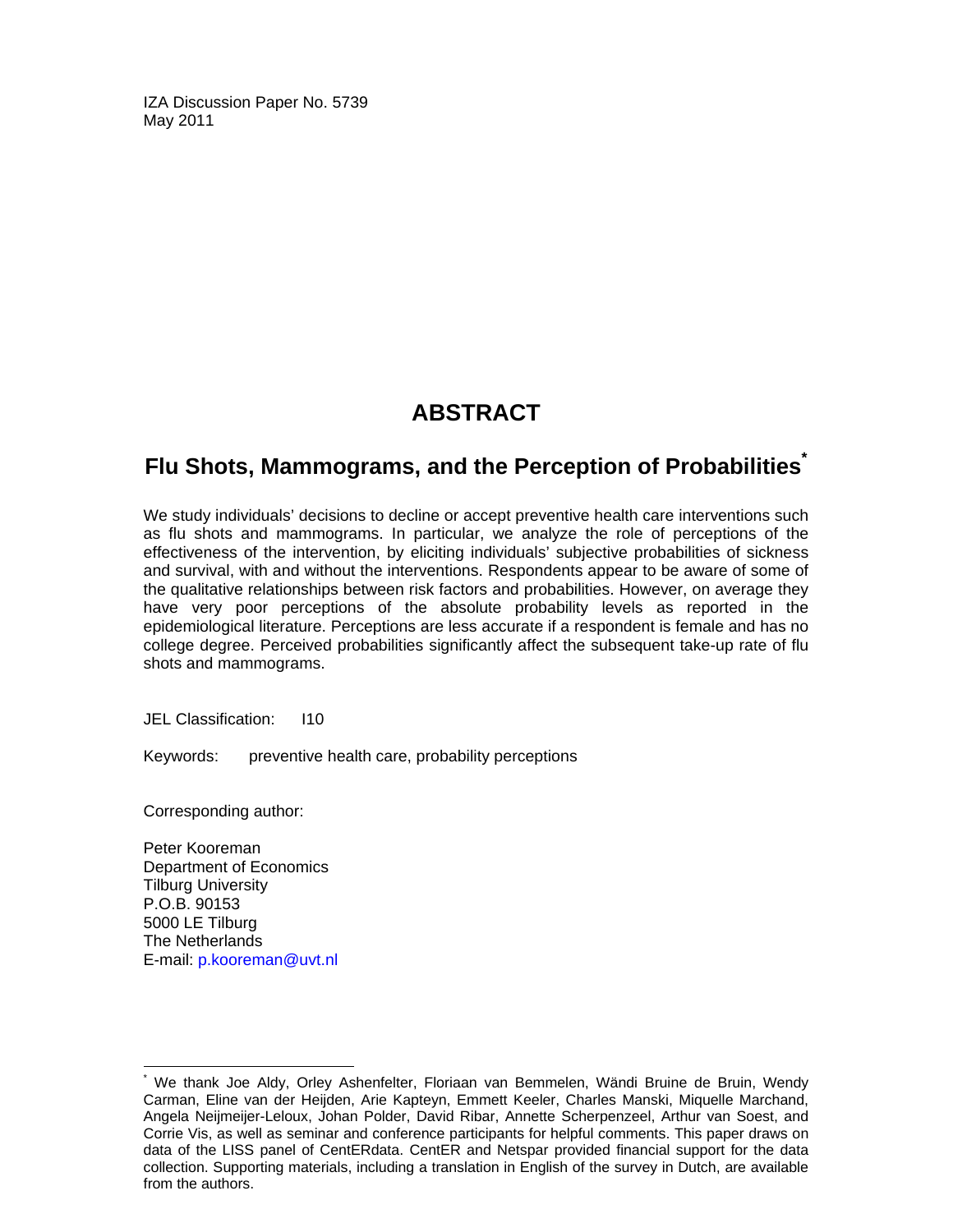#### **1. Introduction**

Preventive health care is at the heart of many suggested reforms to control costs and improve the efficiency of health care. While preventive care obviously cannot eliminate death, it can help to extend life and avoid or delay the occurrence of diseases. Making decisions about using preventive care, however, can be very difficult. Individuals typically know little about the magnitude of the risk that they face and about the potential benefits of preventive care.

This paper examines the choices that people make about using preventive care, focusing on individuals' perceptions of probabilities of disease and death and of the effectiveness of interventions. The risk that an individual perceives can be broken down into two components: true risk and bias. While unobserved risk factors prevent separating these two components, our data permit us to address the following three questions. First we compare perceptions of risk to individually predicted risk based on epidemiological models. While the epidemiological models do not represent true risk for all individuals, they are an objective measure of risk and if averaged across individuals should be close proxies to the average true risk. Second we investigate whether individuals risk perceptions are influenced by their risk factors. Do individuals whose risk factors indicate higher risk, such as high blood pressure or diabetes, report higher subjective probabilities? Finally we consider the effect of risk perceptions on the use of preventive care. Individuals who perceive greater risk are expected to be more likely to use preventive care.

Careful consideration of risk factors and epidemiologically predicted risk is important to understanding behavior. While, economists have acknowledged the importance of risk perceptions, many continue to consider externally estimated probabilities rather than subjective probabilities. Our paper is unique in that we consider both. This allows us to address which are better predictors of behavior.

There are several key differences between the previous literature and the present paper. First, we measure individuals' perceptions of risk in the form of subjective, numerical probabilities. Numerical probabilities not only have more predictive power than more qualitative expectations data (Juster, 1966), but also allow better evaluation of the internal consistency and external validity of responses. Second, while the previous literature has primarily focused on a single intervention, we consider multiple preventive care measures for each individual. This allows us to analyze behavioral differences across preventive interventions. Third, we compare the effects of subjective and individually predicted epidemiological risks on behavior, for a general population sample that is not limited to the elderly population. Fourth, we explore several survey methods of eliciting subjective estimates of risk.

We find that a majority of respondents answer probability questions in a way consistent with basic probability concepts. Moreover, they appear to be aware of some of the qualitative relationships between risk factors and probabilities. However, on average, they have very poor perceptions of the absolute probability levels as reported in the epidemiological literature. Perceptions are less accurate if a respondent is female and has no college degree and the accuracy of perceptions deteriorates after age 50. Nevertheless, perceived probabilities strongly affect the subsequent take-up rate of flu shots, mammograms, Pap smears, sexually transmitted disease testing, and aspirin for the prevention of heart disease. Our results indicate that probability perceptions are key to understanding behavior regarding preventive care and designing effective preventive health care programs.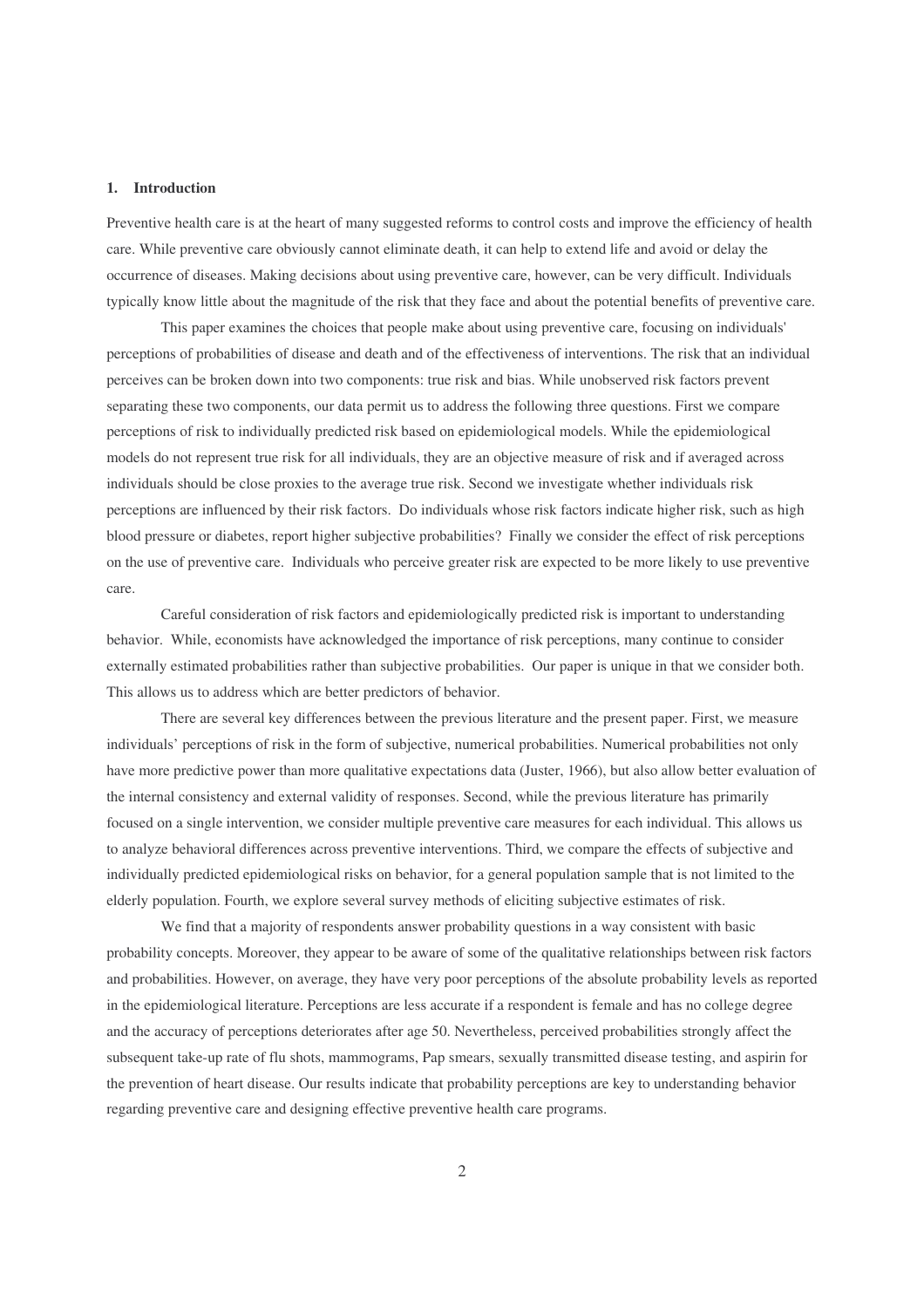The paper proceeds as follows. Section 2 discusses literature on preventive health care and subjective probabilities. Section 3 describes the institutional details of preventive care programs in the Netherlands. Our survey and data collection are described in section 4. Section 5 considers the epidemiological literature on the relevant probabilities of disease and death. Section 6 presents our empirical results and section 7 concludes.

#### **2. Preventive Health Care and Subjective Probabilities**

From an economic perspective the decision to take up preventive care is an investment decision. Loosely speaking, such an investment is worthwhile if the expected present value of the reduction in illness and the probability of death is greater than the opportunity costs of the intervention; see, Grossman (1972), Cropper (1977), Hey and Patel (1983), Dardanoni and Wagstaff (1987 and 1990), Selden (1993), Chang (1996), and Byrne and Thompson (2001) for formalizations of these notions.

Whether people ultimately decide to invest in preventive care is largely an empirical matter. We mention a selection from the large empirical literature. Kenkel (1994) finds that the probability that women will have mammograms and Pap smears increases with schooling and insurance coverage and decreases with age. Mullahy (1999) finds that schooling and insurance coverage are important determinants of getting a flu shot. The interpretation of the effects of insurance coverage may reflect price effects, access to health care in general, or some 'adverse'selection (people with a high demand for health care are more likely to have insurance). Wu (2003) finds that self reported health, fear, and expectations for the future influence the use of preventive care. Belkar et al. (2006) suggest that awareness plays a key role in determining who uses preventive care and that failing to account for this awareness can influence the measurement of other effects. Trivedi et al. (2008) find that co-pays also play an important role. Insurance companies that introduce co-pays for mammograms see decreases in the percentage of women participating in these interventions.

Central in any analysis of preventive health care are the probabilities of illness and death and the effectiveness of prevention. Typically, these parameters are assumed to be known by the individual. However, individuals' perceptions of the risks they face may differ widely from the true underlying risks and thus perceptions are likely to be better predictors of individual behavior.

We measure perceptions using subjective probabilities. The measurement of subjective probabilities in economics was first proposed by Juster (1966). The standard question takes the form: "What is the percent chance that you will choose X" or that "X will happen". Juster shows the superior informational content of such probabilities over qualitative response scales (like "very likely", "probable", "rarely") when trying to predict consumer choice. Since the early 1990s, such subjective probabilities have become an integral part of major household surveys around the world. Their validity and predictive power has been shown in a wide range of contexts, including retirement behavior (Hurd and McGarry, 1995), bequests (Hurd and Smith, 2002), income expectations (Dominitz and Manski, 1997), contraceptive choice (Delavande, 2008), individual survival (Hurd and McGarry, 2002 and Gan, Hurd and McFadden, 2003), health risks of smoking (Khwaja, Silverman and Sloan, 2009), and life events of adolescents (Bruine de Bruin et al., 2007).

The existing literature that examines the relationship between risk perception and the use of preventive care has typically used qualitative risk perceptions and samples of limited size. Salant et al. (2006), for example, find that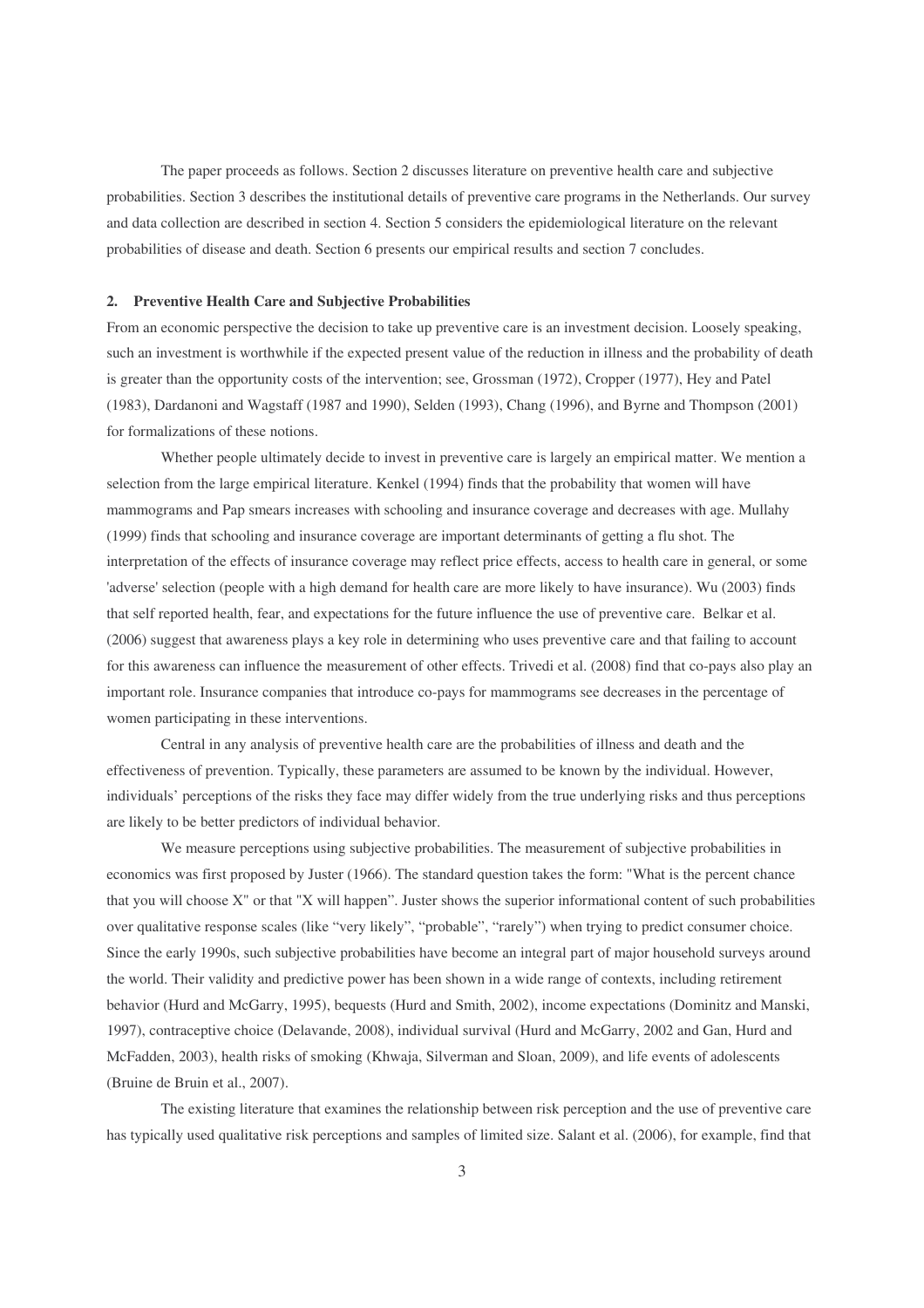33 women who are objectively assessed to be at high risk for breast cancer are unlikely to feel that they are at high risk and are skeptical of the effectiveness of prevention. Lipkus et al. (2000) find that information on both absolute risk and relative risks are necessary to encourage participation in prevention. Satterfield et al. (2000) consider the relationship between perceived risks and behaviors in the case of osteoporosis. They find that people who are more informed about recommendations regarding various preventive behaviors are more likely to follow those recommendations. They also asked about risk using categorical responses but did not relate that to behavior. Finally, Peters et al. (2006a) examine the relationship between worry, risk perceptions, and intentions to reduce medical errors in a small convenience sample. They find that worry matters more than risk perceptions, but focus on intentions to act (not on actual behavior) and use categorical representations of risk (not numerical subjective probabilities).

Our paper differs from these in several important ways. First, we use numerical subjective probabilities. Second, we relate these subjective probabilities to objective probabilities predicted by epidemiological models. Third, our sample size, 5,686, is significantly larger than previous studies. Fourth, each individual is asked about multiple preventive care interventions.

#### **3. The Dutch Flu Shot and Mammogram Program**

The Netherlands has mandatory health insurance for all residents. Each person is required to purchase a basic health insurance package from a private insurance company.<sup>1</sup> Individuals have the opportunity to change insurance companies at the beginning of each year, which discourages insurance companies from investing in prevention. While the minimum contents of the basic health insurance package are mandated by law, preventive care programs are currently not included. It is possible to buy supplementary insurance that covers additional services not covered by the basic insurance package.

Instead, the Dutch government funds some preventive care through the National Institute of Public Health and the Environment (RIVM). Preventive care, in the case of cancer screening can be expected to have benefits long after a one-year insurance contract ends and, in the case of influenza vaccines, has significant public health benefits. This paper considers three of the most important preventive care measures available through the RIVM to adults in the Netherlands: flu shots, mammograms and Pap smears.<sup>2</sup>

First, the RIVM provides influenza vaccines for everyone over the age of 60 (65 before 2008) and to certain high risk groups. In a typical year, roughly 5 to 20 percent of the population can be expected to catch influenza (or the flu).<sup>3</sup> For most people symptoms last 1 to 2 weeks. However for the elderly (ages 60 and up) and at risk populations, such as those with heart disease, pulmonary problems, or diabetes, influenza can lead to death. Mortality due to influenza for the elderly is approximately 130 per 100,000 people, 100 times mortality due to influenza for adults under the age of 50; see Thompson et al. (2003). Each year influenza vaccines are developed to

<sup>1</sup> Basic insurance is subsidized for low income households and insurance companies must accept all applicants. <sup>2</sup> Other common preventive care measures, such as colonoscopies and Prostate-Specific Antigen (PSA) tests are not

currently provided on a systematic basis either through the basic insurance packages or through the RIVM. By flu, we mean actual flu or influenza, not a cold or stomach flu. Symptoms of influenza include rapid onset, aching muscles all over the body, a high temperature and usually a pounding headache.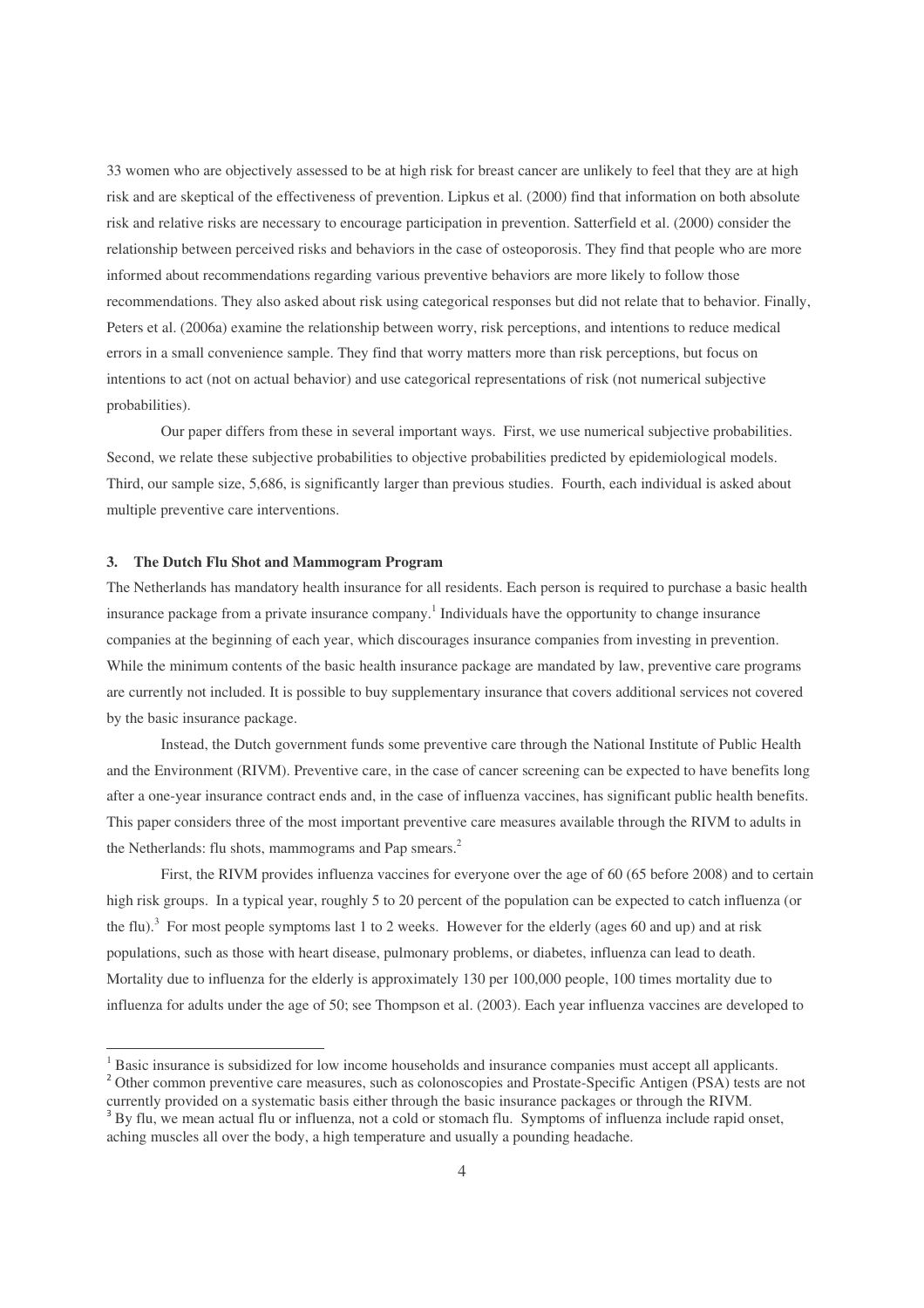prevent the strains of influenza expected to be most likely in the coming year. Through the RIVM's program, general practitioners send letters in the fall to all of their patients who are eligible for these free flu shots inviting them to come in for their flu shot. Outside of this age range people can still receive a flu shot from their doctor. In this case the out-of-pocket price will depend on their specific health insurance package.

Second, to increase the chances of identifying breast cancer at an early stage, the RIVM provides mammograms to women between the ages 50 and 75. One in ten Dutch women will get breast cancer at some point in their life. Important risk factors for breast cancer include current age, age that menstruation began, age of first live birth, the number of relatives who had breast cancer, and the number of past breast biopsies. Annual mammograms can reduce the probability of death from breast cancer by 15 percent; see Gotzsche and Nielsen (2006). The RIVM funds mammograms every two years for women between the ages of 50 and 75, which leads to a slightly lower decrease in the probability of death. Women receive a letter from the RIVM directly inviting them to have a mammogram. Women outside of this age group may still receive mammograms, but the out-of-pocket price will depend on their specific insurance package.

We also consider Pap smears which are provided every five years to women between the ages of 30 and 60. According to a recent article in the New England Journal of Medicine, 4 Pap smears are one of the most effective preventive care interventions available. Annual Pap smears can reduce cervical cancer mortality by at least 94%. Early detection of benign abnormalities can even prevent cells from becoming cancerous. In the Netherlands, Pap smears are given once every five years. At this frequency, mortality can be reduced by 83%. As with mammograms, women receive a letter from the RIVM directly inviting them to schedule an appointment for a free Pap smear with their general practitioner. In the case of Pap smears, women may be able to receive Pap smears more often or before reaching age 30; the price will depend on their insurance.

In addition to these three publicly funded prevention programs, we consider two other preventive care measures. These provide an interesting contrast to the government funded programs because of the different incentives for individuals to use them, including the fact that they may not need to see a doctor. <sup>5</sup> The first is daily low dose aspirin for the prevention of cardiovascular disease. Low dose aspirin has been shown to promote both the primary and secondary prevention of cardiovascular disease, preventing both the development of cardiovascular disease and negative outcomes such as heart attacks and strokes. Second, we consider screening for sexually transmitted diseases (STD) among individuals under the age of 40. In some larger cities, young adults received invitations for STD screening, although receipt of these invitations is less systematic in the case of flu shots, mammograms and Pap smears. These preventive care interventions provide three intervention opportunities for men and five for women.

 $<sup>4</sup>$  Sawaya et al. (2001).</sup>

 $<sup>5</sup>$  It is recommended that people begin daily low dose aspirin after speaking with their doctor, however given the</sup> prominence of this intervention in the media; it is possible that some people would choose to begin such therapy on their own.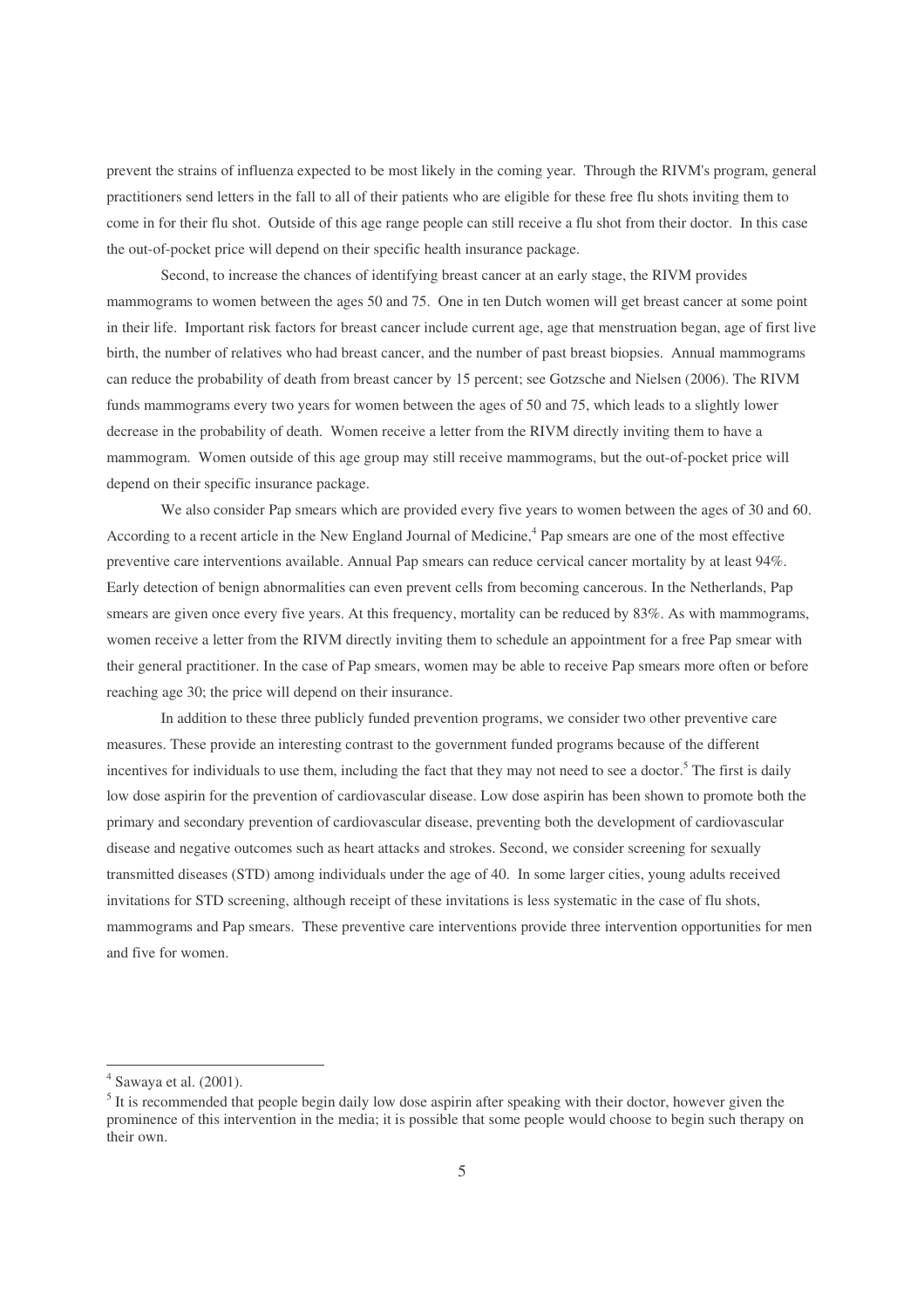#### **4. The Survey**

Our primary data source is the LISS Panel, a random representative sample of Dutch individuals who participate in monthly Internet surveys.<sup>6</sup> It contains information on a large variety of domains including demographics, housing, work and time use, happiness and health, and financial decisions. The LISS Panel has two important advantages that make it particularly valuable for this research. First, it is possible to randomize the content and format of questions, for example to compare the effects of different wordings of questions. Second, it is possible to follow up with the same participants at a later date.

The largest part of the data used in this paper was collected in September 2008. Panel members were asked additional questions in January 2009. In the initial survey, respondents were asked a series of questions mainly on past take up of flu shots, mammograms, Pap smears, use of aspirin, and sexually transmitted disease screening, and various related perceived probabilities. The text of the subjective probability questions is available in Appendix Table 1. All respondents receive questions about influenza and heart disease. Only women receive questions about mammograms and Pap smears. Questions about sexually transmitted diseases are only asked to those under 40. Previous research on the elicitation of subjective probabilities shows that survey modes can affect responses; see e.g. Woloshin et al. (2000). We therefore use three different survey modes, randomly assigned to respondents: an openended probability question, (with a number between 0 and 100 to be typed in), a linear probability scale (with a number between 0 and 100 to be selected using the mouse) or the linear probability scale with magnifier (magnifying a part of the scale around the cursor location). The second two response modes use a visual scale on the screen allowing respondents to select their answer on a number line. With the magnifier, respondents see a number line similar to the linear scale, but when they click on the line with their mouse they see a magnified section allowing them to choose a number with more precision. These three response modes result in similar mean response across questions, however the visual scales reduce the use of focal responses such as 0, 50 and 100 and the use of multiples of 10 in general. These scales do not significantly change our results and are discussed in more detail in a companion paper: Bruine de Bruin and Carman (2010). Following the Survey of Economic Expectations, we introduce the subjective probability questions with a brief description of probabilities; see Manski (2004).<sup>7</sup>

In addition, individuals' numeracy and 'probability literacy'were assessed following Peters et al. (2006b). Individuals were randomly assigned to receive this numeracy assessment at the beginning or the end of the survey. In addition, we asked individuals who had had flu shots, mammograms or Pap smears about their monetary and time costs related to the use of prevention. For those who did not participate, we asked about their expected monetary and time costs. Monetary costs included both the cost of the intervention and any travel costs. We also asked a number of questions that might provide information about people's motivations for participating or not participating in preventive care. Individuals were asked whether someone they knew well had died of influenza or breast cancer. This question was intended to identify whether personal experience with a disease increases an individual's perception of their risk or their likelihood of participation. In January 2009 respondents were approached again, and

<u> 1989 - Johann Stein, mars et al. 1989 - Anna ann an t-Anna ann an t-Anna ann an t-Anna ann an t-Anna ann an t-</u>

<sup>6</sup> Those who do not have access to the internet are provided with a simple, easy to use computer (a SimPC) and internet access.

<sup>&</sup>lt;sup>7</sup> The text of the subjective probability questions is included in Appendix Table 1. The full survey is available from lissdata.nl. The survey is labeled 33 Disease Prevention.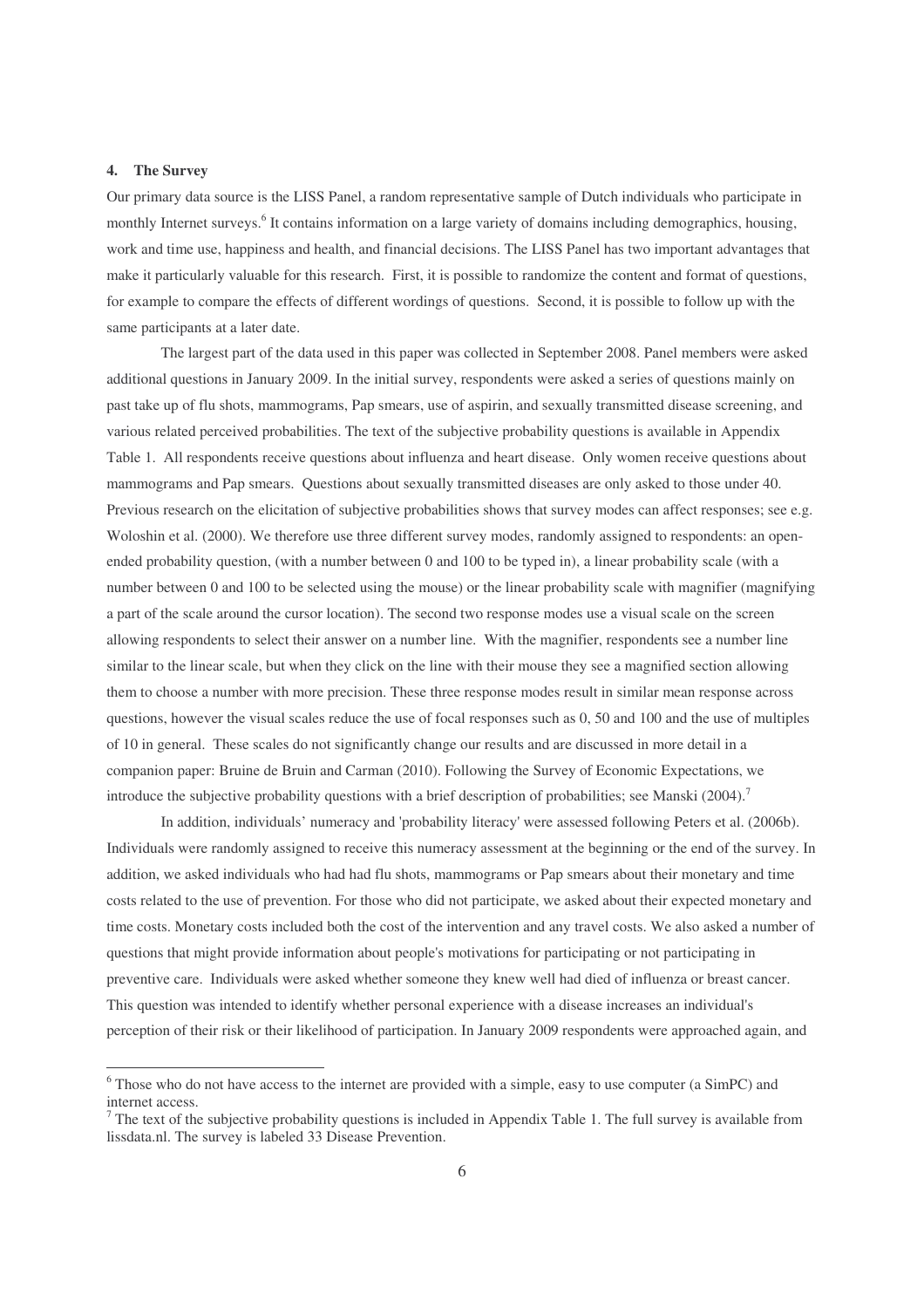asked whether they had received a flu shot in October 2008 or thereafter. Both in September and January, individuals were asked to consider actual influenza, as defined in footnote 3.

Table 1 reports a number of descriptive statistics, including basic demographics, use of care, and expected costs and time to use care. Almost one quarter of respondents received a flu shot in the preceding year, nearly 40% of women have had a mammogram in the past two years, and 60% have had a Pap smear in the past 5 years. Participation rates are even higher among age groups that are targeted to receive these interventions.

#### 5. **Epidemiological Measures of Health Risks**

Using epidemiological results we imputed each respondent's individual risk of developing various diseases and of dying from those diseases based on their own reported risk factors. For many diseases, including breast cancer and heart disease, there are risk prediction calculators based on epidemiological research available on the internet. Individuals can answer questions about their risk factors and receive predictions about their risk of developing various diseases; see http://www.yourdiseaserisk.com for an example. While these online calculators often only provide relative risk information in qualitative terms, such as "well below average", "below average", "average", "above average", "well above average" risk, there is a statistical model behind these calculators that can be used to calculate a numerical risk level.

Perhaps the most famous risk calculator is the Framingham Risk Assessment tool,<sup>8</sup> which can be used to calculate your risk of developing heart disease. This model was developed using the Framingham Heart Study data. This study empanelled much of the population of Framingham, Massachusetts and has followed this population and their offspring for over 50 years. Using this data, it was possible to identify risk factors that were correlated with the five year probability of developing heart disease.<sup>9</sup> The Framingham Risk Assessment tool calculates individual risk as a function of age, gender, blood pressure, total cholesterol, and whether the individual is a smoker.

Another famous risk calculator is the Gail Model (Gail et al., 1989), which can be used to calculate a woman's risk of developing breast cancer. This model used the Breast Cancer Detection Demonstration Project to identify risk factors that predict the probability of developing breast cancer in the next five years. Important risk factors for breast cancer include current age, age that menstruation began, age of first live birth, the number of relatives who had breast cancer, and the number of past breast biopsies. Given an individual's underlying risk for developing breast cancer, we can also calculate the individual's probability of dying from breast cancer in the next five, ten or twenty years, with and without annual mammograms. This is a function of the individual's risk of developing the disease and the age specific survival probabilities. Age specific survival rates from the Surveillance Epidemiology and End Results (SEER) database were used. The Gail Model was developed using a population who received annual mammograms. Annual mammograms have been found to cut the risk of death by 15 percent; see Gotzsche and Nielsen (2006). The Gail Model has been validated numerous times, both in the US and Europe, and has been shown to be a good predictor of risk; see, for example, Rockhill et al. (2001), Decarli et al. (2006), and Thomsen et al. (2002). We choose this model because of its prominence and because most risk factors could be

<sup>8</sup> Wilson et al. (1998)

<sup>&</sup>lt;sup>9</sup> Ten year probabilities are roughly equivalent to two times the five year probability.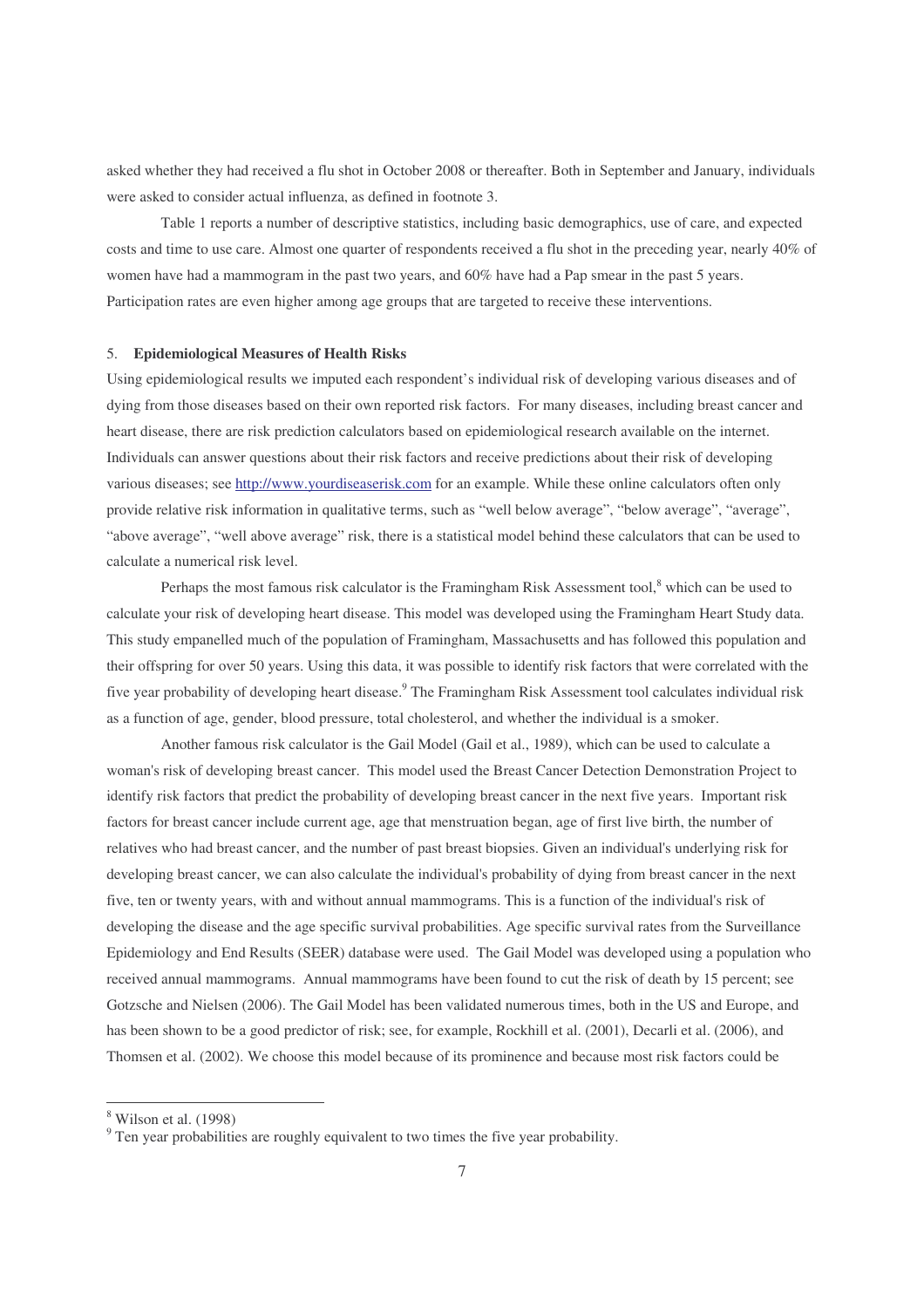identified in our survey data. Other risk factors, such as breast density or genetic markers (such as BCR1 and BCR2), may be important predictors of risk but few women would be able to accurately report information on these factors in survey data.

For influenza, the epidemiological literature calculating the risk of influenza and death from influenza is less precise. The primary problem is that it is very difficult to measure influenza rates in the population. Many people who report having the flu, actually have a cold or a stomach virus and not influenza, and many people who have influenza never report it to doctors. Influenza can be detected with blood tests or using nasal specimens. We were unable to find a study that calculates influenza risk as a function of any risk factors. However, we were able to find the average mortality rate by age groups due to influenza for the 1990-1991 through 1998-1999 seasons. We use this measure as the probability of dying from the flu. Because of the difficulties associated with identifying influenza, and because many influenza related deaths can be reported to be due to other co-morbidities, there are three measures of the influenza death rate. The first and most conservative measure counts only laboratory confirmed influenza deaths. The second measure adds deaths attributed to respiratory and circulatory problems that are influenza related. The third and most liberal measure includes all causes of death that can be attributed to influenza. Table 2 shows the annual mortality rates by age used for our predicted risk of death as calculated by Thompson et al. (2003). Mortality rates increase dramatically with age, for both the liberal and the conservative estimates; individuals over the age of 65 are one hundred times more likely to die from influenza than individuals between the ages of 5 and 49. Of course, the actual risks associated with influenza evolve as a smooth function of age.

The most liberal estimates of the death rate from influenza have been used historically by many studies. However, these results are based on increases in all causes of death for people who have influenza. If a person who has influenza or has recently had influenza dies in a car accident this could be counted as an all-cause influenza related death. The most conservative estimates underestimate the mortality rate due to influenza, since influenza is more fatal for people who have co-morbidities such as respiratory or circulatory health problems and the cause of these deaths may be reported as respiratory. Therefore the moderate estimate of the death rate is our preferred estimate.

Similar epidemiological models for cervical cancer and STDs are not available. In particular, it is important that risk factors can be easily measured in a survey. Both cervical cancer risk and STD risks are highly dependent on detailed information about sexual behaviors, such as number of partners and use of condoms. These sensitive issues were considered, by the survey agency, to be inappropriate for our survey. Thus we are not able to compare subjective and epidemiological risks for these diseases. But we will look at the impact of risk perceptions on take up.

The epidemiological estimates come from a variety of sources, including population observations and randomized clinical trials. These probabilities may deviate from individual probabilities in the field, both because of heterogeneity in risk factors not accounted for in the epidemiological models, and behavioral responses to preventive interventions. In addition, these studies typically come from US data, while there could be some differences in the risk of disease in the Netherlands relative to the US, the epidemiological models will provide a good approximation of the level of risk and the relationship between risk factors and risk.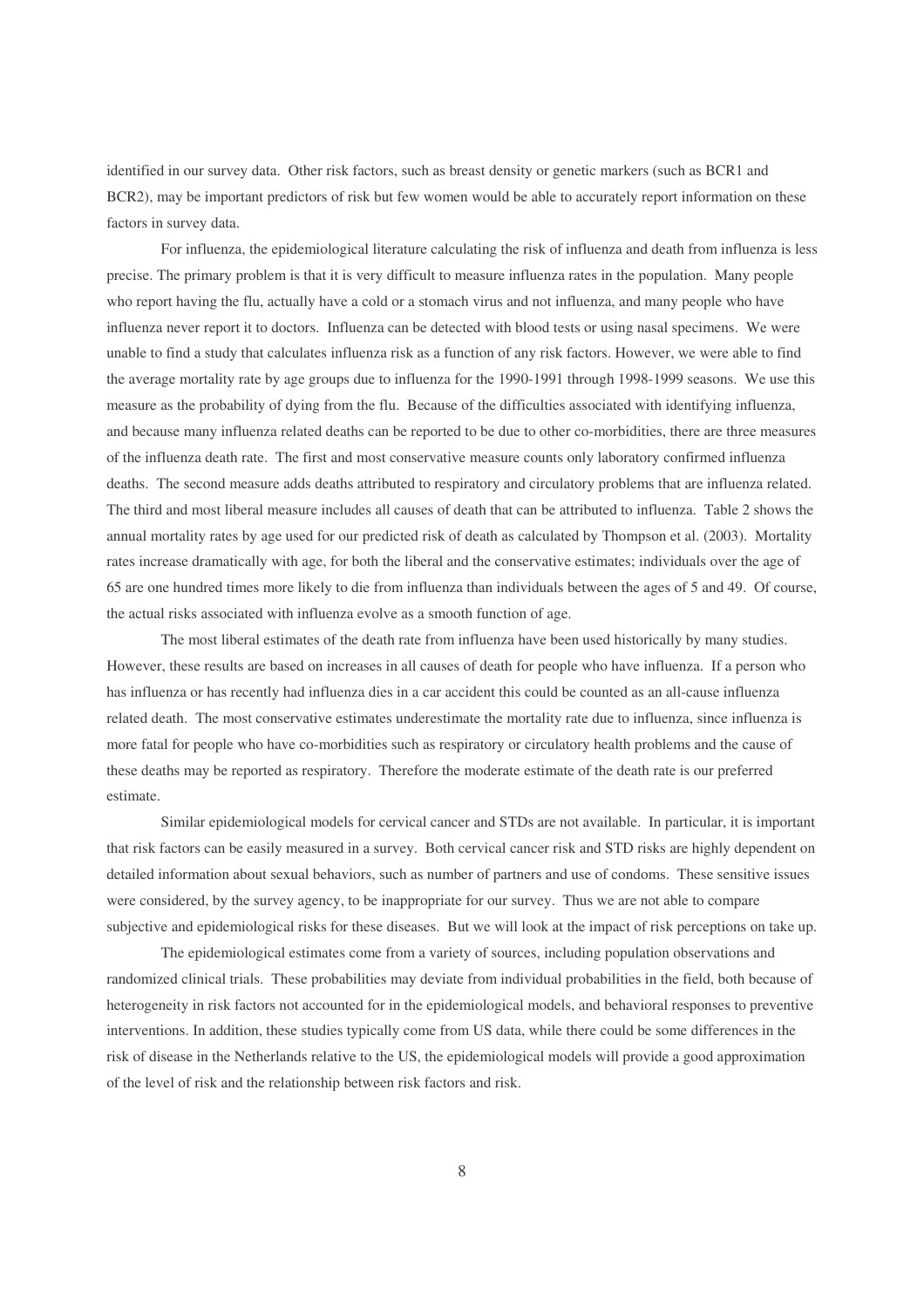#### **6. Empirical Results**

#### **6.1 Discrepancies between Epidemiologically Predicted and Perceived Probabilities**

The data described in the previous two sections allow us to compare individuals'perception of risk to their risk as predicted by epidemiological models. As described in section 5, for each individual in our sample we calculate their individual-specific epidemiological risks using all available sample information on the respondent's risk factors. There are two possible reasons for discrepancies between the epidemiologically predicted risks and perceived risks. First, individuals might misperceive their true risk. Secondly, individuals may have information about additional risk factors unaccounted for in the epidemiological predictions. However, this would be unlikely to cause a difference between the mean (or medians) of the two *distributions* of probabilities.

Tables 3 and 4 present these comparisons of the distributions of perceived and predicted epidemiological risks. For influenza we see that people report a high likelihood of getting the flu without a flu shot, the mean subjective probability of getting the flu in the coming flu season is 31%; the median is lower at 21%. With a flu shot these numbers drop to 20% and 10% respectively. These numbers are higher than we might expect; in a typical flu season less 20% of the population gets influenza; see Hueston and Benich (2004) and Govaert et al. (1998). One possible explanation for this overestimate is that people often use the word flu to refer to other illnesses. While we do state at the beginning of the survey that we are interested in actual influenza and provide a definition, some people may not realize the distinction.

The mean subjective probability of getting breast cancer in 5 years is 19% and is 22% in ten years. Again these amounts are higher than the medians, at 10% and 14%, respectively. More striking is the difference between the subjective probabilities and those found using the Gail Model. The Gail Model implies that the average risk of being diagnosed with breast cancer in the next 5 years is approximately 1%, and 1.9% in ten years. Perhaps, some of this overestimation of risk is due to a prominent public service message in the Netherlands which stated that 1 in 10 women would get breast cancer in their lifetime.

The mean subjective probability of getting heart disease in 5 years is 16% and is 19% in ten years. Again these amounts are higher than the medians, both around 10%. As with influenza and breast cancer, individuals overestimate the risk of heart disease, however the overestimation is not as great. According to the Framingham model, the mean risk is 6.4% in 5 years, and doubles in 10 years. There may be less overestimation of the risk of heart disease because the epidemiological risks are not as small. As will be discussed below, individuals have a tendency to overestimate very small probabilities more, but this overestimation is less extreme with more moderate probabilities. We also present summary statistics for perception of risk of cervical cancer, and sexually transmitted diseases, although similar epidemiological models are not available.

Table 4 examines the subjective probability of dying from each of the various diseases. For influenza related deaths individuals were asked to report the probability of death if they were to get influenza; combining this with their subjective risk of getting the flu we can calculate the unconditional probability of dying from the flu. Table 4A reports the unconditional probabilities. Death from influenza, even for the elderly, is a very rare occurrence; the highest epidemiological predictions indicate that mean objective probability of death from influenza in a given year in our sample is 0.044% without a flu shot and 0.009% with a flu shot, more than 100 times less than the mean reported subjective probabilities (13.24% and 11.14% respectively). Similarly for breast cancer (Table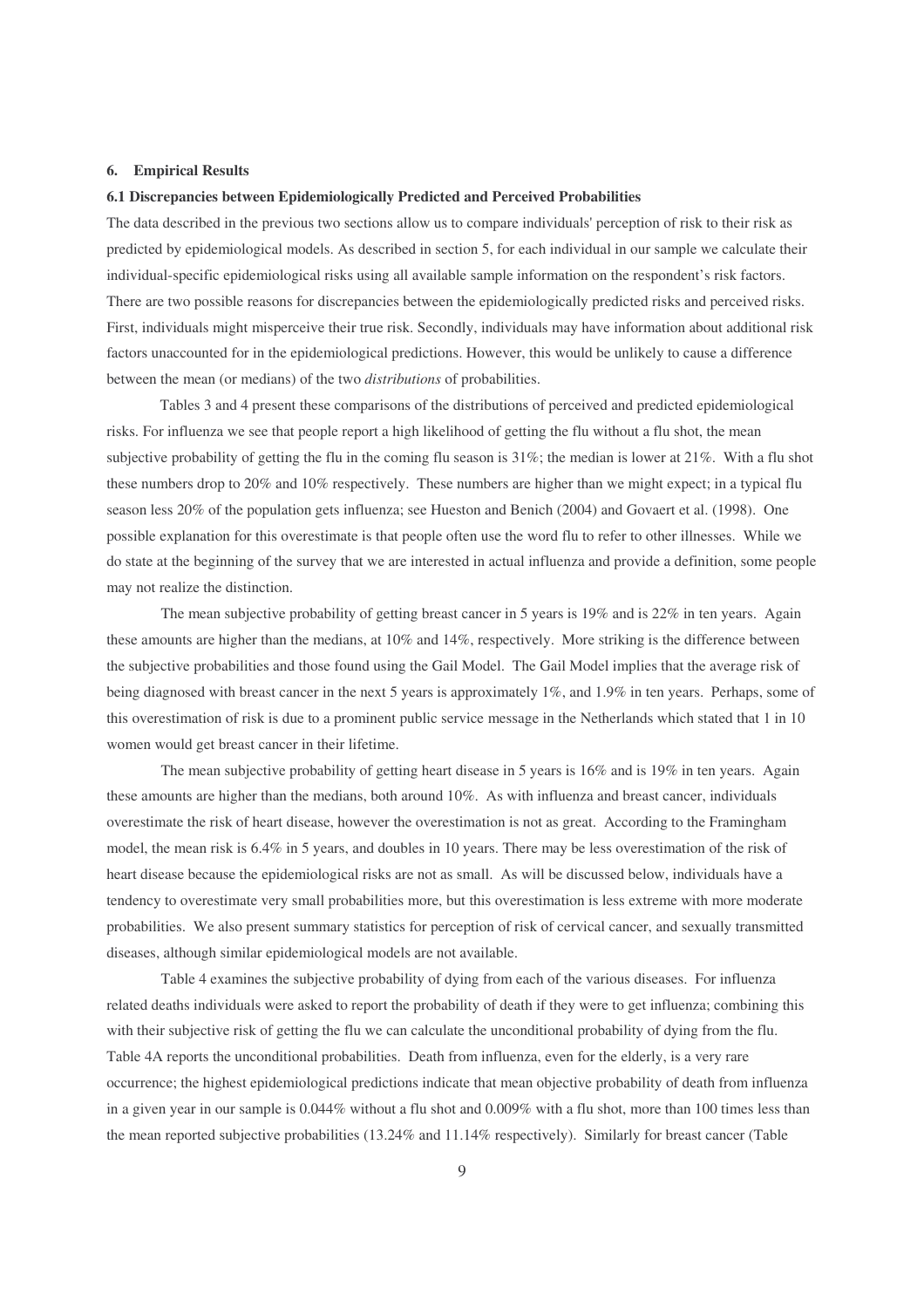4B), the average subjective probabilities of death are about than 100 times those predicted by the epidemiological models. Again with heart disease (Table 4C), individual overestimate their risk of death less than with influenza and breast cancer.

The discrepancies between the two sets of probabilities are in line with previous research on probability perceptions in the health domain. Overestimation of health risks has been found for breast cancer (Skinner, 1998), and smoking-induced lung cancer (Viscusi, 1992). Bruine de Bruin et al. (2007) find that teenagers vastly overestimate the probability of death. As discussed above, these discrepancies in means are likely to be due to misperception rather than heterogeneity in individual risks.

For both influenza and breast cancer we also can compare the effectiveness of the prevention with the perceived effectiveness of the intervention. To do this we calculate the percentage reduction in risk of death due to using prevention:  $(p_{wo} - p_w)/p_{wo}$ , with  $p_{wo}$  *and*  $p_w$  the probabilities of death without and with the preventive intervention, respectively. Again individuals' perceptions deviate from the epidemiologically predicted risk reduction. Here there is more variation, partially due to the fact that some people report higher probabilities of death with preventive care than without it. While this may seem irrational, it would not be surprising if some individuals actually feel this way. One possible explanation might be significant media attention to the sudden death of several people in Israel immediately after receiving a flu shot in 2006, which led to a postponement of the vaccination program in the Netherlands. In addition, many people do not trust vaccinations and fear that the live virus in the vaccination will cause them to get influenza.

It is conceivable that the subjective probability distributions are different for respondents with high probability literacy. We therefore also inspected the distributions for the subsample of respondents who answered at least 10 out the 11 numeracy questions correctly. The average subjective probabilities for this subsample of highly numerate respondents are slightly lower than for the total sample, but not enough to change the conclusion that people dramatically overestimate the probabilities.<sup>10</sup>

#### **6.2 Explaining Perceived Probabilities**

In this section, we examine the factors that predict perceptions of risk. First, we compare the impact of epidemiological risk factors as predicted by those models to the impact of the same risk factors on perceptions of risk. Second, we present a regression illustrating which characteristics are most predictive of perceptions of risk. These first two methods will allow us to address whether known risk factors impact perceptions of risk or whether other factors that should not directly impact risk play a role. Finally, we consider whether there is a general tendency to overestimate risks, and whether some respondents are more likely to consistently overestimate risks.

As a first pass, we compare epidemiological risks broken down by risk factors to perceived risks broken down by the same risk factors. For influenza risk, we can only consider age as a risk factor. The last column of Table 2 presents the perception of risk of death from influenza by age. Here we can compare the epidemiologically predicted increase in risk as people age to the perceptions. We can see that perceptions of risk increase with age.

<sup>&</sup>lt;sup>10</sup> Using an alternative definition of numeracy based on consistency of probability answers –  $P(T \lt t_1)$  should be smaller than  $P(T \le t_2)$  for  $t_1 \le t_2$  – gives similar results.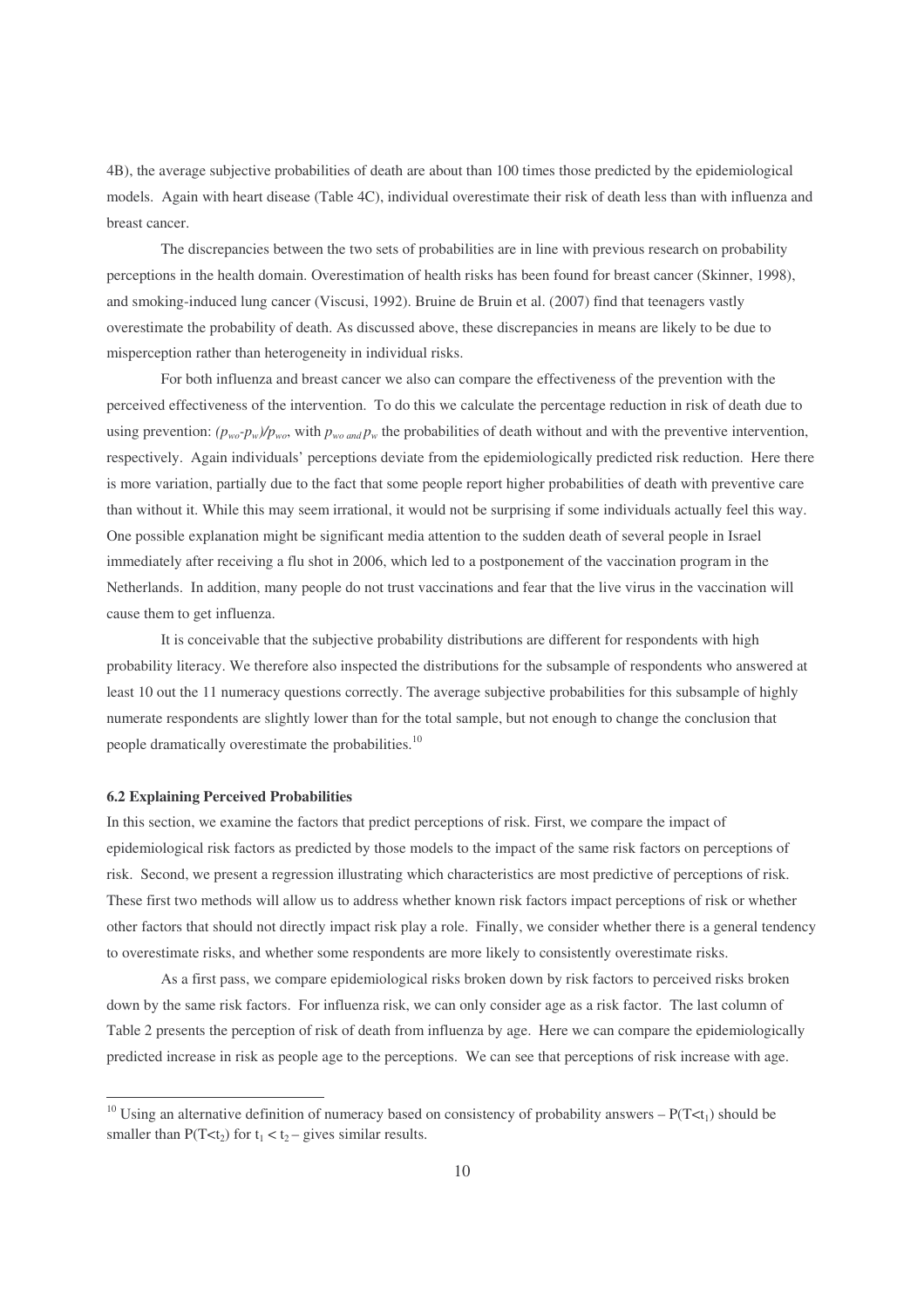But in all age groups perceived risks are higher than the risks in even the most liberal model by several orders of magnitude. However, individuals underestimate the relative increase in risk that comes with age. The epidemiologically measured risk of death between the age of 50 and 64 is 8.3 times the risk of death under the age of 50, but perceived risks increase by only a factor of 1.3. Comparing the oldest to the middle aged, epidemiological risk increases by a factor of 10, but perceived risks increase only by a factor of 1.75.

For breast cancer and heart disease, we regress epidemiological and perceived risk only on the risk factors included in the epidemiological models. We compare regressions where the dependent variable is the subjective probability to regressions where the dependent variable is the epidemiologically predicted probability. This allows us to see whether the respondents are aware of the risk factors that are used to predict the epidemiological probabilities and whether their responses reflect the magnitudes of the risks associated with each risk factor.

Table 5A considers the natural log of breast cancer risk. In this case, the epidemiological model uses a multiplicative formula. The epidemiological model fits perfectly because it is the exact formula we use to predict risks. Each risk factor (or interaction in some cases) is assigned a different relative risk value. For some risk factors, such as age at first birth, different values are assigned for different ranges of ages. We include dummies for each possible value. The coefficients in the epidemiological model indicate the relative impact of each specific risk category. The only risk factor that even comes close to having a similar impact on perceived and epidemiological risks is a family history of breast cancer. In this model, age of first birth is interacted with family history. However, age of first birth has no significant impact among those with no family history and there is no significant difference between the coefficient for age at first birth among those with a family history of breast cancer. Previous biopsies do not influence risk perceptions. For some ages, age does influence risk perceptions, but the magnitudes of the effects are significantly different from those predicted in the epidemiological model. At the oldest ages, women actually perceive that the risk of getting breast cancer declines. This may be because the free program in the Netherlands only covers women up to age 75. This is primarily due to the fact that while the risk of cancer does not decline, the risk of death due to cancer does decline due to competing risks.

Tables 5B and 5C consider heart disease risk separately for men and women. In this case, the epidemiological model is predicted using a discrete table, which was originally based on a multiplicative formula. The epidemiological model does not fit perfectly in this case because we use the discrete table to predict risks, rather than the precise formula used by the original epidemiological model. We separate men and women in order to match the epidemiological models. These models are calculated by assigning each individual a number of points based on their risk factors. For example, diabetes adds 4 points for men and 2 points for women, while smoking adds 2 points for both men and women. We use the points assigned for each risk factor as the independent variables in our model. In the epidemiological model, we would expect the coefficients on the points for each risk factor to be the same, because the number of points added reflects the relative risk associated with that risk factor. An additional point raises the relative risk by approximately 23 percent for men and 14 percent for women in the epidemiological models.

Among women, in Table 5B, we see higher perceived relative risks associated with almost all risk factors: age, high blood pressure, cholesterol, and diabetes, but not smoking. But the marginal effect of additional risk points for some risk factors differs significantly from those predicted by the epidemiological model. Women underestimate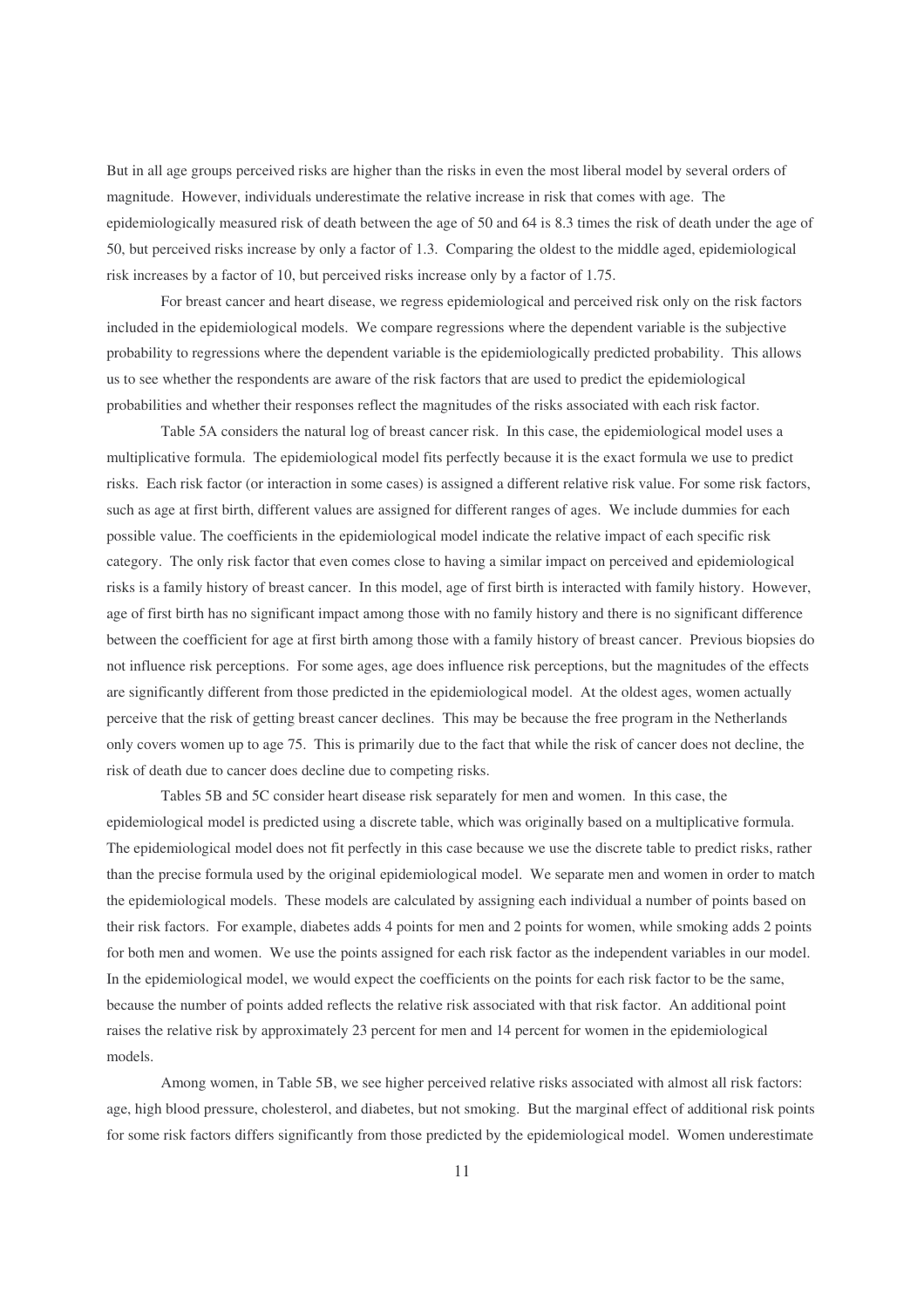the impact of aging and diabetes. They overestimate the effect of cholesterol and approximately correctly estimate the effect of high blood pressure. We find no significant effect due to smoking, perhaps because perceptions of risk also affect the decision to smoke. Men, as shown in Table 5C, perceive a higher level of risk as they age, and if they have high blood pressure, but we find no significant effect of cholesterol, diabetes or smoking. The coefficients on age and high blood pressure are not statistically significantly different than those in the epidemiological models.

These three tables suggest that individuals misperceive their risks, as their perceptions only very partially respond to risk factors. However, in all three tables, it is important to point out that these effects are averages. The fit of the models is poor, with  $R^2$  ranging from .02 to .11. This suggests that there is quite a bit of variation that is unexplained by the risk factors from the epidemiological models. Therefore, we turn to a more complete model that allows us to investigate what other factors are correlated with risk perceptions. The epidemiological models that we use do not necessarily reflect all possible risk factors and certainly don't control for cognitive skills that may affect the assessment of risk. For example they don't control for education which may directly affect both true risks and risk perceptions.

Table 6 presents a broader model of risk perceptions. Column 1 considers the risk of death from influenza, column 2 the risk of heart disease in 5 years, and column 3 the risk of breast cancer in 5 years among women. Rather than focusing on the epidemiological models, here we include not only the epidemiological risk factors but also income, education, numeracy and dummies for the visual scales that were randomized across respondents. We again see that risk factors do in some cases play a role in forming perceptions of risk. Most of the results regarding risk factors mirror those in Table 5. Men perceive higher risk of heart disease, although only 1.1% higher than women. Age is perceived to increase the risk of heart disease and death from influenza, but not the risk of breast cancer. As in Table 5, we see that many risk factors that should influence risk do not. Diabetes, high blood pressure, high cholesterol and smoking do not affect the perceived risk of death from influenza. Similarly, diabetes does not affect the perceived risk of heart disease, although high blood pressure, high cholesterol and smoking do. For breast cancer, again only past family history of breast cancer influences perceived risks. Better self assessed health does decrease the perceived risk of all three diseases and BMI increases the perceived risk death from influenza and heart disease, suggesting that individuals respond to some private information that is not included in the epidemiological models.

These regressions also control for socio-economic characteristics including income and education. There may be direct relationship between actual risk and socio economic status (SES); those with better SES may actually enjoy better health. However there may also be an effect if SES is correlated with ability to answer subjective probability questions. We see that for heart disease, those with higher income report lower risks. Education does not exhibit the same relationship. The excluded category is those who have completed secondary education. We see that higher education does reduce the perceived risk of death from influenza, but lower education reduces the perceived risk of heart disease and breast cancer. We also control for numeracy, and find that numeracy reduces the perceived risk of death from influenza and heart disease. Those who are more able to answer standard numeracy questions report lower probabilities. While this may suggest a correlation between ability and health, it is more likely that those who are more numerate are less likely to dramatically overstate the probability of disease.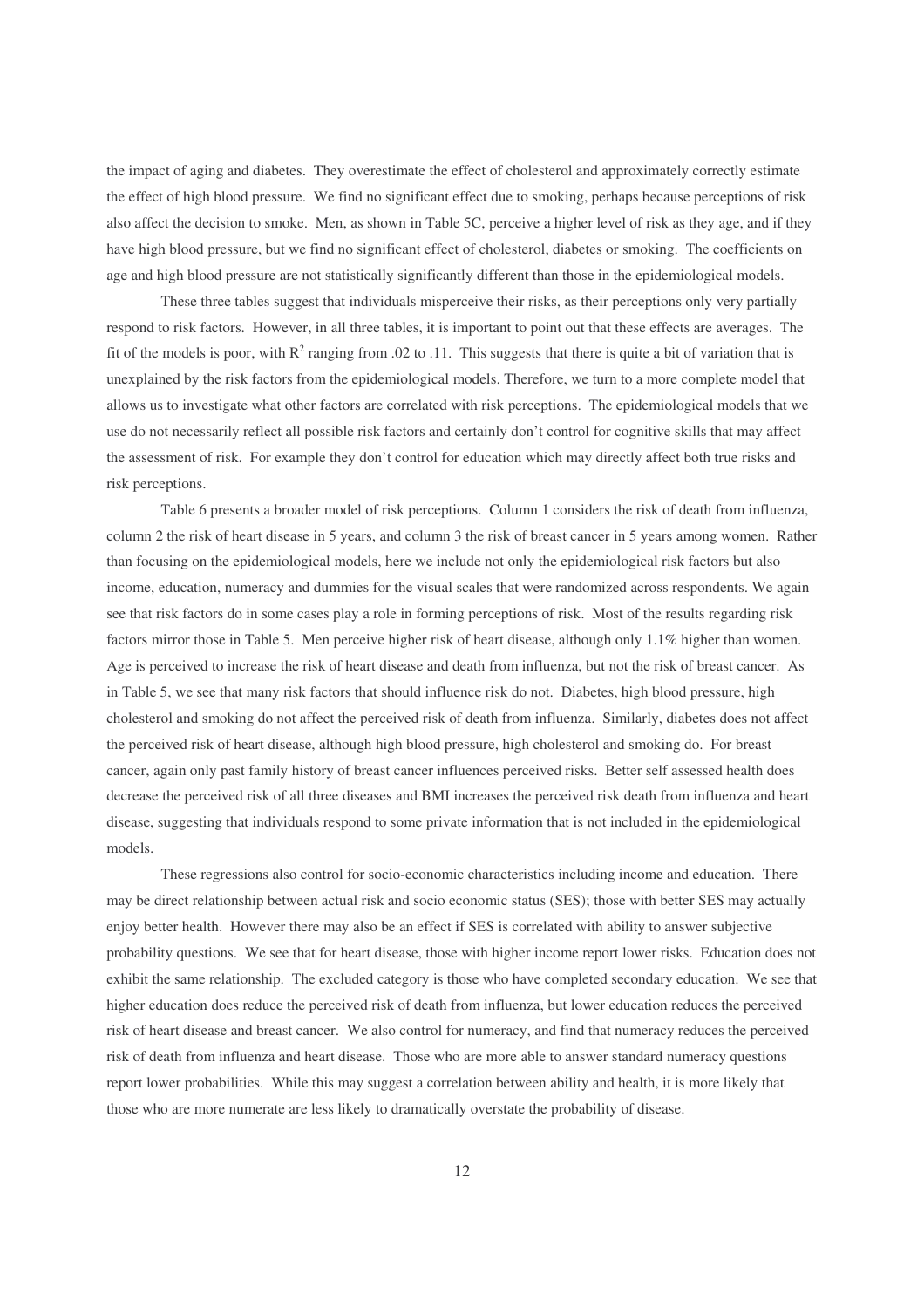Two other pieces of these regressions strongly suggest that the differences between perceived probabilities and epidemiological probabilities are driven by misperceptions of risk not by unobserved differences in true risk. First, the randomized visual scale treatments actually increase reported probabilities; since these treatments are randomized this can not reflect an underlying health difference. Second, the constants in all three regressions are quite large, all around 18%, again highlighting the fact that the average values of the perceived risks are much too high to be a reflection only of additional information. Similarly the magnitudes of the coefficients on age in the regressions predicting death from influenza are simply too large to reflect reality. For example, individuals aged 75 to 79 perceive their risk of death from influenza to be 18 percentage points higher than those under 24; if perceived probabilities just reflect that individuals have more information than the epidemiological models, we would expect more than 18 percent of individuals between 75 and 79 to die of influenza each year. Taken all together, these results suggest that individuals tend to dramatically overestimate the risks that they face.

Thus we turn to a measure that will allow us to estimate the general tendency to overestimate risks. A useful tool to measure discrepancies between perceived and epidemiologically predicted risks is the probability weighting function described in Prelec (1998). Using this weighting function, it is possible to summarize an individual's general tendency to overestimate health risks in a single number. This function takes the following form:

### (1)  $w(p) = \exp[-(\ln p)^{\alpha}]$

Here  $w(p)$  is the perceived probability and p is the actual probability. The parameter  $\alpha$  is a summary measure of the degree of bias. If  $\alpha=1$  there is no bias,  $w(p)=p$ ; if  $\alpha=0$  the function is similar to a step function with all underlying probabilities being reported at the same value. Given that we have multiple observations of perceived and epidemiological probabilities for each individual in our sample), we can estimate individual-specific values of  $\alpha$ .<sup>11</sup> We estimate the  $\alpha$ 's as the coefficient on ln $[-\ln(p)]$  in individual specific regressions (without a constant) where  $\ln[-\ln(p)]$  $ln(w(p))$  is the dependent variable. Figure 1 shows the shape of the probability weighting function for various values of  $\alpha$ 's, including the median of our estimates ( $\alpha$ =0.50), the 25<sup>th</sup> percentile ( $\alpha$ =0.21), and the 75<sup>th</sup> percentile, ( $\alpha$ =0.75). Lower values of  $\alpha$  indicate that small probabilities are overweighted more, higher values of  $\alpha$  indicate that small probabilities are overweighted less.

Table 7 reports a regression that describes the relationship between these estimated individual values of  $\alpha$ and a number of observed respondent characteristics. Higher values of  $\alpha$ , indicating less over-estimation of small probabilities, are associated with higher income, numeracy, college education, and with being male. Being in excellent or good health is also associated with higher values of  $\alpha$ . This may occur for two reasons. First, poor health may be associated with higher actual risk than predicted by the epidemiological models. Thus, individuals' assessments of their own risk may accurately be higher than the epidemiological prediction, leading to lower alphas

<sup>&</sup>lt;sup>11</sup> Our estimates are based on the risk of dying from influenza, with and without a flu shot, the risk of getting breast cancer, the risk of dying of breast cancer, with and without mammograms over 10 and 20 years, the risk of developing heart disease, and the risk of dying of heart disease, with and without aspirin over 10 and 20 years.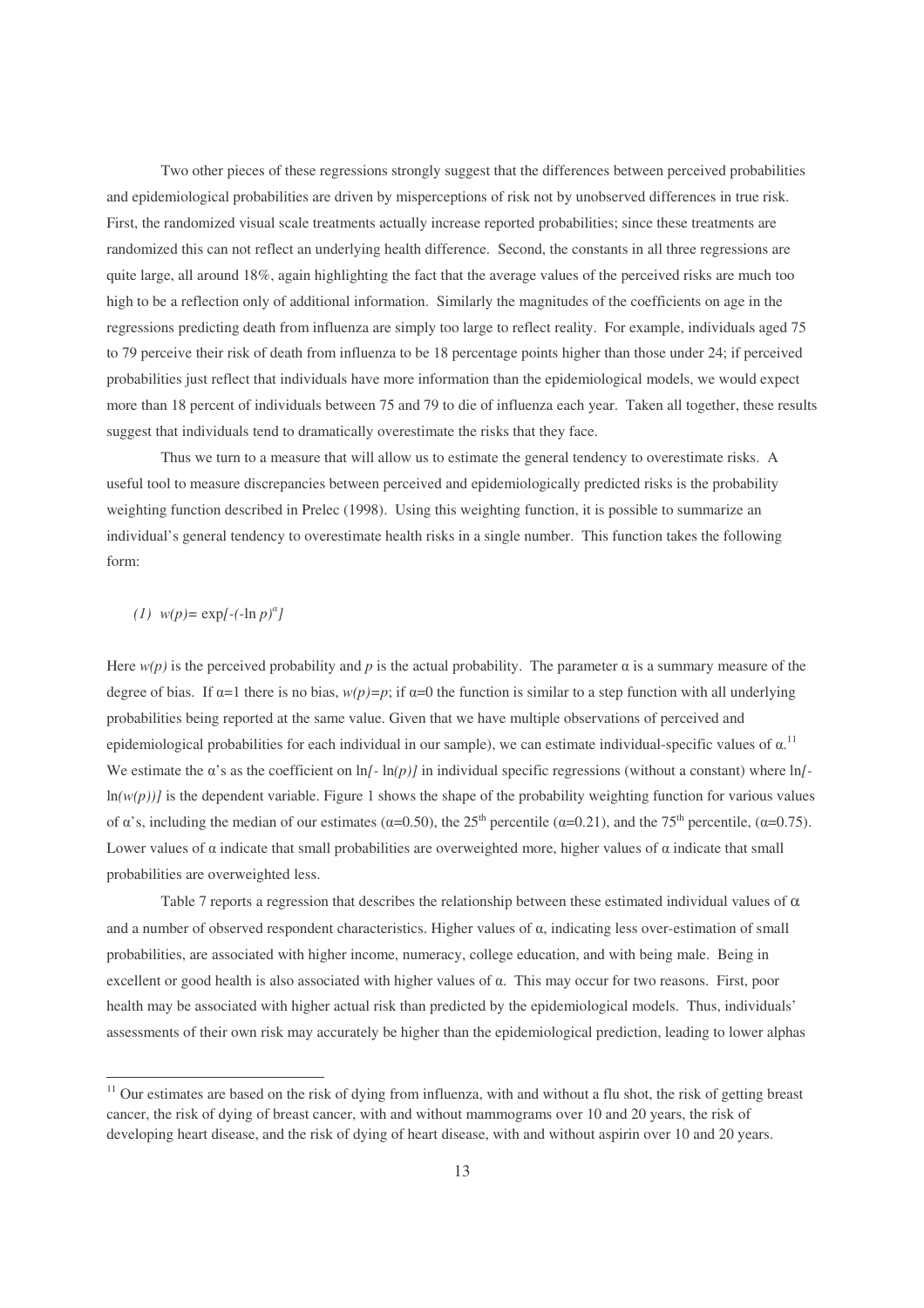for those in poor health. Second, good health may be a proxy for numeracy and literacy, leading to higher alphas for those in good health. Receiving an invitation for a flu shot, leads to lower levels of  $\alpha$ , and thus more overestimation of risks. This may occur because the invitations alert people to the importance of receiving a flu shot and make the risks more salient. Risk factors either have no significant effect on alpha or increase overestimation of risks. Since epidemiological risks already adjust for these risk factors, this likely represents an overestimation of risks.

The results in this section point to an overwhelming tendency to overestimate risks above and beyond what can be explained by characteristics unobserved in epidemiological models. However overestimation of risks does not necessarily imply that risk perceptions affect behavior. In the next section we turn to the impact of risk perceptions on individual behavior.

#### **6.3 The Take-Up of Preventive Care**

This section examines the effect of risk perceptions on the use of preventive care. First we look at flu shots and aspirin, which can be measured for our whole sample. Then we turn to mammograms, Pap smears, and STD tests which can only be measured for subsets of our sample. Finally, we consider what happens if we jointly control for perceived and epidemiological risks. This allows us to measure whether risk perceptions influence behavior, holding risk factors or objective measures of risk constant.

The first two columns of Table 8A report regressions explaining flu shot take up in the fall of 2007 and after September 2008. It is important to note that in column 2, the information on the explanatory variables, notably the various perceived probabilities, come from the September 2008 survey, while the dependent variable, flu shot takeup, comes from the January 2009 survey. This makes it implausible that the results are driven by a justifications bias. While justification bias could play a role in the relationship between *past* flu shot take-up and current perceived probabilities (e.g. reporting low probabilities to justify not having a flu shot previously), it is highly unlikely to play a role in this case (e.g. having a flu shot in October 2008 to justify the high probabilities answered in September 2008). The results for 2007 and 2008 flu shots are very similar, suggesting that justification bias is not driving our results regarding previous use of preventive care.

The subjective probabilities  $p_{wo}$  and  $p_w$  jointly represent the perceived *level* of risk as well as the perceived *effectiveness* of the intervention. We choose to use  $p_{wo}$  as a measure of the level of risk and  $(p_{wo} - p_w)/p_{wo}$  as a measure of the effectiveness of the intervention. This relative difference is often the form in which the results from epidemiological studies on intervention effectiveness are expressed. An additional benefit is that this measure is more comparable across individuals; an absolute change in risk of 5 percentage points has a very different implication when the perceived risk without intervention is 5% than when it is  $95\%$ .<sup>12</sup> Despite the fact that individuals overestimate their risk of disease, the effects of perceived probabilities are large and significant. For example, the coefficient on our measure of perceived effectiveness,  $(p_{wo} - p_w)/p_{wo}$ , implies that if the flu shot reduces risk by 10% (for example from 25% without a flu shot to 22.5% with a flu shot), take-up would increase by 1.6 percentage points. Individuals who perceive that flu shots increase the chance of influenza are 3.6 percentage points

 $12$  At the same time, regression results could be sensitive to the particular nonlinear transformation that is used. Robustness checks – including ones that use  $(p_{w0} - p_w)$  as effectiveness measure – do not change our results, however.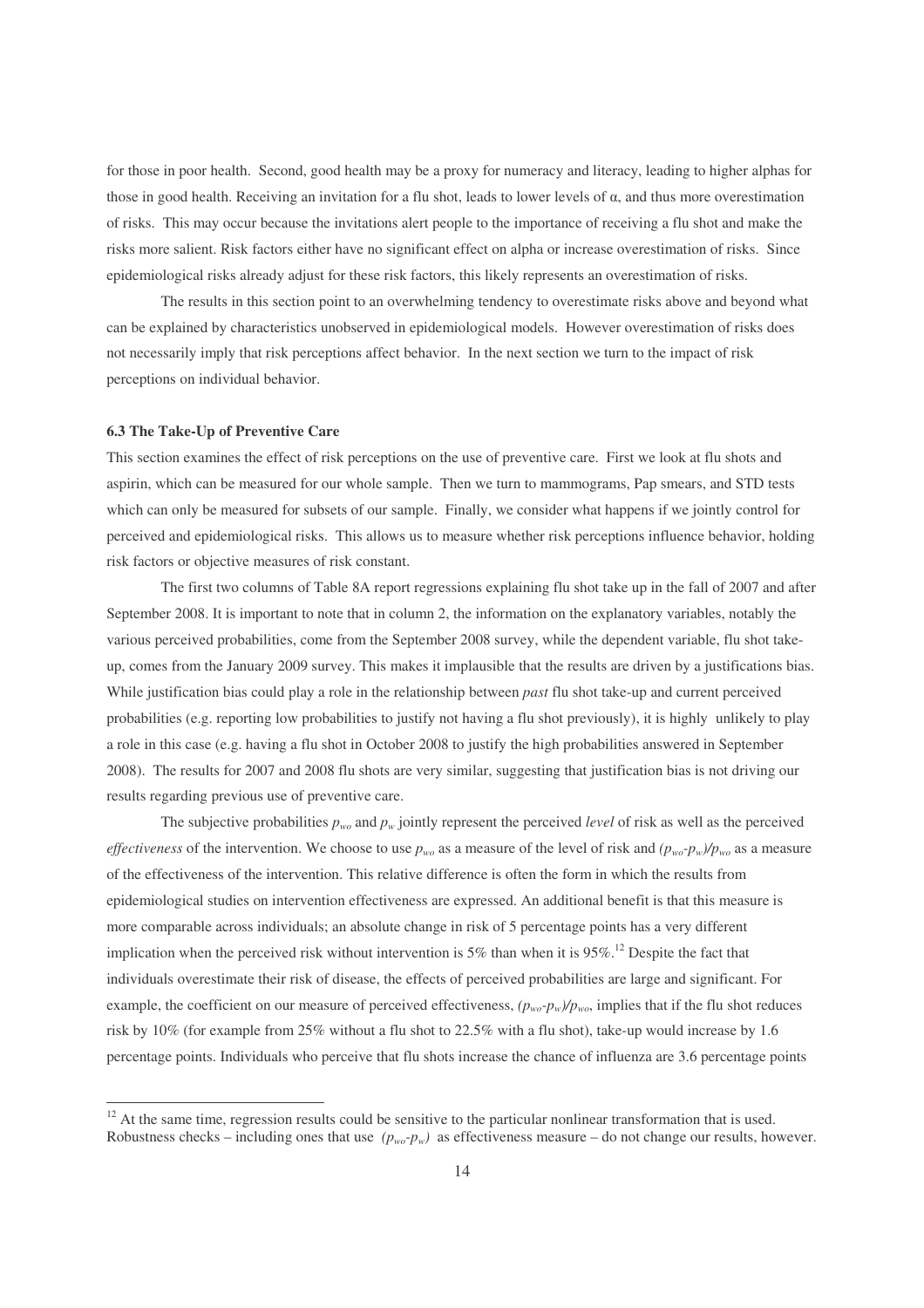less likely to receive a flu shot, although this effect is only significant in the regression that looks at future use of flu shots. The effectiveness of flu shots at preventing death and the risk of death without a flu shot also increase take up. Finally, a 10 percentage point increase in the level of the perceived risk of influenza without a flu shot, *pwo,* increases take-up by 1.4 percentage points.

A very large effect is found for the invitation to receive a flu shot, which increases take-up by 32 percentage points. In addition to the effect of receiving the invitation (which partly depends on age), we find a strong separate positive age effect, although these results are suppressed in the table. Additional effects are also found for people with diabetes, heart disease, and high blood pressure, risk factors that increase the risk of severe complications. We find that having a college degree lowers the probability of flu shot take-up. One explanation is that the higher educated have higher opportunity costs of time.<sup>13</sup> Alternatively, they may be in better health which lowers the rationale for getting a flu shot.

Column 3 of Table 8A, considers the use of aspirin for the prevention of heart disease. The impact of perceived risks and effectiveness are smaller than those found with influenza. If aspirin reduces the risk of dying of heart disease by 10% (for example from 25% to 22.5%), take-up would increase by 0.6 percentage points. The risk of heart disease is associated with *lower* use of aspirin, perhaps due to the fact that those already taking aspirin perceive their risks to be lowered. Men are more likely to use aspirin, as are those with high cholesterol. Other coefficients are insignificant.

Table 8B considers preventive interventions offered only to subsets of the population. The first two columns consider mammograms and Pap smears. The third column considers tests for sexually transmitted diseases (STD). In all three cases, the perceived effectiveness of the intervention in reducing the risk of death increases the take-up of the intervention. If mammograms are perceived to change the probability of dying of breast cancer by 10%, take-up would increase by 0.3 percentage points. For Pap smears and STD tests the effect is 1 percentage points. The effect of invitations on mammogram and Pap smear take up is very large, increasing take-up by 75 and 71 percentage points, respectively. For STD tests, invitations increase take up by 47 percentage points. Numeracy and family history of breast cancer increase the take up of mammograms. For STD tests, men are 11 percentage points less likely to have undergone a test and those with a college degree are 11 percentage points more likely to have undergone a test.

It is also interesting to consider the effects of risk perceptions among subgroups of the population.<sup>14</sup> Because invitations play such an important role in the decision to use preventive care and because invitations are targeted based on underlying risk, it is possible that risk perceptions, invitations, and true risk are highly correlated. To address this possibility, we consider the effects of risk perceptions in four distinct population subgroups: those 65 and over who receive an invitation, those 65 and over who do not receive an invitation, those under 65 who receive

<u> 1989 - Johann Stein, mars et al. 1989 - Anna ann an t-Anna ann an t-Anna ann an t-Anna ann an t-Anna ann an t-</u>

<sup>&</sup>lt;sup>13</sup> Although higher opportunity costs of time would also increase the cost of illness, should it occur, these may be outweighed by the costs of time to receive a flu shot. This is especially true because flu shots are typically only available at the GPs office, or very occasionally at the place of employment.

<sup>&</sup>lt;sup>14</sup> These results are available in Appendix Table 2.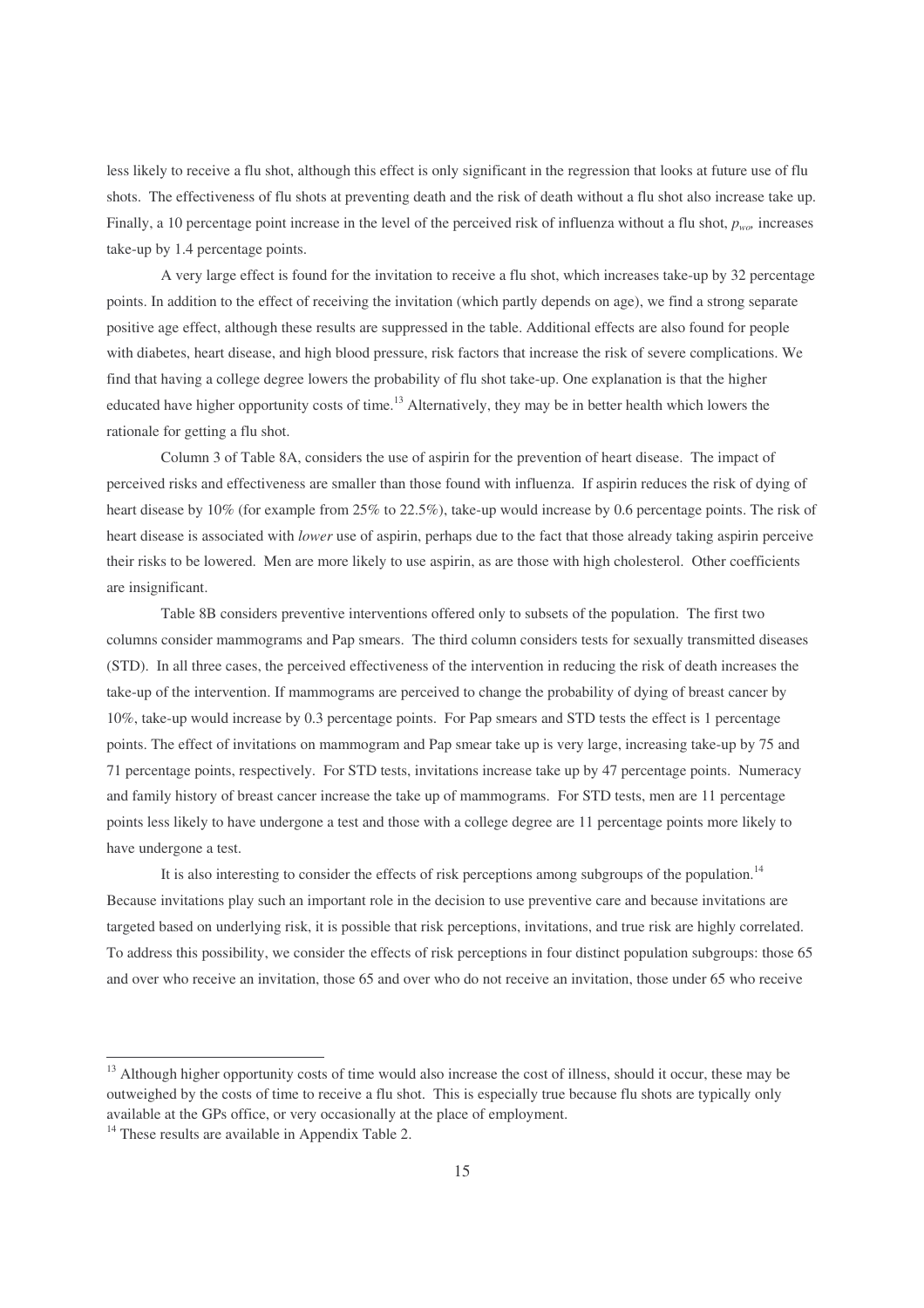an invitation and those under 65 who do not receive an invitation.<sup>15</sup> We find that for all age groups and invitation combinations, risk perceptions and perceptions of effectiveness affect take up of the flu shot.

Table 9, considers the effect of both subjective and epidemiological probabilities on take up of preventive care. Column 1 and 2 consider the use of flu shots; a 10 percentage point increase in the perceived probability of getting influenza increases take up by 2.2 or 2.3 percentage points, for 2007 and 2008 respectively. If we consider the perceived risk of death from influenza, the effects are 0.7 or 0.6 percentage points respectively. The epidemiological risk of death is significant in 2007 but not in 2008, due to changes in eligibility for flu shots, as discussed in section 2. The coefficients on the epidemiological risk are large, however this reflects the size of the underlying risk which is on average less than 0.03 percent and the huge success of the government influenza shot program.<sup>16</sup> For mammograms, after controlling for age and the government invitation, epidemiological probabilities have no effect on take up. Perceived risks of breast cancer do continue to have an effect on take up; cancer 10 percentage point increase in perceived risk increases take-up by 0.8 percentage points. For heart disease and the use of aspirin, only the epidemiological probabilities matter, perhaps because they are closely aligned with expert advice. An individual with a high risk of heart disease is more likely to have their doctor recommend the use of aspirin. The perceived risk has no additional effect on take up of aspirin. The difference between this result and others may be that controlling for the invitations for flu shots and mammograms may control for the underlying epidemiological risk. In the case of the use of aspirin for the prevention of heart disease, we have no similar control.

In standard economic models of decisions regarding preventive interventions, information on risk factors plays a role through the probabilities of getting the disease or dying from it with and without the intervention. Once these probabilities are known, the risk factors should not play an additional role in the take-up decision. Still, one might ask whether an exogenous change in perceived probabilities, leaving all observed and unobserved risk factors unchanged, will affect the take-up of preventive interventions. Such an exogenous change could result from the receipt of a letter with numerical probability information. Although we lack the ideal instrumental variables in our data set to answer this question, we have performed a number of IV estimations in the flu shot analysis. As instruments we used a) whether any individual in the respondent's household had received a flu shot invitation from an employer, and b) whether any individual in the respondent's household had received a flu shot invitation from a doctor. The second stage regressions shows diminished importance of perceived probabilities in explaining take-up; however, the first stage regressions indicate that the instruments are weak.

<sup>&</sup>lt;sup>15</sup> Everyone over the age of 65 should receive an invitation for a flu shot, however, some (12%) report not being invited. This may be due to clerical error, poor memory, or simply a failure to open their mail. For those under the age of 65: some receive invitations from their physician because they are at high risk, others receive invitations from their employer or other sources.

<sup>&</sup>lt;sup>16</sup> Because influenza risk is determined by age only and because the flu shot invitations are also mostly determined by age groups, we include age and age squared rather than 5 year age groups. Thus the epidemiological risk captures the non-linearities in take up with respect to age.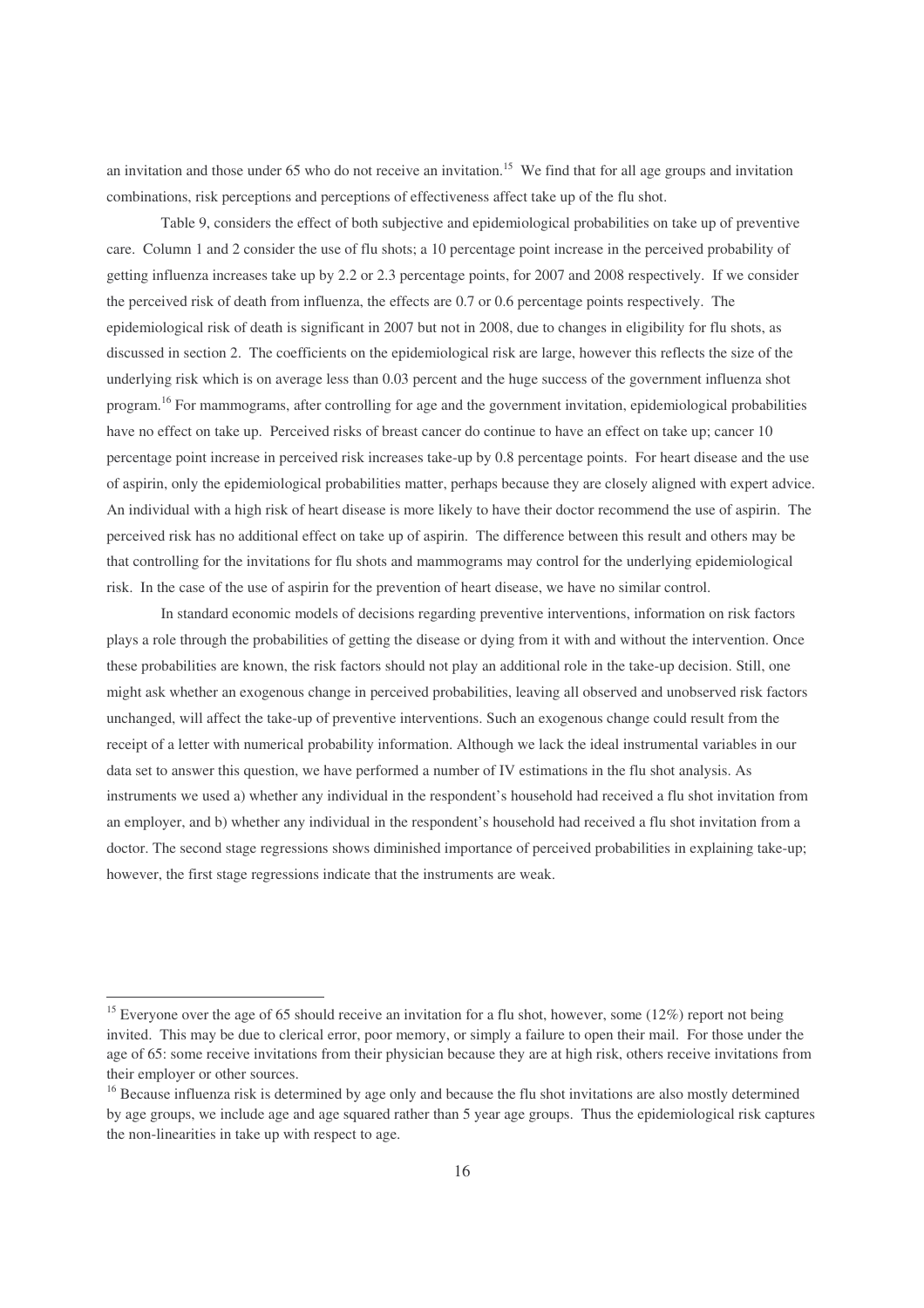#### **7. Conclusion**

This paper uses unique data measuring individuals' risk perceptions across multiple diseases to examine the relationship between individual risk perceptions, epidemiological measures of risk, and use of preventive care. We have three main findings. First, we find that on average individuals are aware of only some of the qualitative relationships between risk factors and their risk. Second, they vastly, and systematically, overestimate their risk of disease. Third, despite this overestimation and in some cases lack of awareness of risk factors, perceptions of risk play an important role in the decision to use preventive care. Those who perceive that they face more risk of disease and death are more likely to use preventive care, as are those who perceive prevention to be more effective. We tend to see no effect among those who think that the intervention will actually *increase* their risk of disease or death, except with the flu shot. For the flu, those who perceive the flu shot to increase their risk are less likely to take-up the intervention. This difference may stem from a misunderstanding of vaccines; a causal link between receiving a flu shot and an increased risk of influenza may be more plausible than a similar link between Pap smears and cancer. The perceived risk of death is only significant for flu shots and the use of aspirin, and the coefficients are remarkably similar.

Risk perceptions are significant predictors of the use of preventive care, even when we control for individually predicted epidemiological risks. There are several reasons why risk perceptions are likely to have an effect on behavior even after controlling for epidemiological risks. First, individuals may know more about their own situation than is captured in these epidemiological models, and thus risk perceptions would contain more information about true risks. Second, while epidemiological models may more closely estimate true risks, we would expect individuals to base their choices on their beliefs and not necessarily on potentially unknown true values. The dramatic overestimation of risk and the fact that individuals are not aware of many important risk factors, suggest that the former, on average is not the case. Instead the relationship between perceptions and behavior suggests that those who *perceive* greater risks are more likely to take action to reduce risks.

Individuals' perceptions of risk and effectiveness are often far from the epidemiologically predicted values, thus interventions to encourage use of preventive care should be designed carefully. If information focuses only on the underlying risk of disease, that could actually reduce the use of prevention since many perceive risks to be greater than they actually are. However, accurate information about the effectiveness of prevention could increase the use of preventive care. In particular, it is not uncommon for people to believe that preventive interventions will actually increase their risks. More accurate information about effectiveness could encourage especially those individuals to participate in preventive interventions.

In principle, the preventive health care choices considered here offer an opportunity to measure individual's willingness to pay for risk reductions on the basis of revealed preferences. Viscusi and Aldy (2003) provide a review of the literature on willingness to pay to reduce the risk of death. For example, suppose we observe a person who does not have a flu shot at age 59 (just below the free flu shot eligibility age) and does have a flu shot at age 60 (free flu shot). All else equal, this would allow us to estimate an upper and a lower bound for the person's willingness to pay for this particular risk reduction. Implementing such a procedure, however, is a road covered with pitfalls. First, the all else equal condition requires controlling for a large number of factors (like the amount of information available, spouse's health and behavior, the flu incidence in the population, and the opportunity costs of time).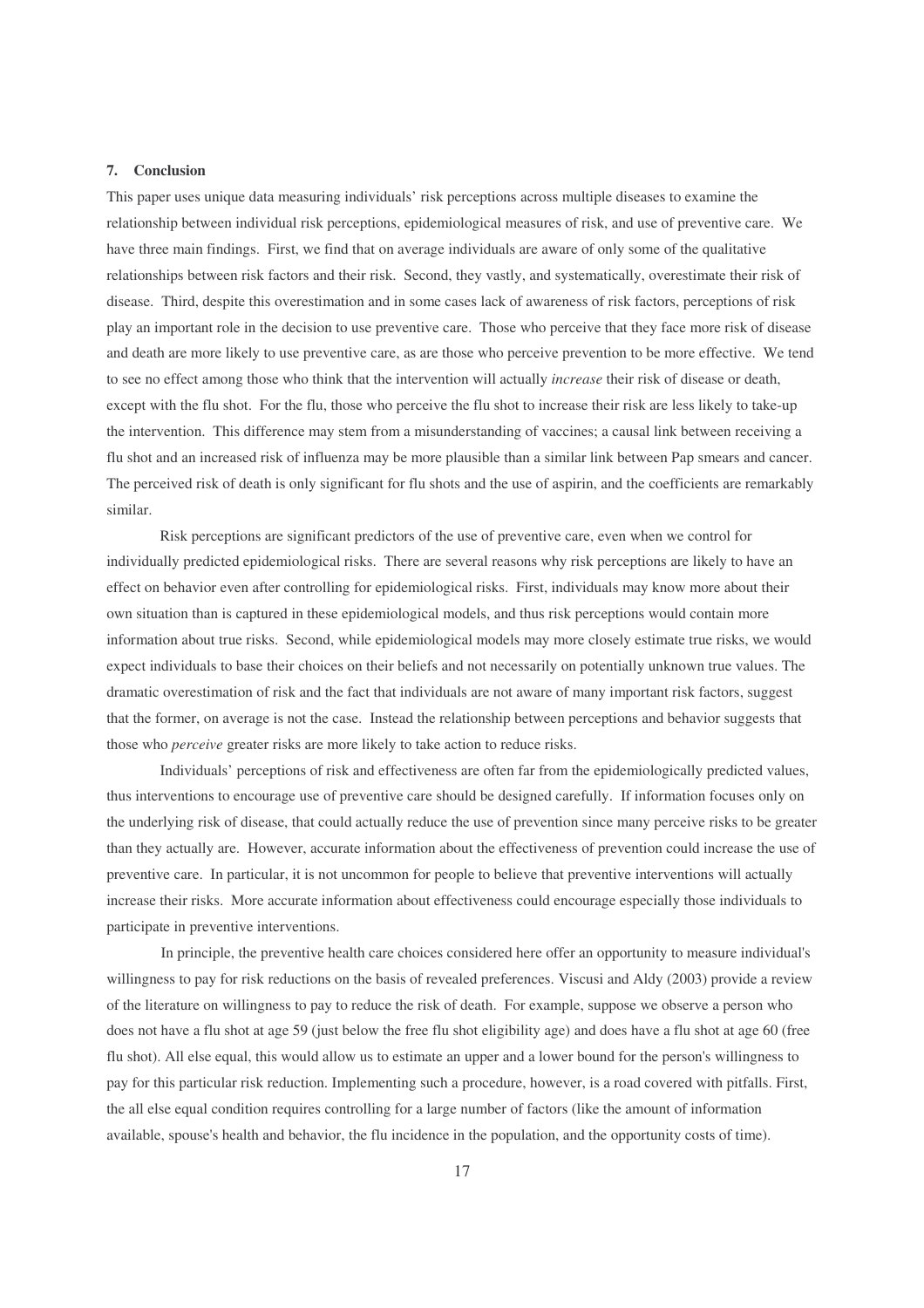Secondly, the lion's share of the personal costs of getting the flu are not the risk of death but the disutility from being ill and absent from work. Finally, deviations from rationality like hyperbolic discounting and other time-inconsistent preferences, prohibit a meaningful interpretation of the outcomes of such an exercise.

Our results indicate that written invitations for flu shots, mammograms, and Pap smears in the Netherlands strongly increased the likelihood of participation. One topic for future research is how information provision can be used more effectively through a careful design of information on risk and effectiveness, both in terms of (quantitative) content and in terms of framing.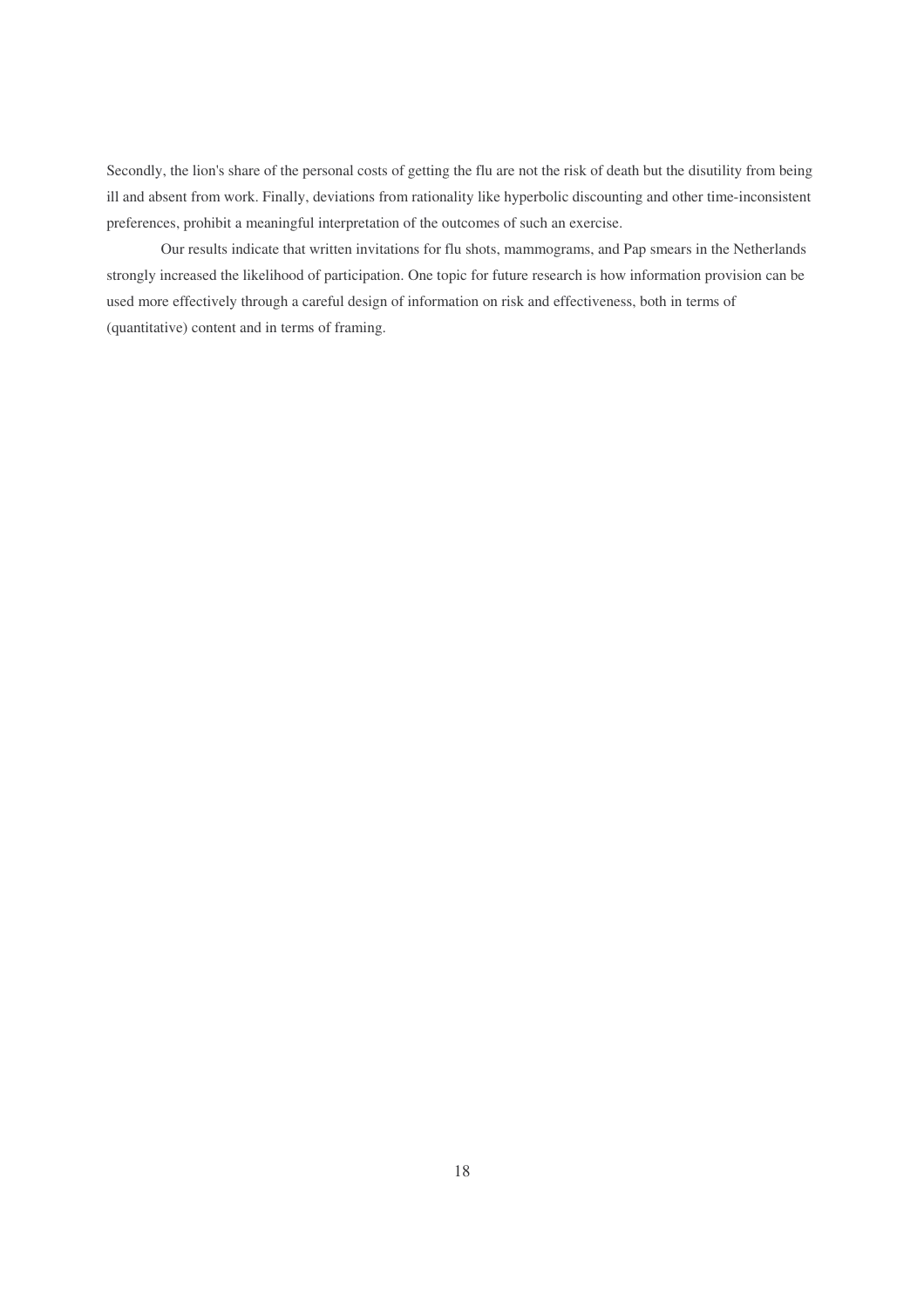Table 1: Descriptive Statistics

| Variable                               | Obs  | Mean   | Std. Dev. |
|----------------------------------------|------|--------|-----------|
| Male                                   | 5687 | 0.460  | 0.498     |
| Age                                    | 5687 | 47.281 | 15.451    |
| Net household income                   | 5686 | 3034   | 8289      |
| Education level:                       | 5686 |        |           |
| Did not finish 2ndary education        | 502  | 0.088  |           |
| 2ndary education                       | 2132 | 0.375  |           |
| MBO (similar to Associates degree)     | 1344 | 0.236  |           |
| HBO or WO (Bachelors degree or higher) | 1708 | 0.300  |           |
| Received a flu shot in 2007            | 5687 | 0.226  | 0.418     |
| Received a flu shot in 2008            | 4693 | 0.287  | 0.452     |
| Had a mammogram in last 2 years        | 3072 | 0.394  | 0.489     |
| Had a Pap smear in last 5 years        | 3072 | 0.605  | 0.489     |
| Have used the kidney check             | 1404 | 0.237  | 0.426     |
| Take daily low dose aspirin            | 5687 | 0.056  | 0.230     |

Table 2: Annual Influenza Associated Mortality Rates per 100,000 People by Age

|          | $\mathbf{r}$ and $\mathbf{r}$ are a set $\mathbf{r}$ and $\mathbf{r}$ and $\mathbf{r}$ are $\mathbf{r}$ are $\mathbf{r}$ and $\mathbf{r}$ and $\mathbf{r}$ are $\mathbf{r}$ and $\mathbf{r}$ are $\mathbf{r}$ and $\mathbf{r}$ are $\mathbf{r}$ and $\mathbf{r}$ and $\mathbf{r}$ are $\mathbf{r}$ |                               |                       |                       |
|----------|----------------------------------------------------------------------------------------------------------------------------------------------------------------------------------------------------------------------------------------------------------------------------------------------------|-------------------------------|-----------------------|-----------------------|
| Age      | <b>Conservative Measure:</b>                                                                                                                                                                                                                                                                       | Moderate Measure:             | Liberal Measure: All- | Perception of Risk of |
|          | Underlying Pneumonia                                                                                                                                                                                                                                                                               | <b>Underlying Respiratory</b> | Cause Deaths          | Mortality             |
|          | and Influenza Deaths                                                                                                                                                                                                                                                                               | and Circulatory Deaths        |                       |                       |
|          |                                                                                                                                                                                                                                                                                                    |                               |                       |                       |
| 5 to 49  | 0.2                                                                                                                                                                                                                                                                                                | 0.5                           | 1.5                   | 10,032                |
| 50 to 64 | 1.3                                                                                                                                                                                                                                                                                                | 7.5                           | 12.5                  | 13,845                |
|          |                                                                                                                                                                                                                                                                                                    |                               |                       |                       |
| 65 plus  | 22.1                                                                                                                                                                                                                                                                                               | 98.3                          | 132.5                 | 24,176                |
|          |                                                                                                                                                                                                                                                                                                    |                               |                       |                       |

Note: Columns 1 through 3 from Table 5 of Thompson et al. (2003). Based on death due to influenza from the 1990- 1991 through 1998-1999 seasons. Column 4 is from our own calculations.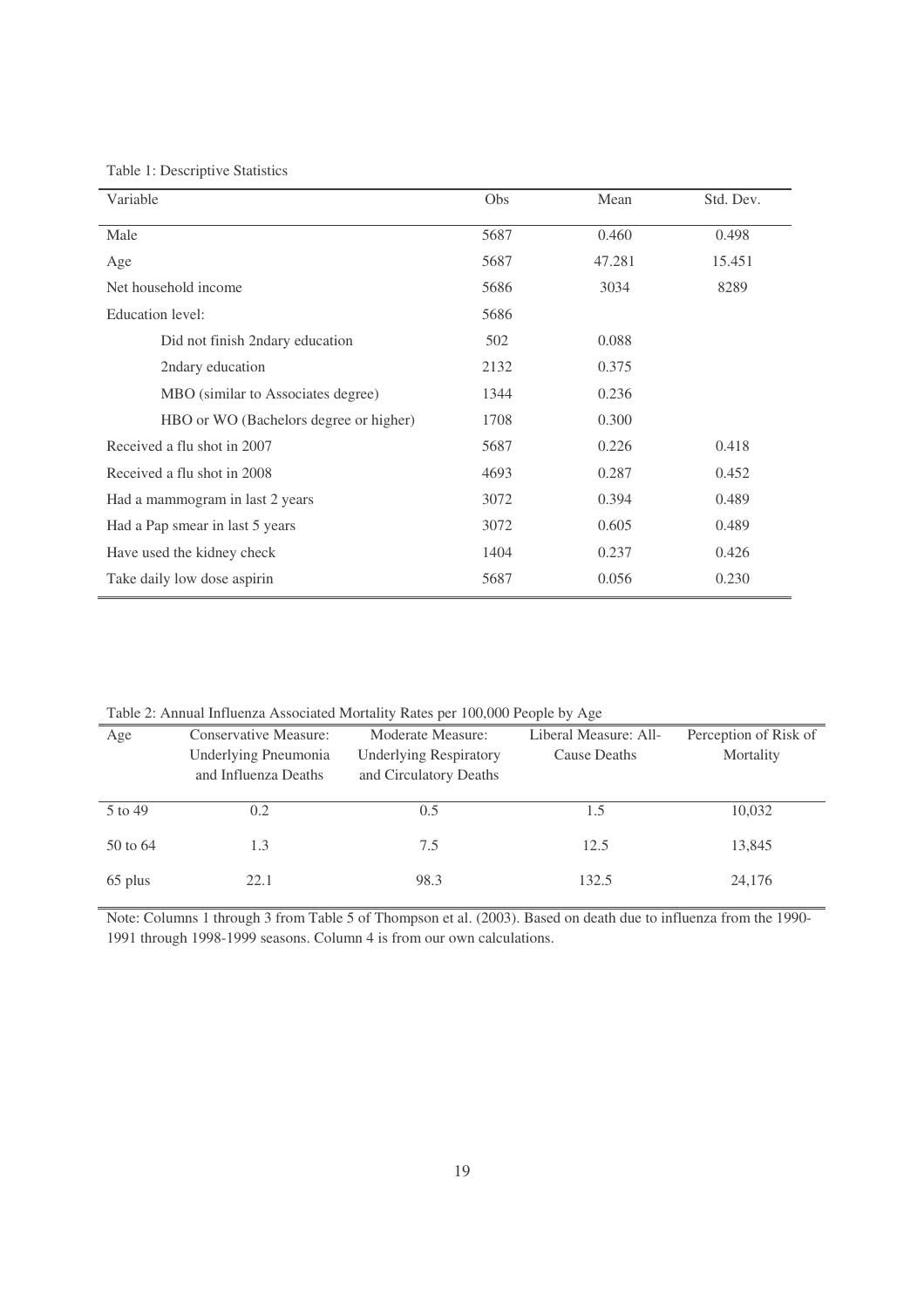| Disease       | Time    | Subj/Epid                     | Mean                | Standard                 | Min                      | Median                   | Max                      |
|---------------|---------|-------------------------------|---------------------|--------------------------|--------------------------|--------------------------|--------------------------|
|               | Period  | probability                   |                     | dev                      |                          |                          |                          |
| Influenza     | 1 year  | Subj w/ flu shot              | 19.59%              | 21.49%                   | $\overline{0}$           | $10.11\%$                | $100\%$                  |
|               |         | Epid w/flu shot               | $\Box$              | $\overline{\phantom{a}}$ |                          |                          | $\overline{\phantom{a}}$ |
|               |         | Subj w/o flu shot             | 30.95%              | 26.69%                   | $\boldsymbol{0}$         | 20.64%                   | 100%                     |
|               |         | Epid w/o flu shot             | $\bar{\phantom{a}}$ | $\mathbf{r}$             |                          | $\overline{a}$           | $\overline{a}$           |
|               |         | Subj Effectiveness            | $-303%$             | 14042%                   | -999900%                 | 33.33%                   | 100%                     |
|               |         | $(p_{wo}$ - $p_w)$ / $p_{wo}$ |                     |                          |                          |                          |                          |
|               |         | Epid                          |                     |                          |                          |                          |                          |
|               |         |                               |                     |                          |                          |                          |                          |
| <b>Breast</b> | 5 year  | Subj                          | 19.131%             | 19.186%                  | $0\%$                    | 10.145%                  | $100\%$                  |
| Cancer        |         | Epid                          | $0.865\%$           | $0.740\%$                | $0.003\%$                | 0.796%                   | 3.642%                   |
|               | 10 year | Subj                          | 21.626%             | 19.812%                  | $0\%$                    | 14.465%                  | $100\%$                  |
|               |         | Epid                          | 1.918%              | 1.490%                   | $0.009\%$                | 1.769%                   | 7.137%                   |
|               |         |                               |                     |                          |                          |                          |                          |
| Cervical      | 5 year  | Subj                          | 13.71%              | 17.28%                   | $0\%$                    | 6.65%                    | 100%                     |
| Cancer        |         | Epid                          | ${<}1\%$            |                          | $\overline{\phantom{a}}$ |                          |                          |
|               | 10 year | Subj                          | 15.20%              | 17.69%                   | $0\%$                    | 9.86%                    | 100%                     |
|               |         | Epid                          | ${<}1\%$            |                          | $\omega$                 | $\overline{\phantom{a}}$ |                          |
|               |         |                               |                     |                          |                          |                          |                          |
| Sexually      | 5 year  | Subj                          | 7.40%               | 12.93%                   | $0\%$                    | 1.83%                    | 99.3%                    |
| Transmitted   |         | Epid                          |                     |                          | $\omega$                 |                          | $\overline{\phantom{a}}$ |
| Disease       | 10 year | Subj                          | 8.19%               | 13.56%                   | $0\%$                    | 2.44%                    | 98.38%                   |
|               |         | Epid                          |                     |                          | $\overline{\phantom{a}}$ | $\overline{\phantom{0}}$ |                          |
| Aids          | 5 year  | Subj                          | 3.78%               | 9.34%                    | $0\%$                    | 0.93                     | 99.99                    |
|               |         | Epid                          |                     |                          | $\sim$                   | $\overline{\phantom{0}}$ | $\overline{a}$           |
|               | 10 year | Subj                          | 4.03%               | 9.25%                    | $0\%$                    | $\mathbf{1}$             | 99.76                    |
|               |         | Epid                          |                     |                          | $\equiv$                 | $\overline{\phantom{0}}$ | $\overline{\phantom{a}}$ |
|               |         |                               |                     |                          |                          |                          |                          |
| Heart         | 5 year  | Subj                          | 16.40%              | 18.42%                   | $0\%$                    | $10\%$                   | 100%                     |
| Disease       |         | Epid                          | 6.40%               | 5.91%                    | $1\%$                    | $4\%$                    | 47%                      |
|               | 10 year | Subj                          | 19.52%              | 19.83%                   | $0\%$                    | 10.32%                   | 100%                     |
|               |         | Epid                          | 12.80%              | $11.81\%$                | $2\%$                    | $8\%$                    | 94%                      |
|               |         |                               |                     |                          |                          |                          |                          |

Table 3: Subjective and Epidemiological Probabilities of Getting a Disease (percentages)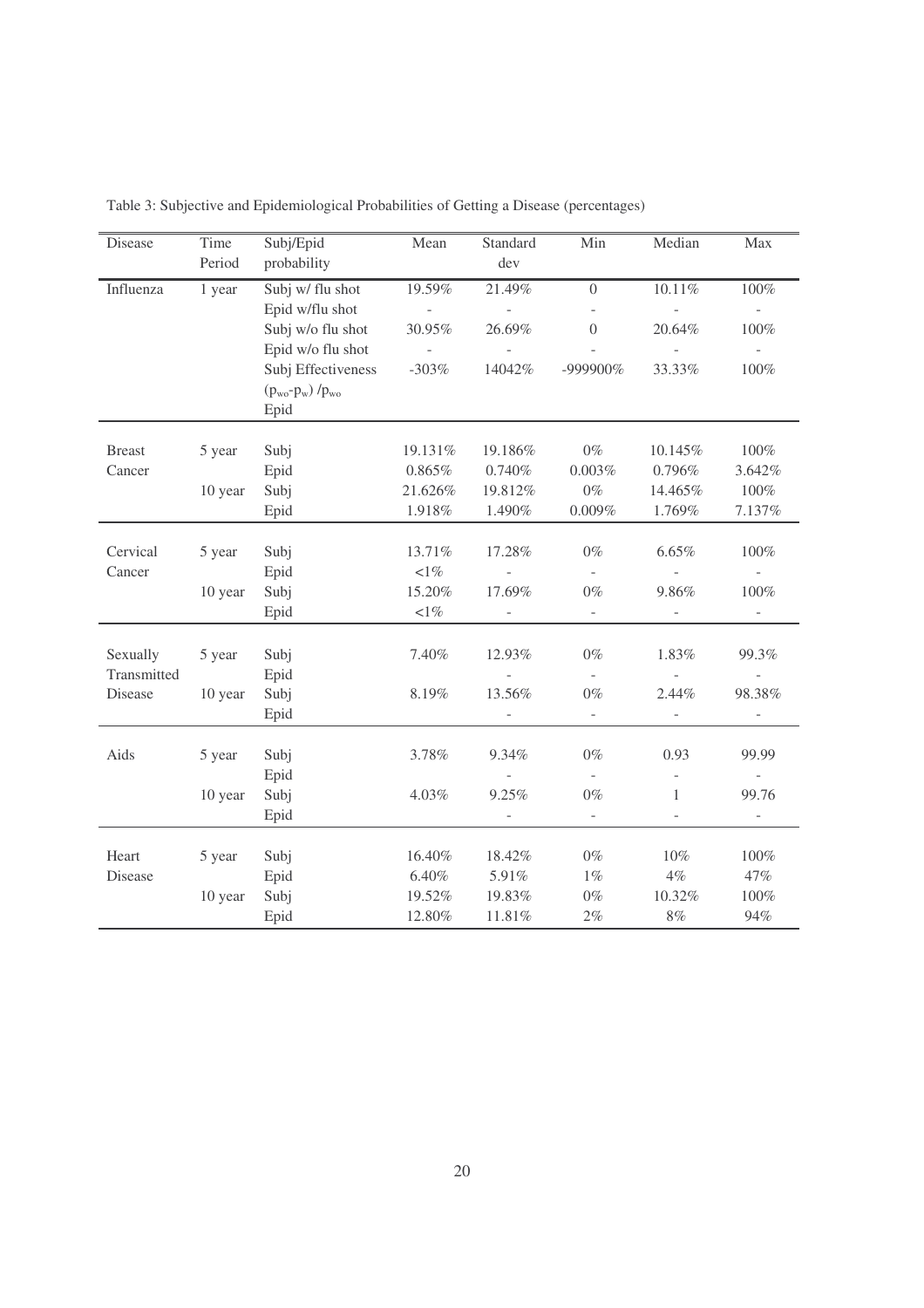Table 4: Subjective and Epidemiological Probabilities of Dying (percentages) Table 4A: Subjective and Epidemiological Probabilities of Influenza Related Death

| Time<br>Period | Tuble 111. Dubletti e and Epidemiological I robublitics of influenza related Death<br>Prevention | Subj/Epid<br>probability | Mean                | Stan.<br>Dev        | Min                 | Median                 | Max                 |
|----------------|--------------------------------------------------------------------------------------------------|--------------------------|---------------------|---------------------|---------------------|------------------------|---------------------|
| 1 year         | With flu shot                                                                                    | Subj<br>Epid-mod         | 11.14%<br>$0.006\%$ | 23.35%<br>$0.014\%$ | $0\%$<br>$0.0001\%$ | 1.1500\%<br>$0.0001\%$ | $100\%$<br>0.0398%  |
|                | Without flu shot                                                                                 | Subi<br>Epid-mod         | 13.24%<br>$0.032\%$ | 23.96%<br>$0.068\%$ | $0\%$<br>$0.0006\%$ | $2\%$<br>$0.0006\%$    | $100\%$<br>0.1988\% |
|                | Effectiveness of flu<br>shot $(p_{wo} - p_w)/p_{wo}$                                             | Subj<br>Epid             | $-105\%$<br>80%     | 1942\%              | $-75755\%$          | $1.393\%$              | $100\%$             |

Table 4B: Subjective and Epidemiological Probabilities of Death from Breast Cancer

| Time    | Prevention              | Subj/Epid   | Mean   | Stan.  | Min        | Median    | Max       |
|---------|-------------------------|-------------|--------|--------|------------|-----------|-----------|
| Period  |                         | probability |        | Dev    |            |           |           |
| 10 year | With mammogram          | Subj        | 15.80% | 18.06% | $0\%$      | $10\%$    | 100%      |
|         |                         | Epid        | 0.195% | 0.149% | $0.001\%$  | $0.180\%$ | $0.792\%$ |
|         | Without mammogram       | Subj        | 26.36% | 23.66% | $0\%$      | 20%       | $100\%$   |
|         |                         | Epid        | 0.229% | 0.176% | $0.001\%$  | 0.211%    | $0.931\%$ |
|         | Effectiveness of mamm   | Subj        | 12.17% | 459.%  | $-16485\%$ | 43.24%    | 100%      |
|         | $(p_{wo} - p_w)/p_{wo}$ | Epid        | 15%    |        |            |           |           |
| 20 year | With mammogram          | Subj        | 17.34% | 18.21% | $0\%$      | 10.09%    | $100\%$   |
|         |                         | Epid        | 0.279% | 0.155% | 0.015%     | $0.267\%$ | $0.903\%$ |
|         | Without mammogram       | Subj        | 28.85% | 24.56% | $0\%$      | 20.41%    | $100\%$   |
|         |                         | Epid        | 0.328% | 0.183% | 0.017%     | 0.314%    | 1.062\%   |
|         | Effectiveness of mamm   | Subj        | 16.77% | 439%   | $-19229%$  | 38.71%    | $100\%$   |
|         | $(p_{wo} - p_w)/p_{wo}$ | Epid        | 15%    |        |            |           |           |

### Table 4C: Subjective Probabilities of Death from Heart Disease

| Time<br>Period | Prevention                                            | Subj/Epid<br>probability | Mean                | Stan.<br>Dev        | Min                | Median              | Max                |
|----------------|-------------------------------------------------------|--------------------------|---------------------|---------------------|--------------------|---------------------|--------------------|
| 10 year        | With aspirin                                          | Subj<br>Epid             | 16.61%<br>$0.493\%$ | 19.00%<br>$0.468\%$ | $0\%$<br>$0.068\%$ | $10\%$<br>$0.408\%$ | 100%<br>3.196%     |
|                | Without aspirin                                       | Subj<br>Epid             | 19.68%<br>0.725%    | 21.52%<br>$0.688\%$ | $0\%$<br>$0.1\%$   | 10.09%<br>$0.6\%$   | $100\%$<br>$4.7\%$ |
|                | Effectiveness of aspirin<br>$(p_{wo} - p_{w})/p_{wo}$ | Subj<br>Epid             | $-6\%$              | 341%                | $-13700\%$         | $1\%$ %             | $100\%$            |
| 20 year        | With aspirin                                          | Subj<br>Epid             | 20.08%<br>4.930%    | 21.14%<br>4.679%    | $0\%$<br>$0.68\%$  | 10.32%<br>4.08%     | $100\%$<br>31.96%  |
|                | Without aspirin                                       | Subj<br>Epid             | 23.78%<br>7.250%    | $23.75\%$<br>6.881% | $0\%$<br>$1\%$     | 15%<br>6%           | 100%<br>$47\%$     |
|                | Effectiveness of aspirin<br>$(p_{wo}$ - $p_w)/p_{wo}$ | Subj<br>Epid             | $-18%$              | 1388%               | $-99900\%$         | $2\%$               | 100%               |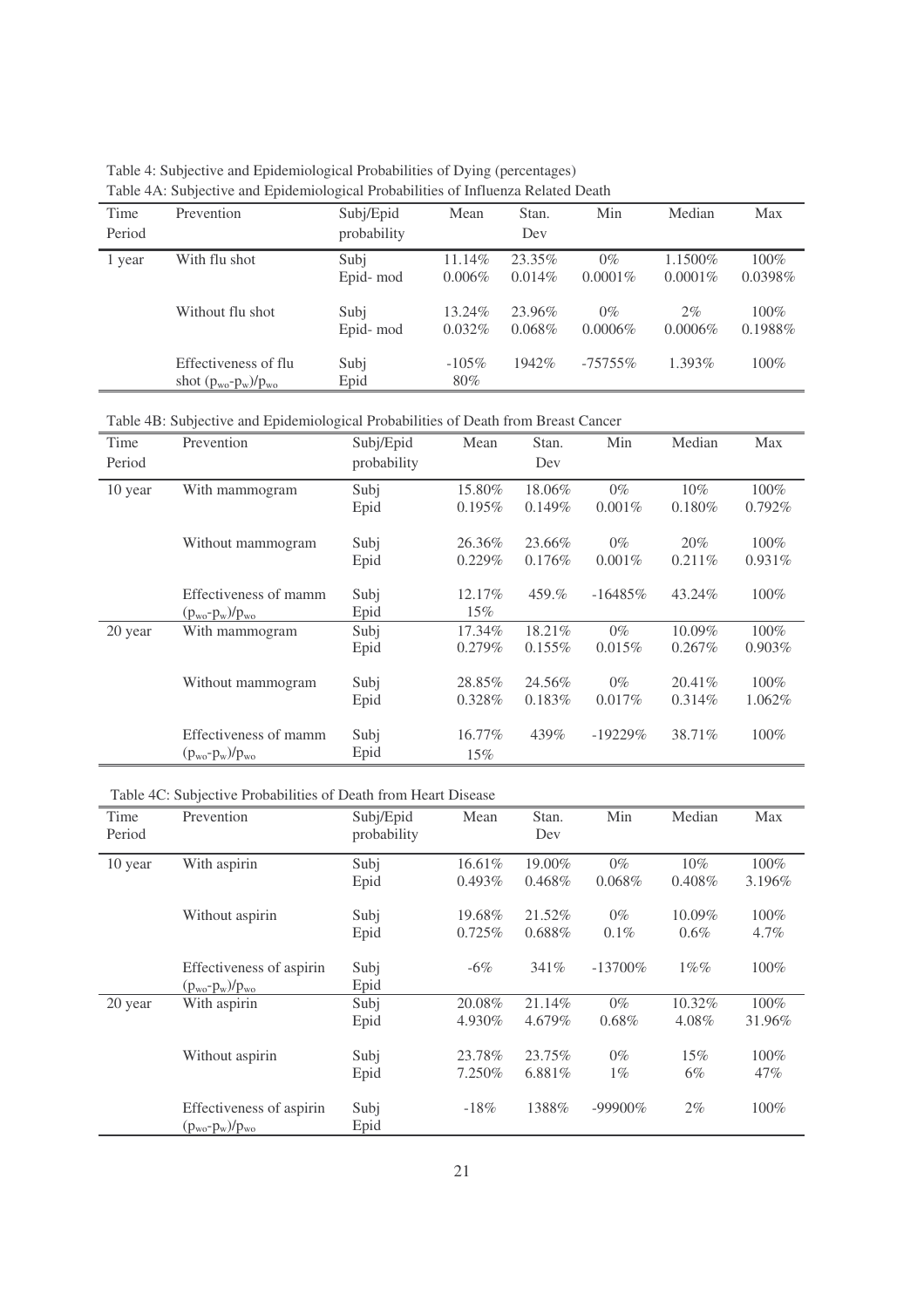|                                                                    | Ln of Epid. predicted risk | Ln of perceived risk |
|--------------------------------------------------------------------|----------------------------|----------------------|
| Biopsy required and age 50+                                        | 0.241                      | 0.429                |
|                                                                    | $\ddot{\phantom{0}}$       | (0.561)              |
| Biopsy required and age less than 50                               | 0.529                      | $-0.143$             |
|                                                                    | $\cdot$                    | (0.535)              |
| Age of first birth 20-24, no family history of cancer              | 0.218                      | 0.438                |
|                                                                    | $\bullet$                  | (0.360)              |
| Age of first birth 25-29/ no children, no family history of cancer | 0.437                      | 0.498                |
|                                                                    | $\ddot{\phantom{0}}$       | (0.351)              |
| Age of first birth 30+, no family history of cancer                | 0.656                      | 0.393                |
|                                                                    | $\sim$                     | (0.359)              |
| Age of first birth 19 or less, family history of cancer            | 0.958                      | 0.214                |
|                                                                    | $\bullet$                  | (0.979)              |
| Age of first birth 20-24, family history of cancer                 | 0.986                      | 0.612                |
|                                                                    | $\sim$                     | (0.453)              |
| Age of first birth 25-29/ no children, family history of cancer    | 1.014                      | 1.234***             |
|                                                                    | $\cdot$                    | (0.394)              |
| Age of first birth 30+, family history of cancer                   | 1.042                      | 1.156***             |
|                                                                    | $\cdot$                    | (0.441)              |
| Age 25-29                                                          | 1.992<br>$\cdot$           | 0.026                |
| Age 30-34                                                          | 3.245                      | (0.226)<br>$0.471**$ |
|                                                                    | $\cdot$                    | (0.210)              |
| Age 35-39                                                          | 4.154                      | $0.471**$            |
|                                                                    | $\ddot{\phantom{0}}$       | (0.204)              |
| Age 40-44                                                          | 4.804                      | $0.529***$           |
|                                                                    | $\Box$                     | (0.203)              |
| Age 45-49                                                          | 5.193                      | $0.563***$           |
|                                                                    | $\cdot$                    | (0.199)              |
| Age 50-54                                                          | 5.363                      | 0.228                |
|                                                                    | $\cdot$                    | (0.204)              |
| Age 55-59                                                          | 5.571                      | 0.220                |
|                                                                    |                            | (0.210)              |
| Age 60-64                                                          | 5.778                      | 0.218                |
|                                                                    |                            | (0.222)              |
| Age 65-69                                                          | 5.936                      | 0.368                |
|                                                                    | $\cdot$                    | (0.239)              |
| Age 70-74                                                          | 5.999                      | $-0.213$             |
|                                                                    |                            | (0.302)              |
| Age 75-79                                                          | 6.056                      | $-1.132**$           |
|                                                                    | $\ddot{\phantom{0}}$       | (0.501)              |
| Age $80+$                                                          | 6.060                      | $-0.123$             |
|                                                                    | $\epsilon$                 | (0.336)              |
| Constant                                                           | $-10.414$                  | $1.071***$           |
|                                                                    | $\cdot$                    | (0.377)              |
| Observations                                                       | 3,072                      | 2,976                |
| R-squared                                                          | 1.000                      | 0.018                |

### **Table 5: Relationship between Risk Factors and Perceived or Epidemiological Risks Table 5A: 5 year Risk of Breast Cancer**

Notes: Standard errors in parentheses, \*\*\* p<0.01, \*\* p<0.05, \* p<0.1.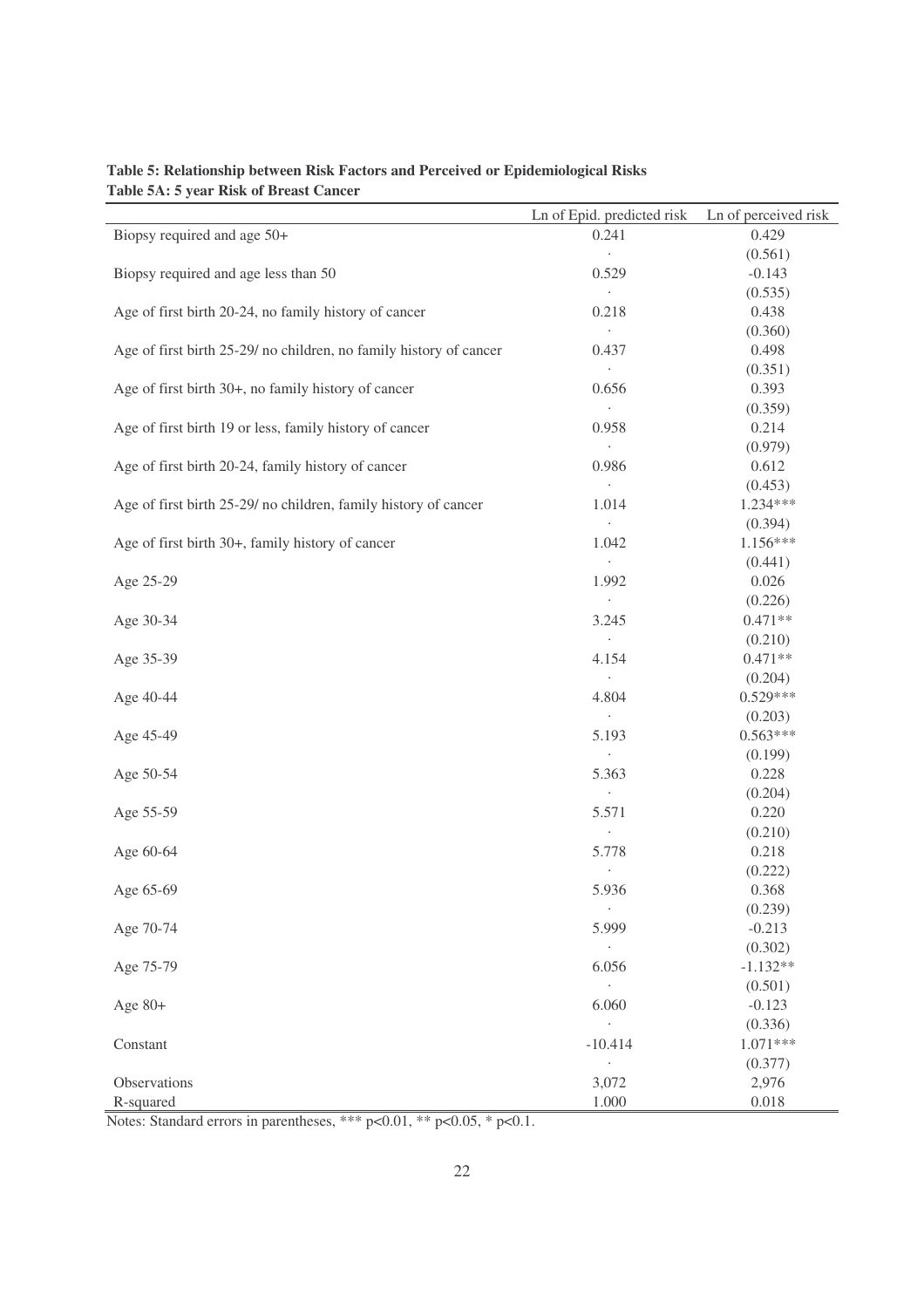| Ln of Epid. predicted risk | Ln of perceived risk                                                                          |
|----------------------------|-----------------------------------------------------------------------------------------------|
|                            |                                                                                               |
| $0.134***$                 | $0.062***$                                                                                    |
| (0.001)                    | (0.007)                                                                                       |
| $0.155***$                 | $0.188***$                                                                                    |
| (0.005)                    | (0.055)                                                                                       |
| $0.178***$                 | $0.362***$                                                                                    |
| (0.011)                    | (0.131)                                                                                       |
| $0.154***$                 | $0.099*$                                                                                      |
| (0.004)                    | (0.052)                                                                                       |
| $0.114***$                 | 0.083                                                                                         |
| (0.005)                    | (0.060)                                                                                       |
| $0.921***$                 | 1.317***                                                                                      |
| (0.005)                    | (0.059)                                                                                       |
| 3072                       | 2853                                                                                          |
| 0.952                      | 0.049                                                                                         |
|                            | مالد مالد مالد<br>ماله ماله<br>$\bigcap \bigcap \mathcal{C}$<br>$-1$<br>$\bigcap$ $\bigcap$ 1 |

**Table 5B: 5 year Risk of Heart Disease among Women**

Notes: Standard errors in parentheses, \*\*\* p<0.01, \*\* p<0.05, \* p<0.1.

| Table 5C: 5 year Risk of Heart Disease among Men |  |  |  |
|--------------------------------------------------|--|--|--|
|--------------------------------------------------|--|--|--|

|                              | Ln of Epid. predicted risk | Ln of perceived risk |
|------------------------------|----------------------------|----------------------|
|                              |                            |                      |
| Age Points                   | $0.232***$                 | $0.241***$           |
|                              | (0.001)                    | (0.022)              |
| <b>Blood Pressure Points</b> | $0.230***$                 | $0.185***$           |
|                              | (0.002)                    | (0.063)              |
| Cholesterol Points           | $0.221***$                 | 0.117                |
|                              | (0.003)                    | (0.125)              |
| Diabetes Points              | $0.218***$                 | 0.060                |
|                              | (0.003)                    | (0.114)              |
| <b>Smoking Points</b>        | $0.242***$                 | 0.068                |
|                              | (0.002)                    | (0.062)              |
| Constant                     | $1.024***$                 | $0.951***$           |
|                              | (0.002)                    | (0.076)              |
| <b>Observations</b>          | 2615                       | 2288                 |
| R-squared                    | 0.992                      | 0.074                |

Notes: Standard errors in parentheses, \*\*\* p<0.01, \*\* p<0.05, \* p<0.1.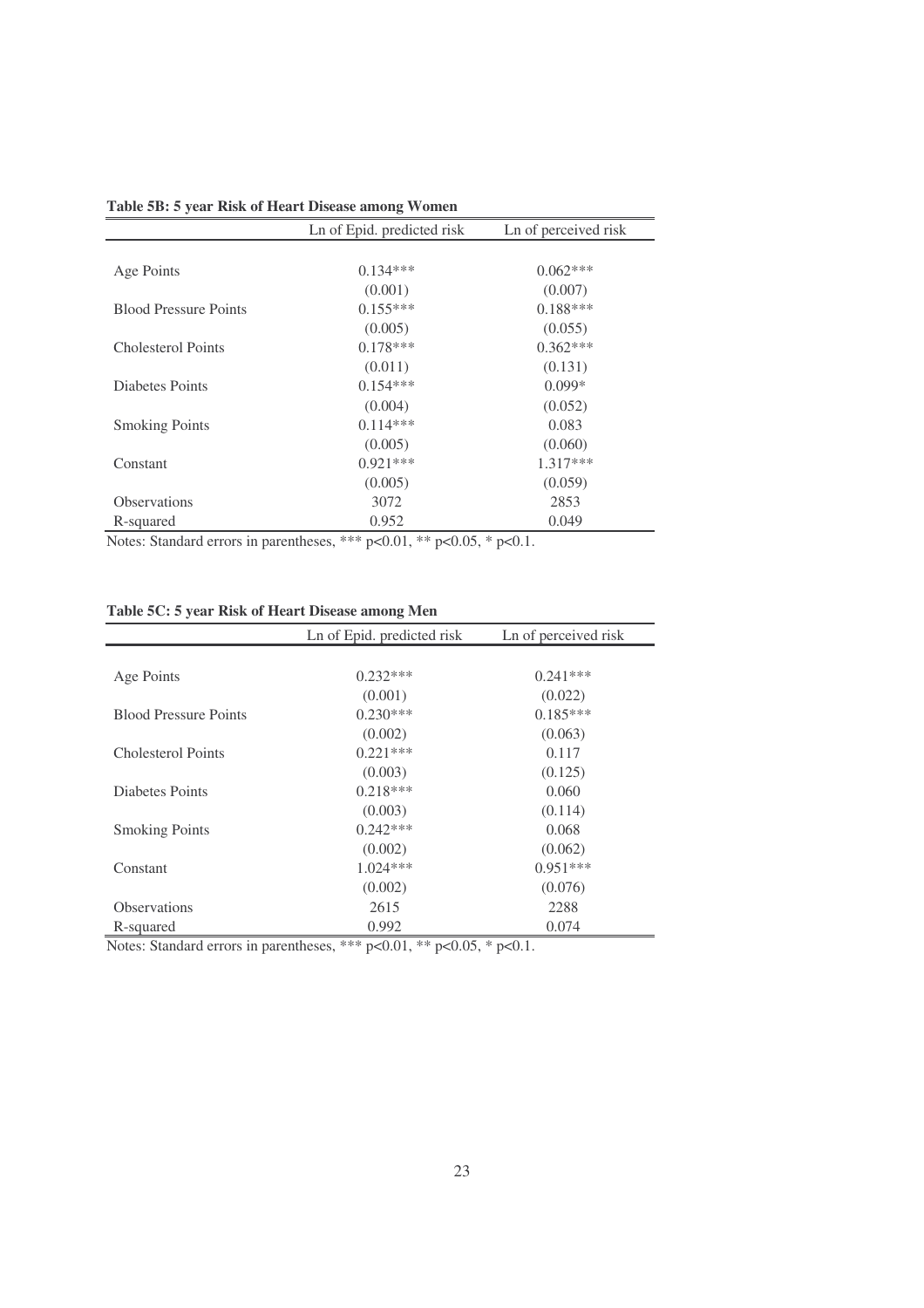| <b>Table 6</b> OLS Regressions Freueing Ference HSK | Perceived Risk | Perceived Risk   | Perceived Risk  |
|-----------------------------------------------------|----------------|------------------|-----------------|
|                                                     | of death from  | of Heart         | of Breast       |
| <b>VARIABLES</b>                                    | Influenza      | Disease in 5 yrs | Cancer in 5 yrs |
|                                                     |                |                  |                 |
| Dummy if Male                                       | 0.003          | $0.011**$        |                 |
|                                                     | (0.007)        | (0.005)          |                 |
| Age 25-29                                           | $-0.013$       | 0.023            | 0.008           |
|                                                     | (0.018)        | (0.014)          | (0.020)         |
| Age 30-34                                           | 0.001          | $0.022*$         | $0.062***$      |
|                                                     | (0.016)        | (0.013)          | (0.018)         |
| Age 35-39                                           | $-0.019$       | $0.036***$       | $0.033*$        |
|                                                     | (0.016)        | (0.012)          | (0.017)         |
| Age 40-44                                           | 0.005          | $0.070***$       | $0.051***$      |
|                                                     | (0.015)        | (0.012)          | (0.017)         |
| Age 45-49                                           | $-0.009$       | $0.079***$       | $0.048***$      |
|                                                     | (0.015)        | (0.012)          | (0.017)         |
| Age 50-54                                           | 0.002          | $0.082***$       | 0.031           |
|                                                     | (0.016)        | (0.012)          | (0.021)         |
| Age 55-59                                           | 0.018          | $0.091***$       | 0.015           |
|                                                     | (0.016)        | (0.012)          | (0.022)         |
| Age 60-64                                           | $0.030*$       | $0.113***$       | 0.025           |
|                                                     | (0.016)        | (0.013)          | (0.023)         |
| Age 65-69                                           | $0.054***$     | $0.106***$       | 0.010           |
|                                                     | (0.018)        | (0.014)          | (0.024)         |
| Age 70-74                                           | $0.083***$     | $0.132***$       | 0.011           |
|                                                     | (0.021)        | (0.018)          | (0.028)         |
| Age 75-79                                           | $0.183***$     | $0.140***$       | 0.003           |
|                                                     | (0.025)        | (0.022)          | (0.030)         |
| Age 80-84                                           | $0.167***$     | $0.095***$       | $-0.002$        |
|                                                     | (0.035)        | (0.030)          | (0.047)         |
| Age 85-92                                           | $0.143**$      | 0.067            | $-0.078$        |
|                                                     | (0.065)        | (0.062)          | (0.078)         |
| Received invitation                                 | $0.021**$      |                  | 0.019           |
|                                                     | (0.008)        |                  | (0.014)         |
| Self Assessed Health is Good or better              | $-0.016**$     | $-0.046***$      | $-0.031***$     |
|                                                     | (0.008)        | (0.006)          | (0.009)         |
| Diagnosed with Heart Disease                        | $0.024**$      |                  | $-0.004$        |
|                                                     | (0.012)        |                  | (0.015)         |
| Diagnosed with Diabetes                             | 0.012          | 0.016            | 0.018           |
|                                                     | (0.014)        | (0.012)          | (0.016)         |
| Diagnosed with High Blood Pressure                  | 0.007          | $0.032***$       | 0.013           |
|                                                     | (0.009)        | (0.007)          | (0.010)         |
| Diagnosed with High Cholesterol                     | $-0.007$       | $0.036***$       | $-0.012$        |
|                                                     | (0.010)        | (0.008)          | (0.012)         |
| Dummy if Smoker                                     | $-0.003$       | $0.020***$       | $-0.000$        |
|                                                     | (0.008)        | (0.006)          | (0.009)         |
| BMI                                                 | $0.0009**$     | $0.0006*$        | 0.0001          |
|                                                     | (.0004)        | (0.0003)         | (0.0004)        |
| <b>Breast Cancer in Family</b>                      |                |                  | $0.113***$      |
|                                                     |                |                  | (0.025)         |

|  |  |  |  | Table 6 OLS Regressions Predicting Perceived risk |  |
|--|--|--|--|---------------------------------------------------|--|
|--|--|--|--|---------------------------------------------------|--|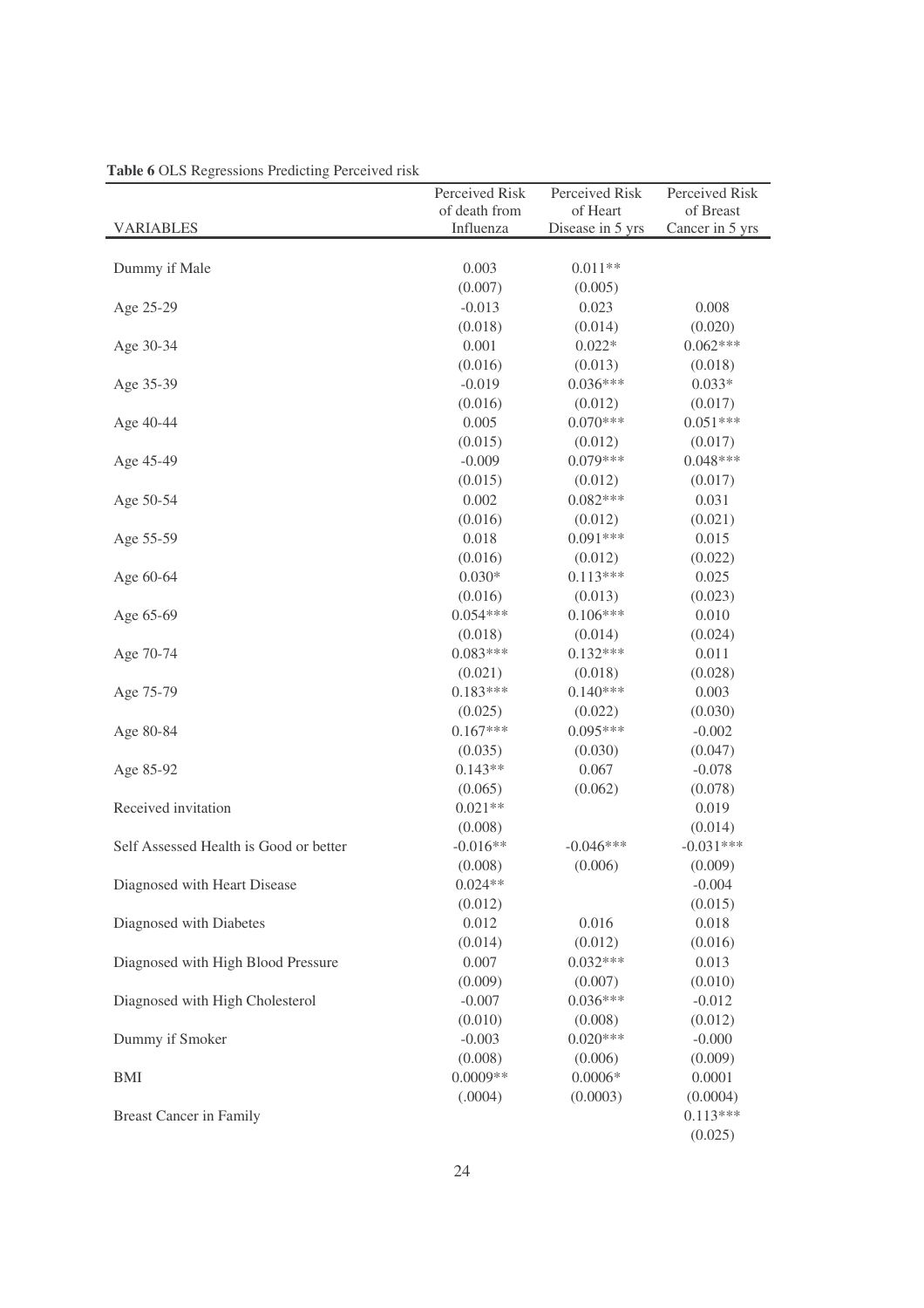| Previous Breast Biopsy                 |             |             | 0.037      |
|----------------------------------------|-------------|-------------|------------|
|                                        |             |             | (0.062)    |
| Age of First Live Birth                |             |             | $-0.028$   |
|                                        |             |             | (0.018)    |
| In(net household income)               | 0.000       | $-0.014***$ | $-0.005$   |
|                                        | (0.006)     | (0.005)     | (0.007)    |
| Numeracy                               | $-0.135***$ | $-0.030**$  | $-0.025$   |
|                                        | (0.015)     | (0.012)     | (0.017)    |
| Did not finish 2ndary education        | 0.010       | $-0.027***$ | $-0.034**$ |
|                                        | (0.013)     | (0.010)     | (0.014)    |
| MBO (similar to Associates degree)     | $-0.020**$  | 0.011       | 0.009      |
|                                        | (0.009)     | (0.007)     | (0.010)    |
| HBO or WO (Bachelors degree or higher) | $-0.020**$  | $-0.008$    | $-0.012$   |
|                                        | (0.009)     | (0.007)     | (0.010)    |
| Dummy if Magnifier scale               | $0.017**$   | $0.032***$  | $0.050***$ |
|                                        | (0.008)     | (0.006)     | (0.009)    |
| Dummy if Linear                        | $0.021***$  | $0.035***$  | $0.048***$ |
|                                        | (0.008)     | (0.006)     | (0.009)    |
| Constant                               | $0.182***$  | $0.188***$  | $0.183**$  |
|                                        | (0.050)     | (0.040)     | (0.085)    |
| <b>Observations</b>                    | 4922        | 4448        | 2563       |
| R-squared                              | 0.084       | 0.115       | 0.058      |

Notes: Standard errors in parentheses, \*\*\* p<0.01, \*\* p<0.05, \* p<0.1.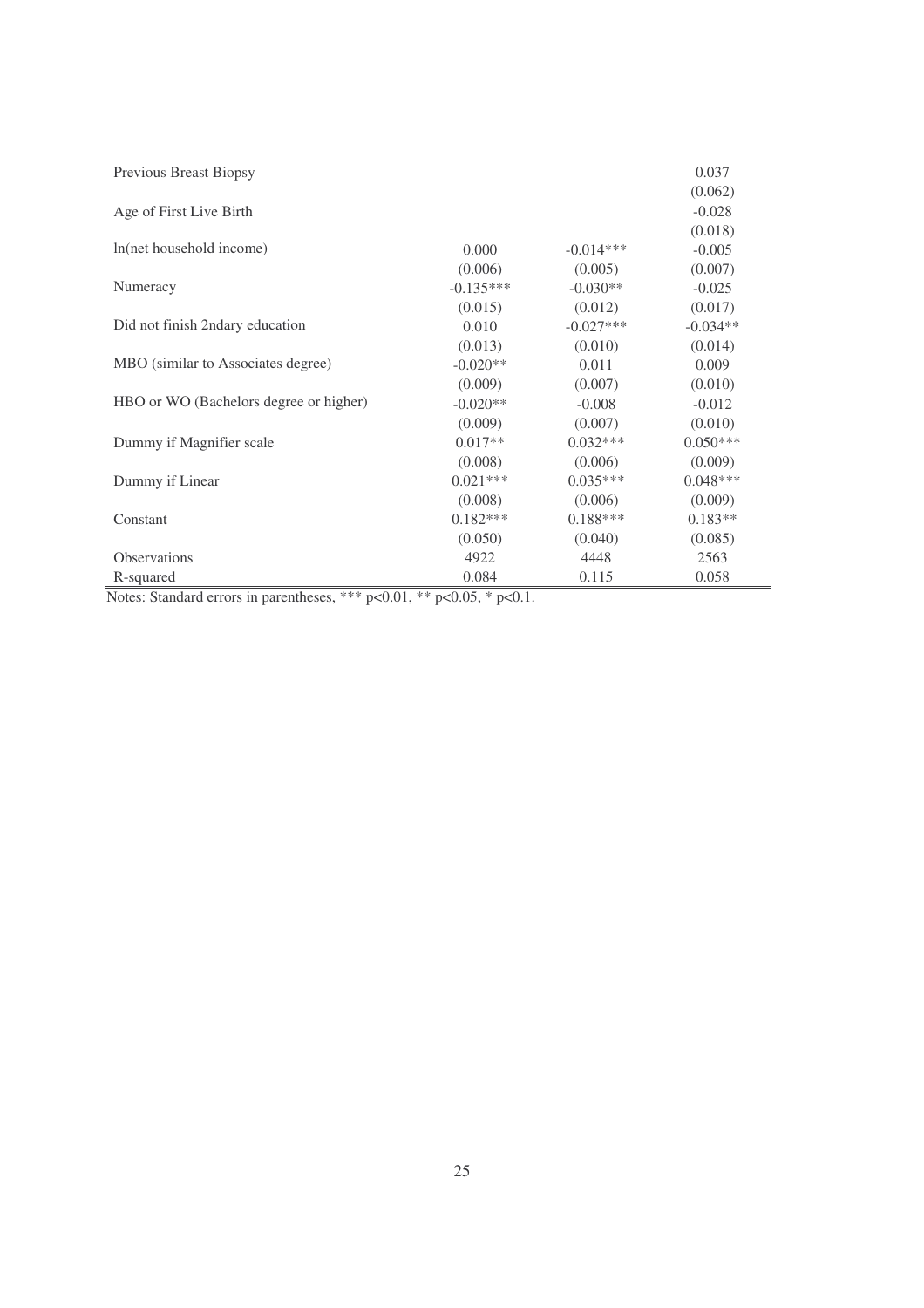|                                           |             | Only those<br>with Alpha |             | Women with<br>Alpha |
|-------------------------------------------|-------------|--------------------------|-------------|---------------------|
|                                           | Whole       | between Zero             |             | between Zero        |
|                                           | Sample      | and One                  | Women       | and One             |
| Dummy if Male                             | $0.042**$   | $0.076***$               |             |                     |
|                                           | (0.019)     | (0.008)                  |             |                     |
| In(net household income)                  | 0.000       | $0.017**$                | $-0.004$    | 0.013               |
|                                           | (0.018)     | (0.008)                  | (0.018)     | (0.009)             |
| Numeracy                                  | $0.205***$  | $0.045**$                | $0.199***$  | $0.060**$           |
|                                           | (0.044)     | (0.019)                  | (0.047)     | (0.024)             |
| Did not finish 2ndary education           | 0.015       | 0.007                    | $0.081**$   | 0.021               |
|                                           | (0.036)     | (0.015)                  | (0.039)     | (0.020)             |
| MBO (similar to Associates degree)        | $-0.002$    | $-0.023**$               | $-0.007$    | $-0.023$            |
|                                           | (0.026)     | (0.011)                  | (0.029)     | (0.014)             |
| HBO or WO (Bachelors degree or higher)    | 0.036       | 0.007                    | 0.036       | 0.012               |
|                                           | (0.025)     | (0.010)                  | (0.028)     | (0.014)             |
| Self Assessed Health is Excellent or Good | $0.087***$  | $0.054***$               | $0.096***$  | $0.054***$          |
|                                           | (0.023)     | (0.009)                  | (0.026)     | (0.012)             |
| Dummy if Magnifier scale                  | $-0.129***$ | $-0.067***$              | $-0.125***$ | $-0.071***$         |
|                                           | (0.023)     | (0.010)                  | (0.026)     | (0.013)             |
| Dummy if Linear                           | $-0.160***$ | $-0.098***$              | $-0.167***$ | $-0.110***$         |
|                                           | (0.023)     | (0.010)                  | (0.026)     | (0.012)             |
| Flu Shot Invitation                       | $-0.054**$  | $-0.023**$               | 0.003       | $-0.005$            |
|                                           | (0.024)     | (0.010)                  | (0.026)     | (0.012)             |
| Mammogram invitation                      |             |                          | $-0.029$    | $-0.024$            |
|                                           |             |                          | (0.038)     | (0.019)             |
| Pap Smear invitation                      |             |                          | $-0.075**$  | $-0.003$            |
|                                           |             |                          | (0.031)     | (0.015)             |
| Diagnosed with Diabetes                   | $-0.047$    | $-0.015$                 | $-0.088*$   | $-0.038*$           |
|                                           | (0.039)     | (0.016)                  | (0.046)     | (0.023)             |
| Diagnosed with High Blood Pressure        | $-0.057**$  | $-0.029***$              | $-0.049*$   | $-0.029**$          |
|                                           | (0.025)     | (0.010)                  | (0.028)     | (0.014)             |
| Diagnosed with High Cholesterol           | $-0.038$    | $-0.024**$               | $-0.022$    | $-0.001$            |
|                                           | (0.028)     | (0.012)                  | (0.034)     | (0.017)             |
| Dummy if Smoker                           | $-0.025$    | $-0.006$                 | $-0.008$    | 0.004               |
|                                           | (0.023)     | (0.010)                  | (0.026)     | (0.013)             |
| BMI                                       | $-0.0010$   | $-0.0002$                | $-0.0003$   | $-0.0002$           |
|                                           | (0.0011)    | (0.0005)                 | (0.0011)    | (0.0005)            |
| <b>Breast Cancer in Family</b>            |             |                          | $-0.035$    | $-0.021$            |
|                                           |             |                          | (0.034)     | (0.017)             |
| Constant                                  | $0.460***$  | $0.399***$               | $0.432***$  | $0.389***$          |
|                                           |             |                          |             |                     |
|                                           | (0.145)     | (0.062)                  | (0.151)     | (0.077)             |
| Observations                              | 4922        | 3737                     | 2645        | 2104                |
| R-squared                                 | 0.047       | 0.098                    | 0.048       | 0.071               |

Table 7: OLS Regressions Predicting Alpha (overweighting of small probabilities) As Described by Prelec (1998)

Notes: Standard errors in parentheses, \*\*\* p<0.01, \*\* p<0.05, \* p<0.1. Regressions also control for 5 year age groups, and dummies for visual scales.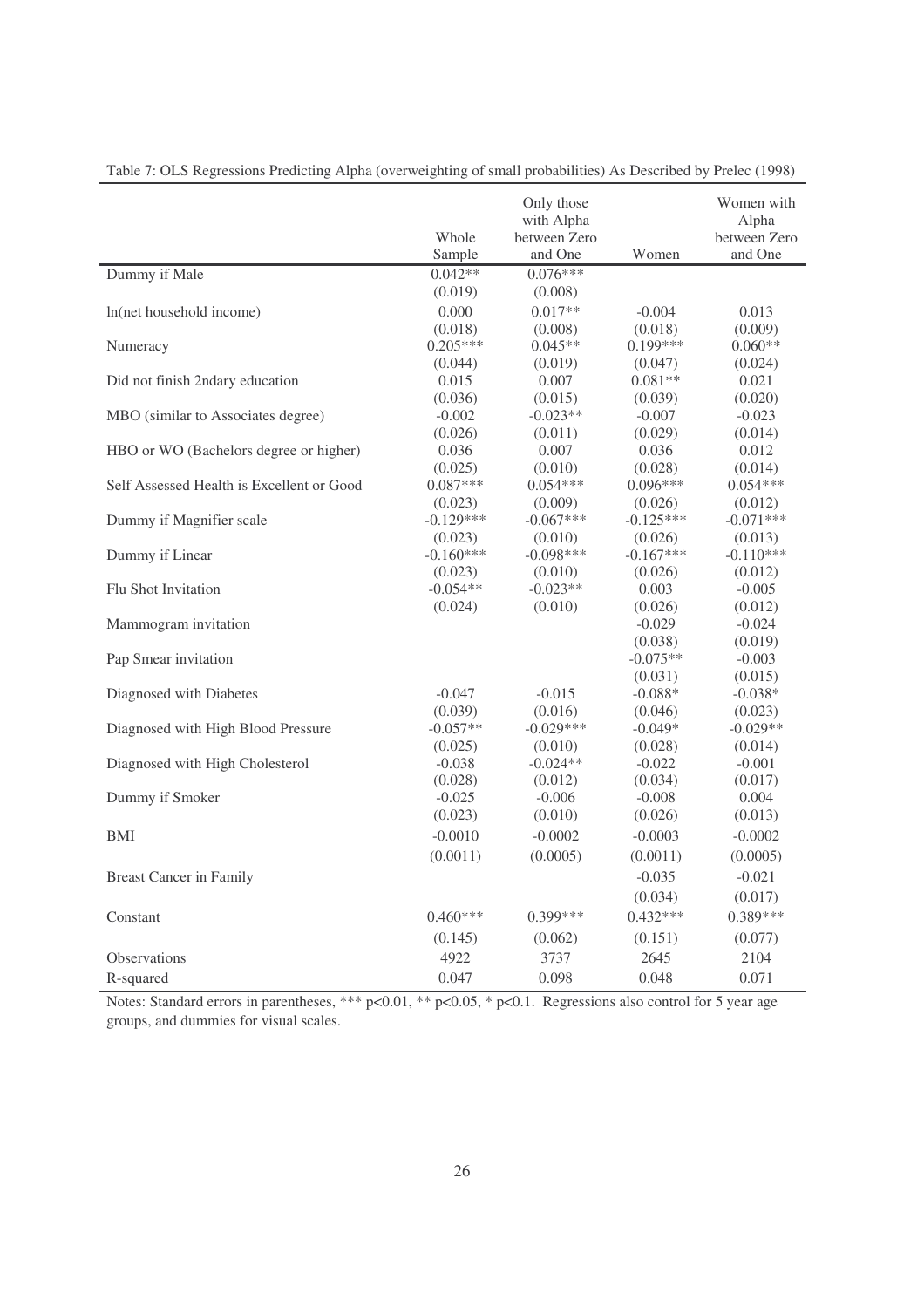|                                                                    |                                        |                                       | Use Aspirin                           |
|--------------------------------------------------------------------|----------------------------------------|---------------------------------------|---------------------------------------|
| Dependent Variable                                                 | Flu Shot in<br>2007 (before<br>survey) | Flu Shot in<br>2008 (after<br>survey) | for Prevention<br>of Heart<br>Disease |
| Subjective effectiveness at preventing disease: (pwo-              | $0.1579***$                            | $0.1375***$                           |                                       |
| pw)/pwo, if effectiveness is positive                              | (0.0121)                               | (0.0157)                              |                                       |
| Dummy if subjective effectiveness of preventing disease is         | $-0.0126$                              | $-0.0365***$                          |                                       |
| negative                                                           | (0.0110)                               | (0.0142)                              |                                       |
| Subjective probability of Getting Disease without                  | $0.1421***$                            | $0.1438***$                           |                                       |
| intervention                                                       | (0.0144)                               | (0.0188)                              |                                       |
| Subjective probability of Getting Disease                          |                                        |                                       | $-0.0571***$<br>(0.0172)              |
| Subjective effectiveness at preventing death: (pwo-                | $0.0939***$                            | $0.1116***$                           | $0.0580***$                           |
| pw)/pwo, if effectiveness is positive                              | (0.0119)                               | (0.0155)                              | (0.0080)                              |
| Dummy if subjective effectives of preventing death is              | $-0.0237**$                            | $-0.0108$                             | 0.0026                                |
| negative                                                           | (0.0097)                               | (0.0126)                              | (0.0048)                              |
| Subjective probability of Dying (in 10 year for all but flu        | $0.0718***$                            | $0.0679***$                           | $0.0829***$                           |
| shot) without intervention<br>Received invitation for intervention | (0.0155)<br>$0.4349***$                | (0.0203)<br>$0.3170***$               | (0.0172)                              |
|                                                                    | (0.0094)                               | (0.0123)                              |                                       |
| Expected or Actual monetary cost of intervention                   | $-0.0014***$                           | $-0.0010***$                          |                                       |
|                                                                    | (0.0001)                               | (0.0002)                              |                                       |
| Expected or Actual time cost of intervention                       | $-0.0008$ ***                          | $-0.0008$ ***                         |                                       |
|                                                                    | (0.0001)                               | (0.0002)                              |                                       |
| Dummy if Male                                                      | 0.0111                                 | 0.0021                                | $0.0137***$                           |
|                                                                    | (0.0073)                               | (0.0095)                              | (0.0037)                              |
| In(net household income)                                           | 0.0059                                 | $-0.0041$                             | $-0.0003$                             |
|                                                                    | (0.0066)                               | (0.0086)                              | (0.0033)                              |
| Numeracy                                                           | $-0.0382**$                            | $-0.0209$                             | $-0.0018$                             |
|                                                                    | (0.0168)                               | (0.0219)                              | (0.0084)                              |
| Did not finish 2ndary education                                    | $-0.0010$                              | 0.0123                                | $-0.0041$                             |
|                                                                    | (0.0135)                               | (0.0172)                              | (0.0070)                              |
|                                                                    | $-0.0142$                              | $-0.0190$                             | 0.0002                                |
| MBO (similar to Associates degree)                                 | (0.0097)                               | (0.0126)                              | (0.0049)                              |
|                                                                    | $-0.0329***$                           | $-0.0153$                             | 0.0041                                |
| HBO or WO (Bachelors degree or higher)                             |                                        |                                       |                                       |
|                                                                    | (0.0093)<br>$0.0983***$                | (0.0121)<br>$0.0949***$               | (0.0047)                              |
| Dummy if has Diabetes                                              |                                        |                                       | 0.0029                                |
|                                                                    | (0.0144)                               | (0.0185)                              | (0.0079)                              |
| Dummy if has Heart Disease                                         | $0.0876***$                            | $0.0534***$                           |                                       |
|                                                                    | (0.0129)                               | (0.0162)                              |                                       |
| Dummy if has High Blood Pressure                                   | $0.0230**$                             | $0.0253**$                            | 0.0047                                |
|                                                                    | (0.0092)                               | (0.0118)                              | (0.0049)                              |
| Dummy if has High Cholesterol                                      |                                        |                                       | $0.0181***$                           |
|                                                                    |                                        |                                       | (0.0058)                              |
| Dummy if Smoker                                                    |                                        |                                       | $0.0077*$                             |
|                                                                    |                                        |                                       | (0.0044)                              |
| <b>BMI</b>                                                         |                                        |                                       | 0.0000                                |
|                                                                    |                                        |                                       | (0.0002)                              |

# Table 8A: OLS Regressions Predicting Use of Preventive Care: Whole Sample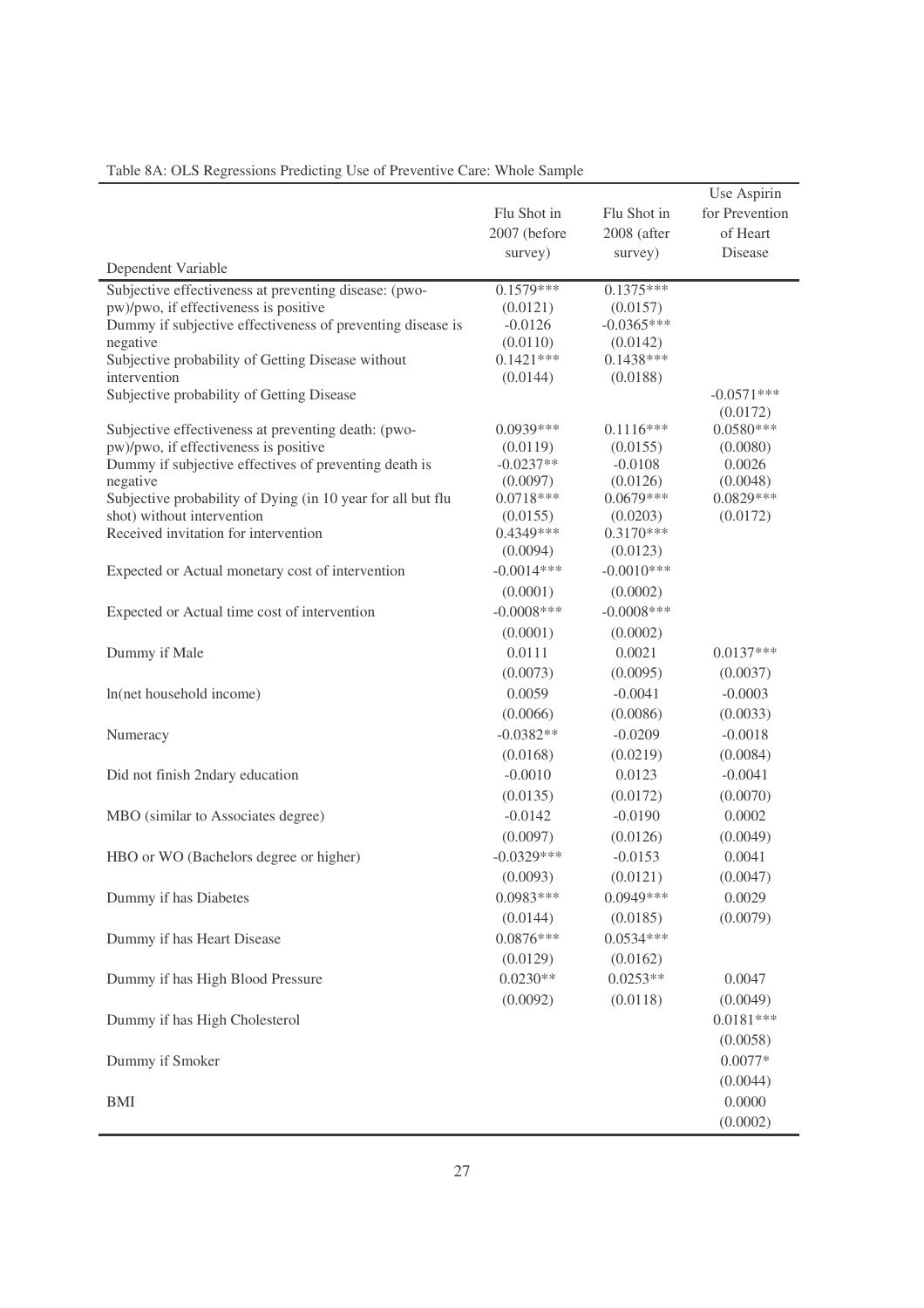| Self Assessed Health is Excellent or Good | $-0.0249***$ | $-0.0346***$ | 0.0025    |
|-------------------------------------------|--------------|--------------|-----------|
|                                           | (0.0084)     | (0.0109)     | (0.0042)  |
| Dummy if friends have died of disease     | $0.0636***$  | $0.0530*$    | 0.0023    |
|                                           | (0.0244)     | (0.0312)     | (0.0037)  |
| Constant                                  | $-0.0657$    | 0.0037       | $-0.0197$ |
|                                           | (0.0540)     | (0.0700)     | (0.0271)  |
| <b>Observations</b>                       | 4927         | 4313         | 4448      |
| R-squared                                 | 0.658        | 0.570        | 0.061     |

Notes: Standard errors in parentheses, \*\*\* p<0.01, \*\* p<0.05, \* p<0.1. Regressions also control for 5 year age groups.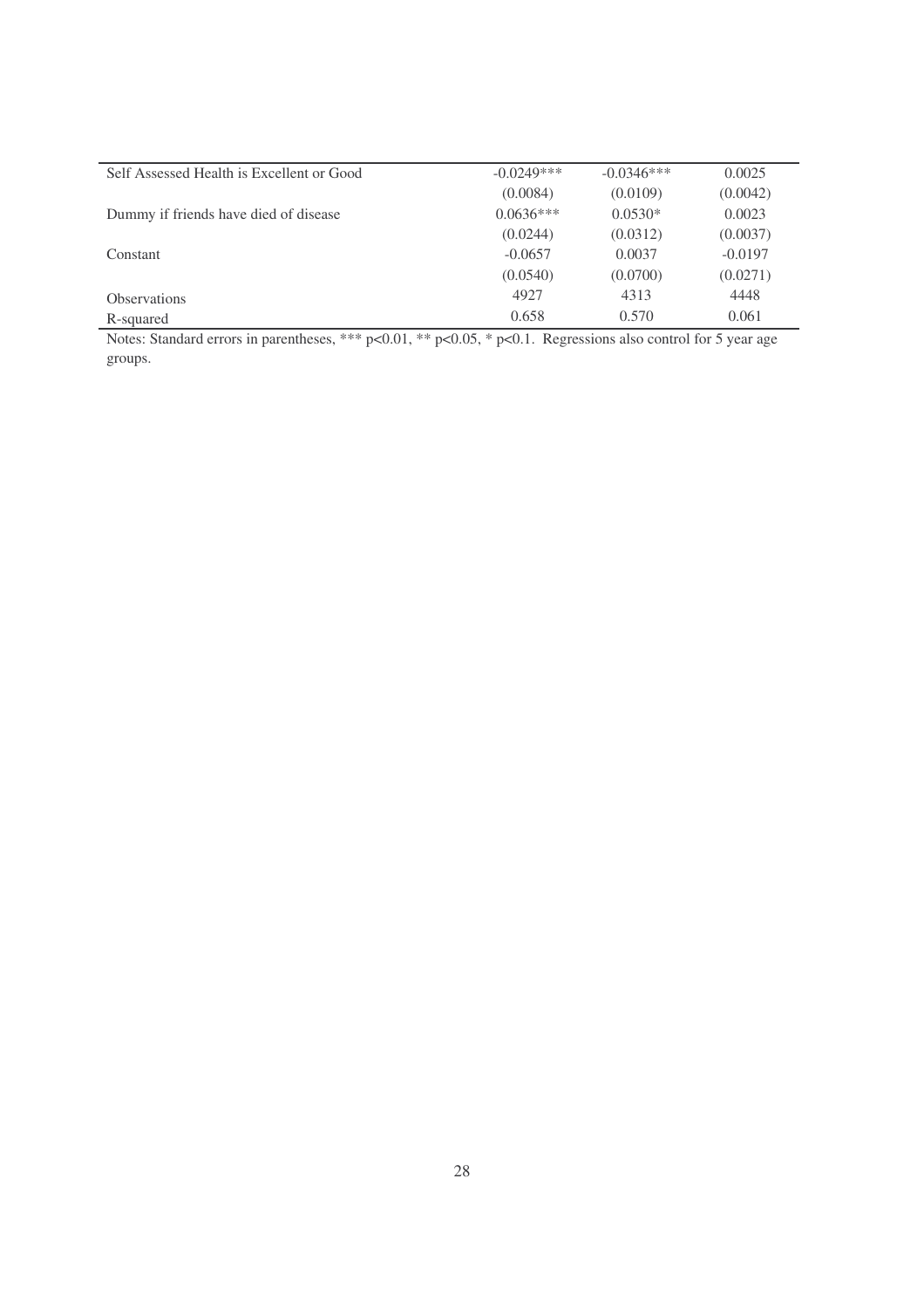|                                                                                                                         |                         |                         | Test for                |
|-------------------------------------------------------------------------------------------------------------------------|-------------------------|-------------------------|-------------------------|
|                                                                                                                         | Mammogram               | Pap Smear in            | Sexually                |
| Dependent Variable                                                                                                      | in last 2 years         | Last 5 Year             | Transmitted             |
|                                                                                                                         |                         |                         | Disease in Past         |
|                                                                                                                         |                         |                         | Younger than            |
| Sample                                                                                                                  | Women                   | Women                   | 40                      |
| Subjective probability of Getting Disease                                                                               | 0.0568                  | 0.0822                  | 0.1152                  |
|                                                                                                                         | (0.0370)                | (0.0558)                | (0.0959)                |
| Subjective effectiveness at preventing death: (pwo-                                                                     | $0.0337*$               | $0.0969***$             | $0.0984**$              |
| pw)/pwo, if effectiveness is positive                                                                                   | (0.0176)                | (0.0207)                | (0.0405)                |
| Dummy if subjective effectives of preventing death is                                                                   | 0.0169                  | $-0.0058$               | 0.0031                  |
| negative                                                                                                                | (0.0172)                | (0.0195)                | (0.0334)                |
| Subjective probability of Dying (in 10 year for all but flu                                                             | 0.0320                  | 0.0488                  | $-0.0054$               |
| shot) without intervention                                                                                              | (0.0323)                | (0.0473)<br>$0.7100***$ | (0.0812)                |
| Received invitation for intervention                                                                                    | $0.7505***$<br>(0.0188) | (0.0174)                | $0.4718***$<br>(0.0939) |
| Expected or Actual monetary cost of intervention                                                                        | $-0.0004***$            | $-0.0017***$            | $-0.0026***$            |
|                                                                                                                         | (0.0001)                | (0.0001)                | (0.0002)                |
| Expected or Actual time cost of intervention                                                                            | $-0.0001$               | 0.0002                  | $0.0008***$             |
|                                                                                                                         | (0.0001)                | (0.0002)                | (0.0002)                |
| Dummy if Male                                                                                                           |                         |                         | $-0.1118***$            |
|                                                                                                                         |                         |                         | (0.0240)                |
| In(net household income)                                                                                                | 0.0091                  | 0.0133                  | $-0.0193$               |
|                                                                                                                         | (0.0088)                | (0.0100)                | (0.0193)                |
| Numeracy                                                                                                                | $0.0711***$             | 0.0258                  | $-0.0590$               |
|                                                                                                                         | (0.0229)                | (0.0259)                | (0.0571)                |
| Did not finish 2ndary education                                                                                         | 0.0087                  | 0.0038                  | $-0.0203$               |
|                                                                                                                         | (0.0188)                | (0.0214)                | (0.0530)                |
| MBO (similar to Associates degree)                                                                                      | 0.0126                  | 0.0056                  | 0.0087                  |
|                                                                                                                         | (0.0136)                | (0.0156)                | (0.0307)                |
| HBO or WO (Bachelors degree or higher)                                                                                  | 0.0189                  | $-0.0162$               | $0.1149***$             |
|                                                                                                                         | (0.0132)                | (0.0151)                | (0.0320)                |
| Dummy if has Diabetes                                                                                                   | $-0.0362*$              | $-0.0464*$              | $-0.0341$               |
|                                                                                                                         | (0.0215)                | (0.0242)                | (0.0859)                |
| Dummy if has Heart Disease                                                                                              | 0.0060                  | $-0.0057$               | $0.1463*$               |
|                                                                                                                         | (0.0199)                | (0.0229)                | (0.0841)                |
| Self Assessed Health Excellent or Good                                                                                  | 0.0062                  | 0.0084                  | $-0.0088$               |
|                                                                                                                         |                         |                         |                         |
| Dummy if Family Member had disease                                                                                      | (0.0119)                | (0.0136)                | (0.0243)                |
|                                                                                                                         | $0.0351**$              | $-0.0358$               |                         |
|                                                                                                                         | (0.0165)                | (0.0325)                |                         |
| Dummy if friends have died of disease                                                                                   | 0.0098                  | 0.0135                  | 0.0063                  |
|                                                                                                                         | (0.0107)                | (0.0199)                | (0.0931)                |
| Constant                                                                                                                | $-0.1282*$              | $-0.0494$               | $0.3954**$              |
|                                                                                                                         | (0.0718)                | (0.0812)                | (0.1589)                |
| Observations                                                                                                            | 2567                    | 2578                    | 1176                    |
| R-squared                                                                                                               | 0.742                   | 0.662                   | 0.194                   |
| Notes: Standard errors in parentheses, *** $p<0.01$ , ** $p<0.05$ , * $p<0.1$ . Regressions also control for 5 year age |                         |                         |                         |

| Table 8B: OLS Regressions Predicting Use of Preventive Care: Sample to Relevant Demographic Groups |  |  |
|----------------------------------------------------------------------------------------------------|--|--|
|                                                                                                    |  |  |

Notes: Standard errors in parentheses, \*\*\* p<0.01, \*\* p<0.05, \* p<0.1. Regressions also control for 5 year age groups.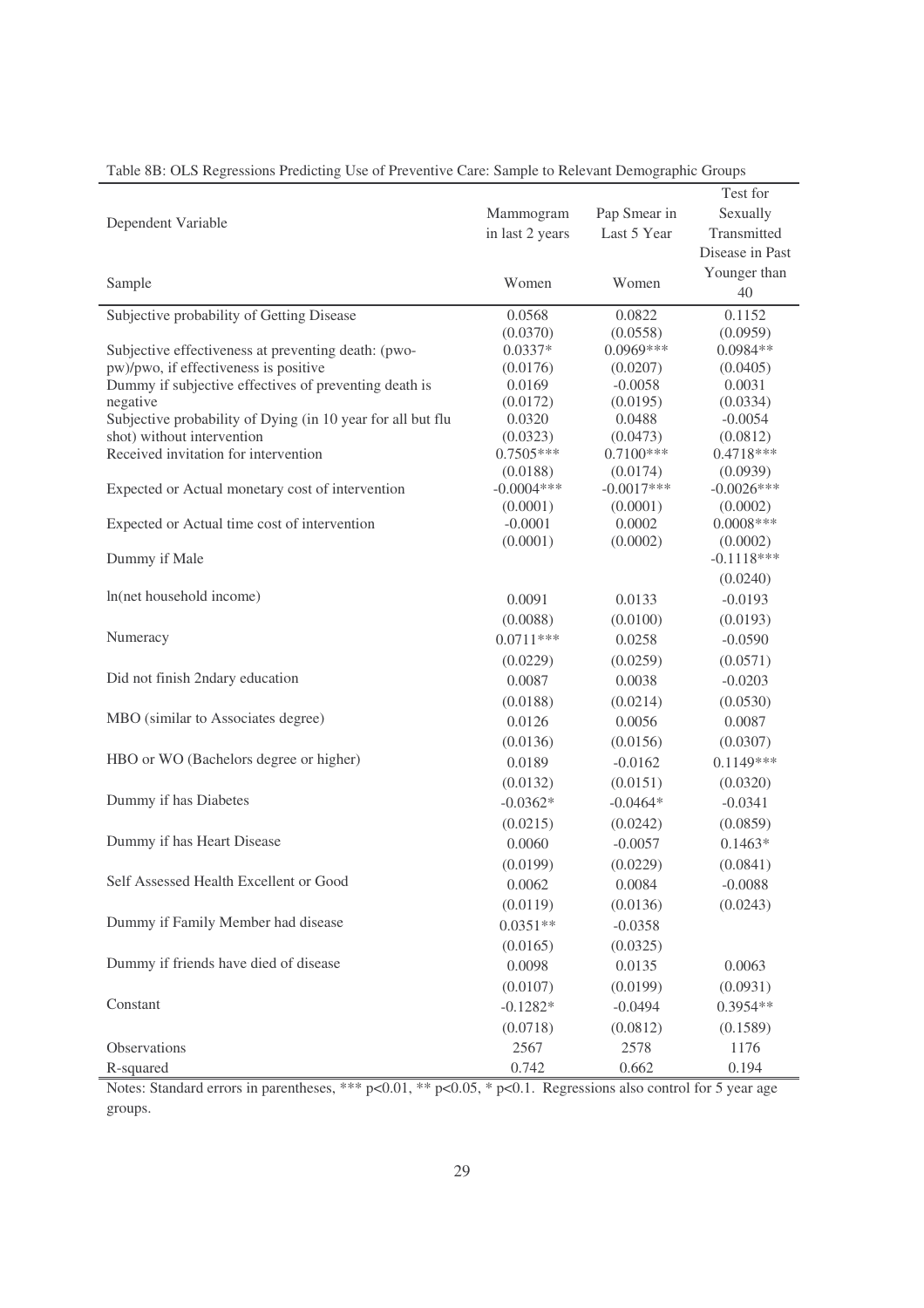| Dependent Variable                                                | Flu Shot in<br>2007 (before)<br>survey) | Flu Shot in<br>$2008$ (after<br>survey) | Mammogram             | Use Aspirin<br>for Prevention<br>of Heart<br>Disease |
|-------------------------------------------------------------------|-----------------------------------------|-----------------------------------------|-----------------------|------------------------------------------------------|
| Sample                                                            | Whole<br>Sample                         | Whole<br>Sample                         | Women                 | Whole<br>Sample                                      |
| Subjective Probability of Flu without flu shot                    | $0.2170***$                             | $0.2278***$                             |                       |                                                      |
| Epidemiological Probability of Death from<br>Flu without flu shot | (0.0143)<br>48.5852***<br>(10.0416)     | (0.0191)<br>$-17.5050$<br>(12.8396)     |                       |                                                      |
| Subjective Probability of Death from Flu<br>without flu shot      | $0.0693***$<br>(0.0160)                 | $0.0620***$<br>(0.0213)                 |                       |                                                      |
| Subjective Probability of Disease in 10 years                     |                                         |                                         | $0.0798***$           | 0.0030                                               |
|                                                                   |                                         |                                         | (0.0255)              | (0.0096)                                             |
| Epidemiological Probability of Disease in 10<br>years             |                                         |                                         | $-0.9776$<br>(1.1401) | $0.2146***$<br>(0.0342)                              |

Table 9: OLS Regressions Predicting Use of Preventive Care: Comparing the Role of Subjective and Objective Probabilities

Notes: Standard errors in parentheses, \*\*\* p<0.01, \*\* p<0.05, \* p<0.1. Regressions also control for 5 year age groups (age and age squared for flu shots), invitations, expected or actual costs, male, household income, numeracy, education dummies, and health indicators.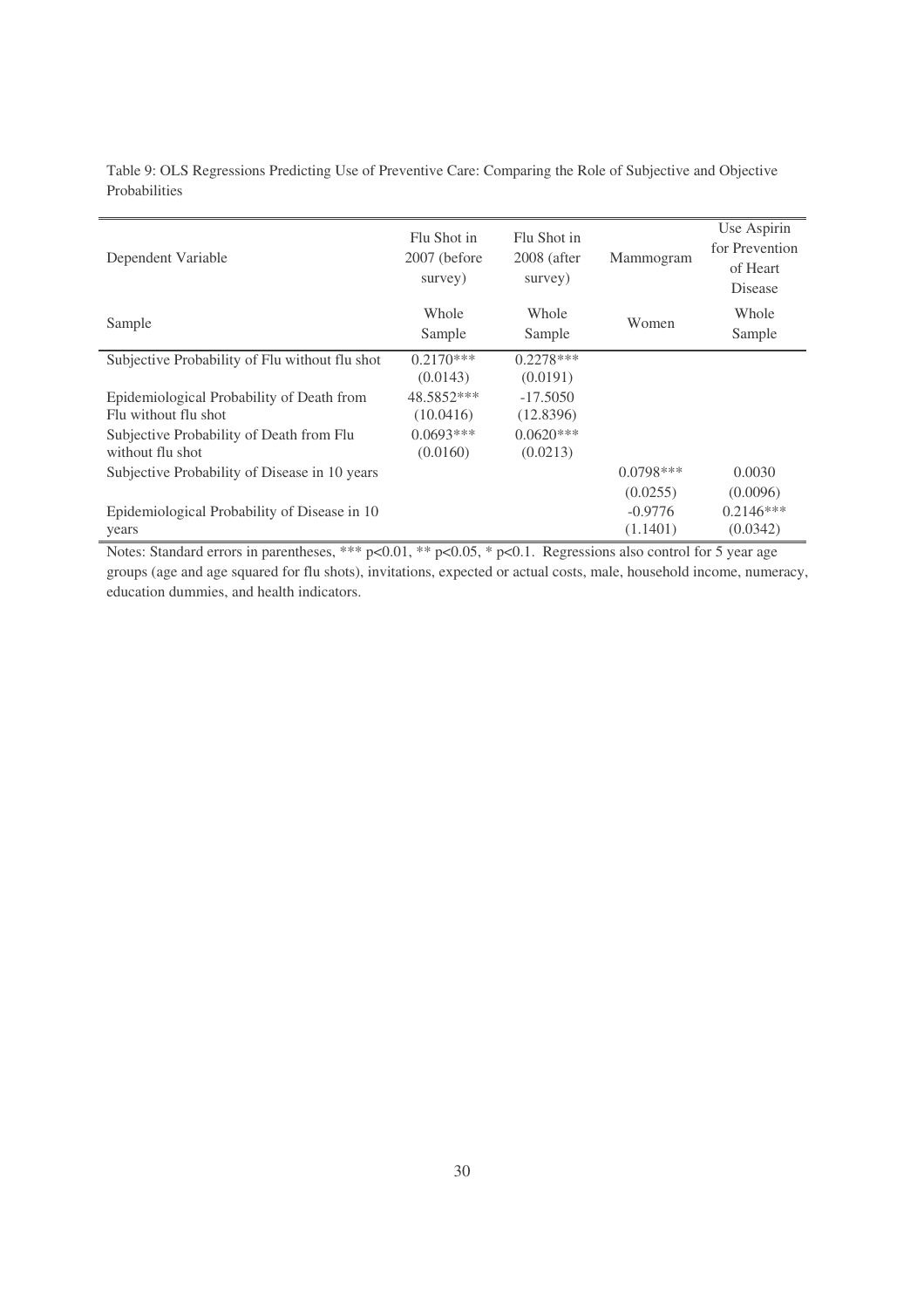

Figure 1: The Relationship Between Subjective Risk and Epidemiological Risk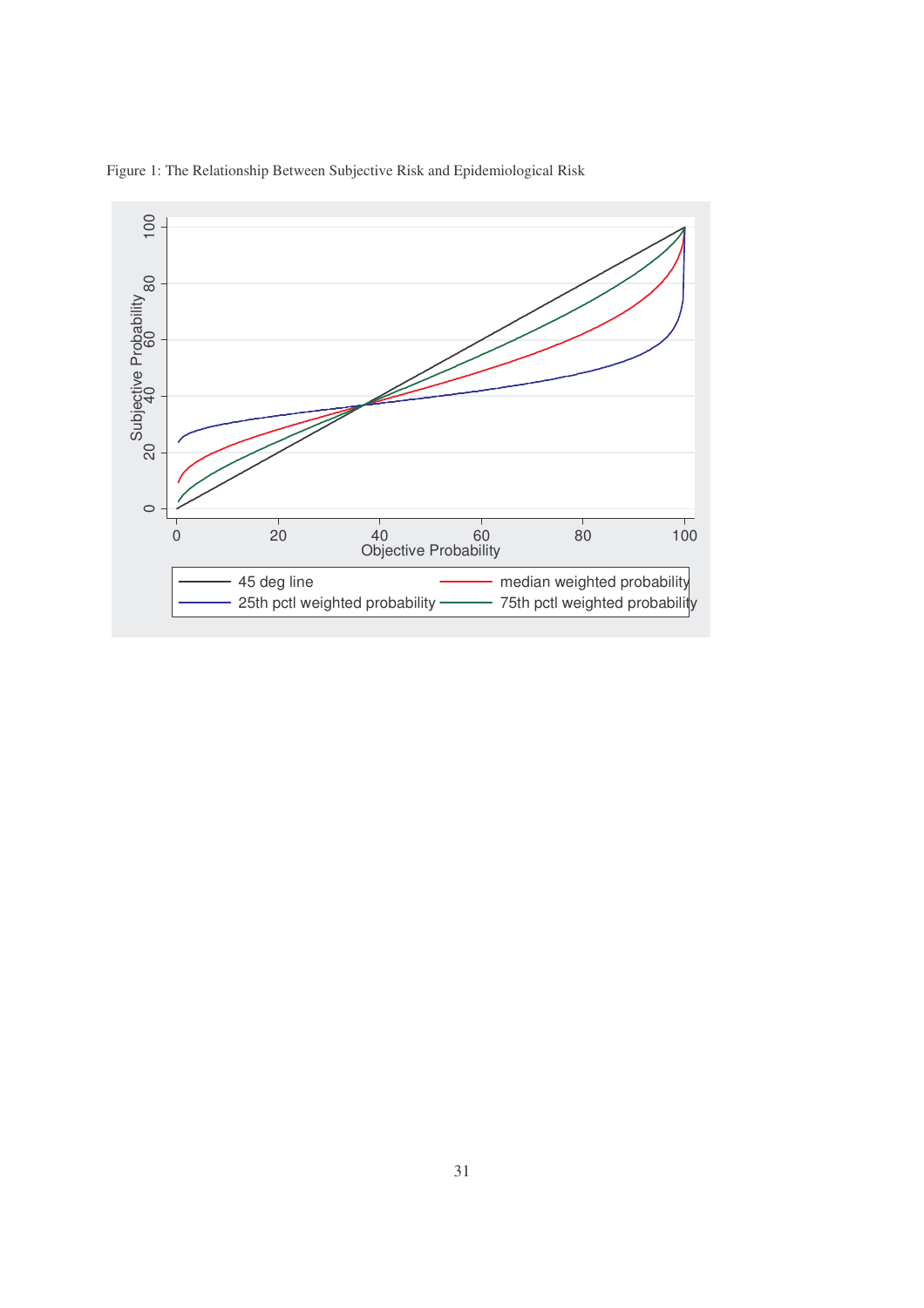Appendix Table 1: Subjective Probability Questions

| What is the percent chance that                                                                                    |
|--------------------------------------------------------------------------------------------------------------------|
| Flu                                                                                                                |
| You will get the flu in the winter, if you get a flu shot this fall?                                               |
| You will get the flu in the winter, if you don't get a flu shot this fall?                                         |
| You will get the flu and (survive/die), if you get a flu shot this fall?                                           |
| You will get the flu and (survive/die) if you don't get a flu shot this fall?                                      |
| Breast cancer (if female)                                                                                          |
| You will get breast cancer in the next 5 years?                                                                    |
| You will get breast cancer in the next 10 years?                                                                   |
| You will get breast cancer and die from it in the next 10 years, if you get a mammogram every 2 years?             |
| You will get breast cancer and die from it in the next 10 years, if you don't get any mammograms?                  |
| You will get breast cancer and die from it in the next 20 years, if you get a mammogram every 2 years?             |
| You will get breast cancer and die from it in the next 20 years, if you don't get any mammograms?                  |
| Cervical cancer (if female)                                                                                        |
| You will get cervical cancer in the next 5 years?                                                                  |
| You will get cervical cancer in the next 10 years?                                                                 |
| You will get cervical cancer and die from it in the next 10 years, if you get a Pap smear every 5 years?           |
| You will get cervical cancer and die from it in the next 10 years, if you don't get any Pap smears?                |
| You will get cervical cancer and die from it in the next 20 years, if you get a Pap smear every 5 years?           |
| You will get cervical cancer and die from it in the next 20 years, if you don't get any Pap smears?                |
| Sexually transmitted infections (if under 40)                                                                      |
| You will get an/another STD in the next 5 years?                                                                   |
| You will get an/another STD in the next 10 years?                                                                  |
| You will get AIDS and die from it in the next 10 years, if you get an STD test every year?                         |
| You will get AIDS and die from it in the next 10 years, if you don't get an STD test?                              |
| You will get AIDS and die from it in the next 20 years, if you get an STD test every year?                         |
| You will get AIDS and die from it in the next 20 years, if you don't get an STD test?                              |
| Heart disease                                                                                                      |
| You will get heart disease in the next 5 years?                                                                    |
| You will get heart disease in the next 10 years?                                                                   |
| You will get heart disease and die from it in the next 10 years, if you take a low dose of aspirin every day (or   |
| every other day) to reduce your risk?                                                                              |
| You will get heart disease and die from it in the next 10 years, if you don't take a low dose of aspirin every day |
| (or every other day) to reduce your risk?                                                                          |
| You will get heart disease and die from it in the next 20 years, if you take a low dose of aspirin every day (or   |
| every other day) to reduce your risk?                                                                              |
| You will get heart disease and die from it in the next 20 years, if you don't take a low dose of aspirin every day |
| (or every other day) to reduce your risk?                                                                          |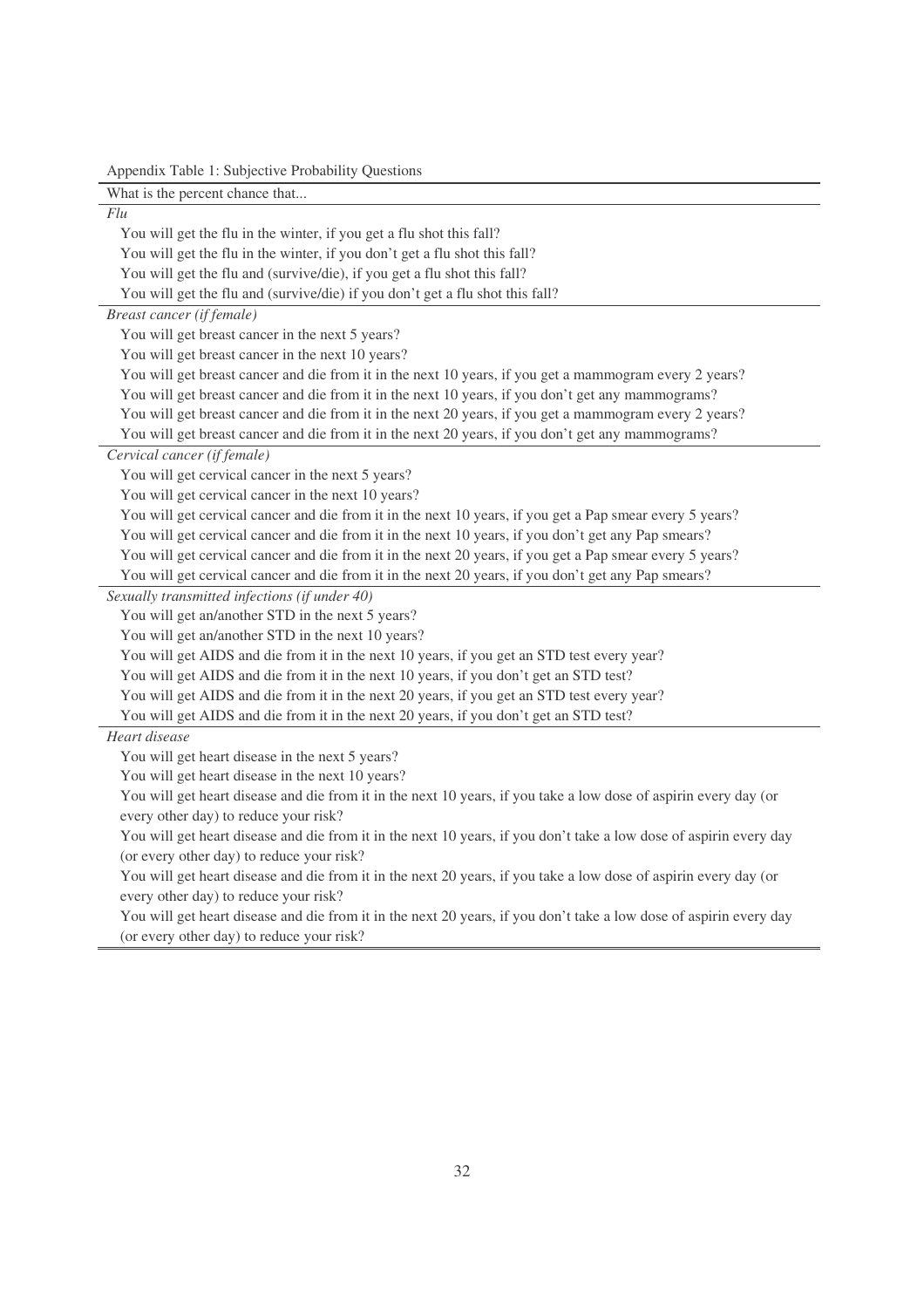|                                                                                           | Full Sample             | $65 + \&$ invited | $65 + \&$ not<br>invited | $<$ 65 & invited | $<65$ & not<br>invited |
|-------------------------------------------------------------------------------------------|-------------------------|-------------------|--------------------------|------------------|------------------------|
| Dependent Variable                                                                        |                         |                   |                          |                  |                        |
| Subjective effectiveness at preventing disease: (pwo-pw)/pwo, if                          | $0.1579***$             | $0.3301***$       | $0.4853***$              | $0.3631***$      | $0.0139***$            |
| effectiveness is positive                                                                 | (0.0121)                | (0.0461)          | (0.1126)                 | (0.0417)         | (0.0053)               |
| Dummy if subjective effectiveness of preventing disease is                                | $-0.0126$               | $-0.0935**$       | 0.0370                   | 0.0260           | 0.0017                 |
| negative                                                                                  | (0.0110)                | (0.0462)          | (0.0908)                 | (0.0381)         | (0.0047)               |
| Subjective probability of Getting Disease without intervention                            | $0.1421***$             | $0.1107**$        | 0.1333                   | $0.3136***$      | $0.0278***$            |
|                                                                                           | (0.0144)                | (0.0522)          | (0.1837)                 | (0.0473)         | (0.0064)               |
| Subjective effectiveness at preventing death: (pwo-pw)/pwo, if                            | $0.0939***$             | $0.1025***$       | $-0.0670$                | $0.1025***$      | $0.0103*$              |
| effectiveness is positive                                                                 | (0.0119)                | (0.0389)          | (0.1037)                 | (0.0364)         | (0.0057)               |
| Dummy if subjective effectives of preventing death is negative                            | $-0.0237**$             | $-0.0403$         | $-0.0086$                | $-0.0449$        | $-0.0007$              |
|                                                                                           | (0.0097)                | (0.0392)          | (0.0960)                 | (0.0334)         | (0.0042)               |
| Subjective probability of Dying (in 10 year for all but flu shot)<br>without intervention | $0.0718***$             | 0.0645            | 0.0307                   | $0.1174**$       | $-0.0002$              |
| Received invitation for intervention                                                      | (0.0155)<br>$0.4349***$ | (0.0478)          | (0.1523)                 | (0.0513)         | (0.0073)               |
|                                                                                           | (0.0094)                |                   |                          |                  |                        |
| Expected or Actual monetary cost of intervention                                          |                         |                   |                          |                  |                        |
|                                                                                           | $-0.0014***$            | $-0.0038***$      | $-0.0023$                | $-0.0063***$     | $-0.0001*$             |
|                                                                                           | (0.0001)                | (0.0006)          | (0.0020)                 | (0.0006)         | (0.0001)               |
| Expected or Actual time cost of intervention                                              | $-0.0008$ ***           | $-0.0038***$      | $-0.0017$                | $-0.0027***$     | $-0.0001$              |
|                                                                                           | (0.0001)                | (0.0010)          | (0.0017)                 | (0.0006)         | (0.0001)               |
| Dummy if Male                                                                             | 0.0111                  | 0.0092            | 0.0225                   | 0.0069           | $-0.0007$              |
|                                                                                           | (0.0073)                | (0.0260)          | (0.0691)                 | (0.0242)         | (0.0033)               |
| In(net household income)                                                                  | 0.0059                  | 0.0063            | 0.0934                   | 0.0005           | 0.0036                 |
|                                                                                           | (0.0066)                | (0.0268)          | (0.0879)                 | (0.0217)         | (0.0029)               |
| Numeracy                                                                                  | $-0.0382**$             | 0.0083            | $-0.0648$                | $-0.1692***$     | 0.0012                 |
|                                                                                           | (0.0168)                | (0.0541)          | (0.1466)                 | (0.0528)         | (0.0078)               |
| Did not finish 2ndary education                                                           | $-0.0010$               | $0.0662**$        | $-0.0403$                | $-0.0769*$       | $-0.0079$              |
|                                                                                           | (0.0135)                | (0.0335)          | (0.1083)                 | (0.0445)         | (0.0068)               |
| MBO (similar to Associates degree)                                                        | $-0.0142$               | $0.1006**$        | $-0.1446$                | $-0.0841***$     | 0.0034                 |
|                                                                                           | (0.0097)                | (0.0406)          | (0.0962)                 | (0.0315)         | (0.0042)               |
| HBO or WO (Bachelors degree or higher)                                                    | $-0.0329***$            | 0.0268            | $-0.1105$                | $-0.1178***$     | 0.0064                 |
|                                                                                           | (0.0093)                | (0.0327)          | (0.0781)                 | (0.0314)         | (0.0042)               |

Appendix Table 2: OLS Regressions Predicting Use of Flu Shots by Subgroups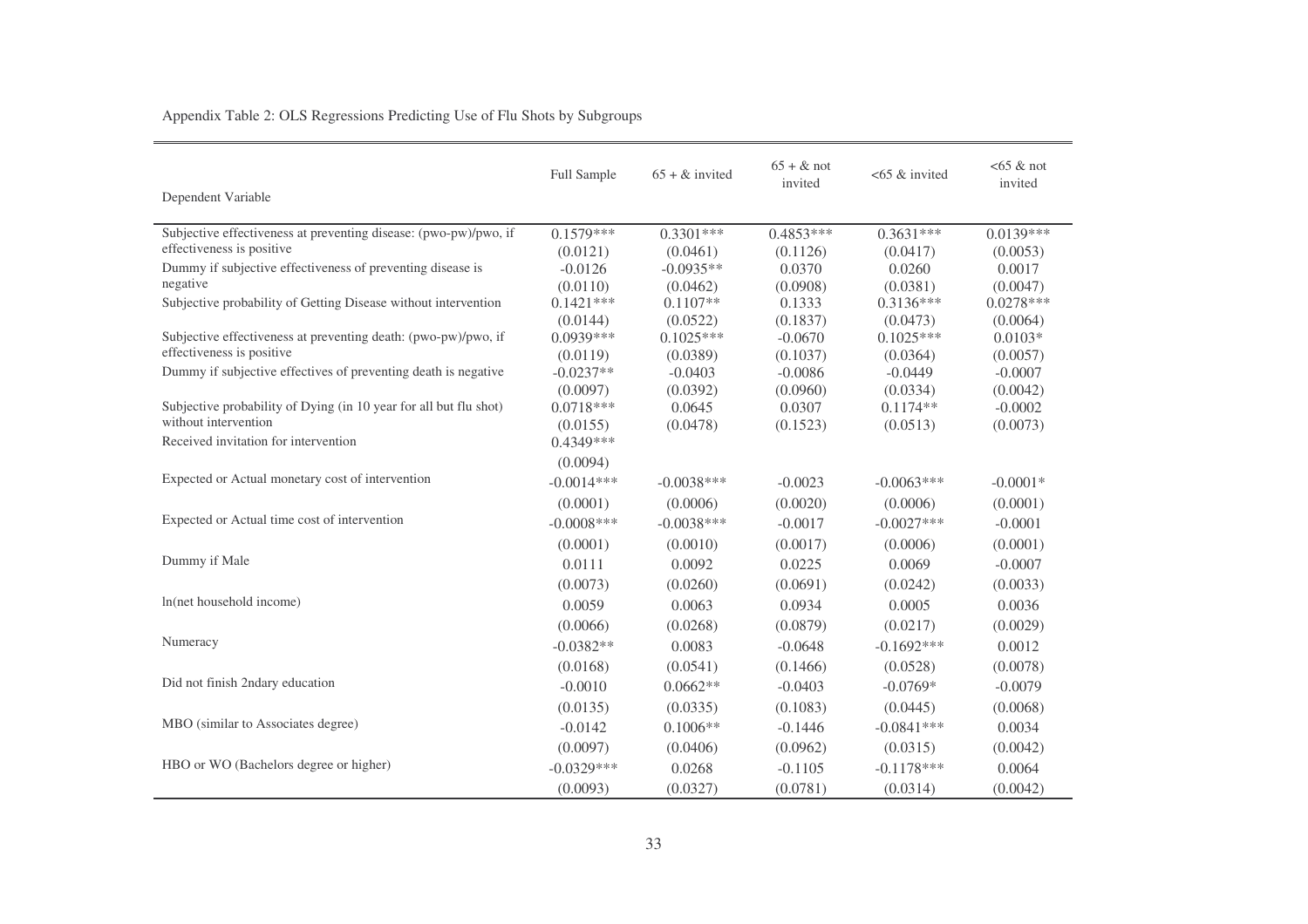| Dummy if has Diabetes                     | $0.0983***$  | 0.0006      | 0.0299    | $0.1336***$ | $-0.0002$ |
|-------------------------------------------|--------------|-------------|-----------|-------------|-----------|
|                                           | (0.0144)     | (0.0330)    | (0.1191)  | (0.0341)    | (0.0103)  |
| Dummy if has Heart Disease                | $0.0876***$  | $0.0768***$ | 0.0589    | $0.0932***$ | $-0.0056$ |
|                                           | (0.0129)     | (0.0284)    | (0.0795)  | (0.0337)    | (0.0089)  |
| Dummy if has High Blood Pressure          | $0.0230**$   | $0.0581**$  | 0.0998    | 0.0056      | 0.0075    |
|                                           | (0.0092)     | (0.0255)    | (0.0662)  | (0.0276)    | (0.0046)  |
| Self Assessed Health is Excellent or Good | $-0.0249***$ | $-0.0544$   | $-0.0883$ | $-0.0764**$ | $-0.0022$ |
|                                           | (0.0084)     | (0.0345)    | (0.0755)  | (0.0307)    | (0.0036)  |
| Dummy if friends have died of disease     | $0.0636***$  | $-0.0160$   | 0.1917    | $0.1822***$ | $-0.0103$ |
|                                           | (0.0244)     | (0.0612)    | (0.3636)  | (0.0652)    | (0.0134)  |
| Constant                                  | $-0.0657$    | $0.5552***$ | $-0.9540$ | $0.3925**$  | $-0.0346$ |
|                                           | (0.0540)     | (0.2142)    | (0.7157)  | (0.1801)    | (0.0236)  |
| Percent Receiving flu shot                | 23%          | 82%         | $9\%$     | 55%         | $1\%$     |
| <b>Observations</b>                       | 4927         | 646         | 91        | 1010        | 3180      |
| R-squared                                 | 0.658        | 0.373       | 0.420     | 0.480       | 0.027     |

Notes: Standard errors in parentheses, \*\*\* p<0.01, \*\* p<0.05, \* p<0.1. Regressions also control for 5 year age groups.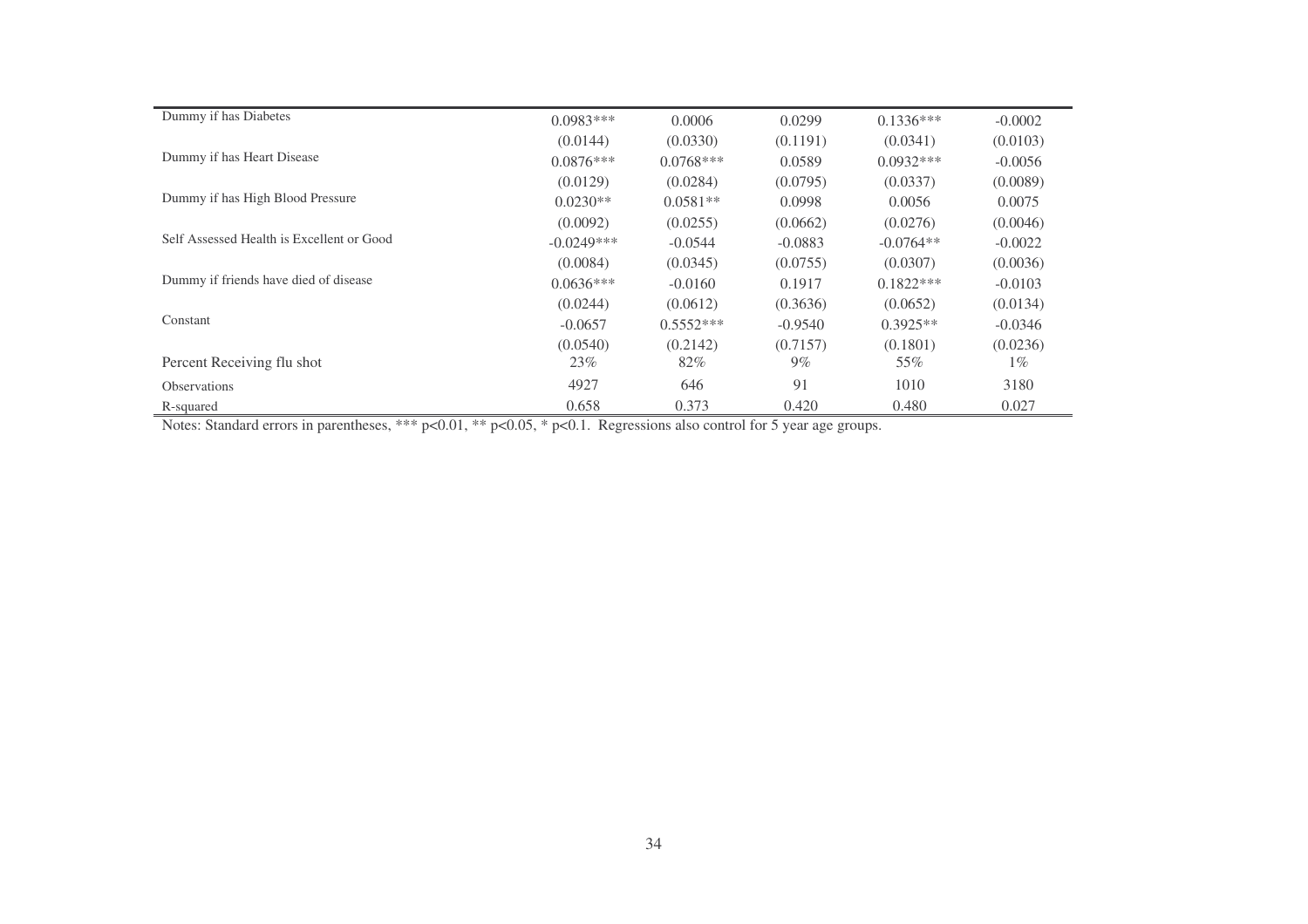#### **References**

Belkar, R, Fiebig D, Haas M, Viney R. (2006). "Why worry about awareness in choice problems? Econometric analysis of screening for cervical cancer," *Health Economics*, vol. 15, pp. 33-47.

Bruine de Bruin, W., and Carman, K.G. (2010). "Measuring Risk Perceptions," Working Paper.

Bruine de Bruin, W., Parker, A.M., & Fischhoff, B. (2007). "Can teens predict significant Life Events?" *Journal of Adolescent Health*, vol. 41, pp. 208-210.

Byrne, M.M. and P. Thompson (2001). "Screening and preventable illness," *Journal of Health Economics*', vol. 20, pp. 1077-1088.

Chang, F., (1996). "Uncertainty and investment in health," *Journal of Health Economics*, vol. 15, pp. 369–376.

Cropper, M.L. (1977)."Health, Investment in Health, and Occupational Choice," *Journal of Political Economy*, vol. 85(6), pages 1273-94.

Dardanoni, V. and Wagstaff, A., (1987). "Uncertainty, inequalities in health and the demand for health," *Journal of Health Economics*, vol. 6, pp. 283–290.

Dardanoni, V. and Wagstaff, A., (1990). "Uncertainty and the demand for medical care," *Journal of Health Economics*, vol. 9, pp. 23–38.

Decarli, Adriano, Calza, Stefano, Masala, Giovanna, Specchia, Claudia, Palli, Domenico, and Gail,Mitchell H. (2006). "Gail Model for Prediction of Absolute Risk of Invasive Breast Cancer: Independent Evaluation in the Florence–European Prospective Investigation Into Cancer and Nutrition Cohort," *Journal of the National Cancer Institute*, vol. 98, no. 23, pp.1686-1693.

Delavande, Adeline (2008). "Pill, Patch or Shot? Subjective Expectations and Birth Control Choice," *International Economic Review*, 2008, vol. 49, pp. 999-1042.

Dominitz, Jeff and Charles F. Manski (1997). "Using Expectations Data to Study Subjective Income Expectations," *Journal of the American Statistical Association*, vol. 92, pp. 855-867.

Gail, Mitchell H., Brinton, Louise A., Byar, David P., Corle, Donald K., Green, Sylvan B., Schairer, Catherine, and Mutvihill, John J., (1989). "Projecting Individualized Probabilities of Developing Breast Cancer for White Females Who Are Being Examined Annually," *Journal of the National Cancer Institute*, vol. 81, pp.1879-1886, 1989.

Gan, Li, Michael Hurd and Daniel McFadden (2003). "Individual Subjective Survival Curves," National Bureau of Economic Research Working Paper 9480.

Gotzsche, PC,and Nielsen, M (2006). "Screening for breast cancer with mammography," *Cochrane Database of Systematic Reviews*, Issue 4. Art. No.:CD001877.

Govaert, T.M., Thijs, C.T., Masurel, N., Sprenger, M.J., Dinant, G.J., and Knottnerus, J.A., (1994). "The efficacy of influenza vaccination in elderly individuals. A randomized double-blind placebo-controlled trial," *JAMA*, Dec 1994, vol. 272, pp. 1661 - 1665.

Grossman, M. (1972). "On the concept of health capital and the demand for health," *Journal of Political Economy* 80, pp. 223-255.

Hey, John D. and Mahesh S. Patel (1983). "Prevention and cure? Or: Is an Ounce of Prevention Worth a Pound of Cure?" *Journal of Health Economics*, vol. 2, pp. 119-138.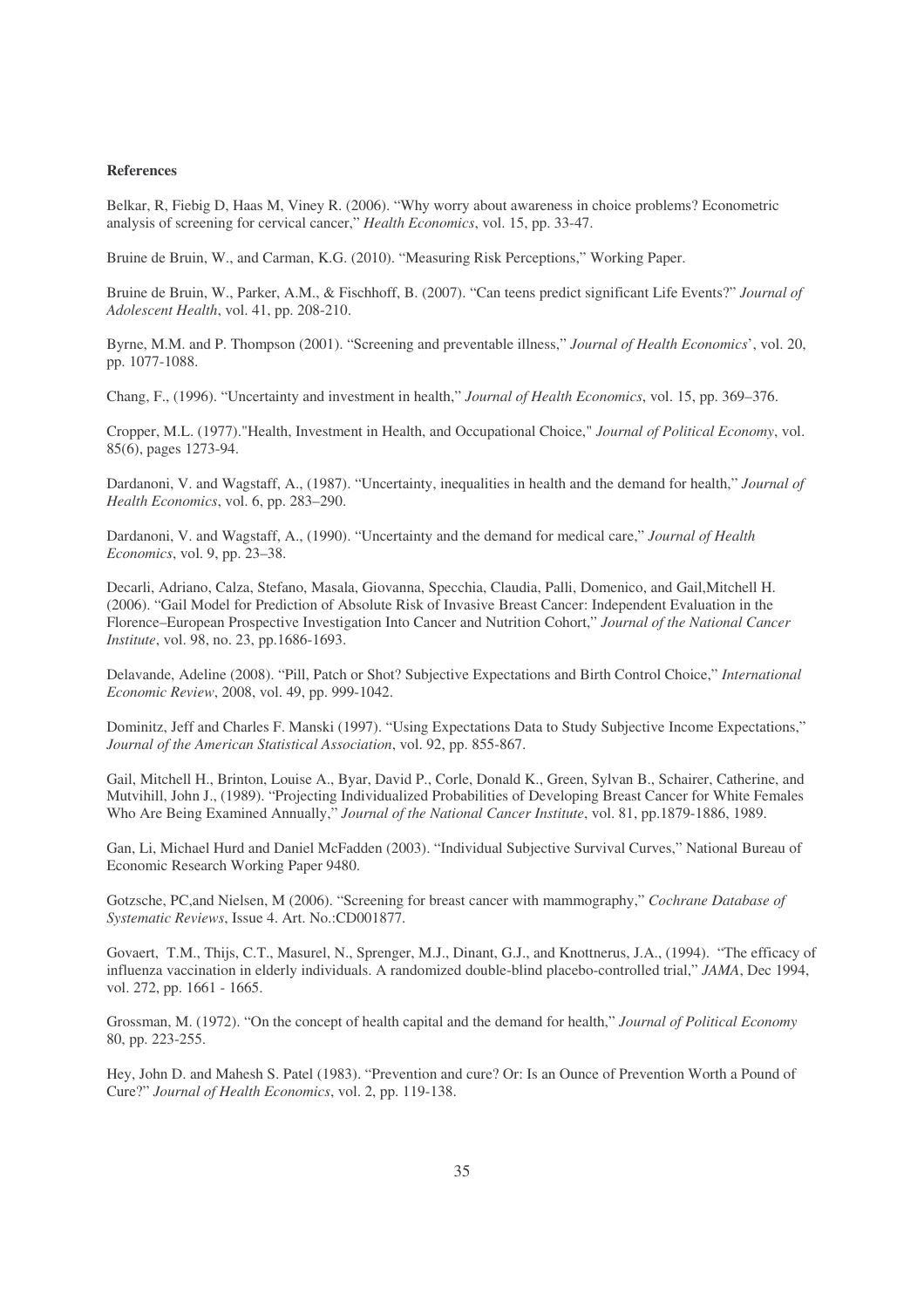Hueston, William J., and Benich, Joseph J., (2004). "A Cost-Benefit Analysis of Testing for Influenza A in High-Risk Adults," *Annals of Family Medicine*, vol. 2, pp. 33-40.

Hurd, M. and K. McGarry (1995). "Evaluation of the Subjective Probabilities of Survival in the Health and Retirement Study," Journal of Human Resources, 30, S268-S292.

Hurd, Michael D. and Kathleen McGarry (2002). "The Predictive Validity of Subjective Probabilities of Survival," *Economic Journal*, vol. 112, pp. 966-985.

Hurd, M. and J. Smith (2002). Expected Bequests and Their Distribution," National Bureau of Economic Research Working Paper 9142.

Juster, Thomas (1966). "Consumer Buying Intentions and Purchase Probability: An Experiment in Survey Design," *Journal of the American Statistical Association*, vol. 61, pp. 658-696.

Kenkel, Donald S. (1994). "The Demand for Preventative Medical Care," *Applied Economics*, vol. 26, pp. 313-25.

Khwaja, A, D. Silverman, F.A. Sloan, and Yang Wang (2009). "Are Smokers Misinformed*?*" *Journal of Health Economics*, vol. 28, pp. 385-397.

Lipkus, Isaac M., Maggie Kuchibhatla, Colleen M. McBride, Hayden B. Bosworth, Kathryn I. Pollak, Ilene C. Siegler, and Barbara K. Rimer (2000). "Relationships among Breast Cancer Perceived Absolute Risk, Comparative Risk, and Worries," *Cancer Epidemiology, Biomarkers & Prevention*, vol. 9, pp. 973-975.

Manski, Charles (2004). "Measuring Expectations," *Econometrica*, Vol. 72, No. 5 (Sept. 2004), pp1329-1376.

Mullahy, John (1999). "It'll only hurt a second? Microeconomic determinants of who gets flu shots," *Health Economics*, vol. 8, pp. 9-24.

Peters, E., Slovic, P., Hibbard, J. H., & Tusler, M. (2006a). "Why worry? Worry, risk perceptions, and willingness to act to reduce medical errors," *Health Psychology*, vol. 25, 144-152.

Peters, E., Vastfjaal, D. Slovic, P., Mertz, C.K., Mazzacco, Ketti, & Dickert, S. (2006b). "Numeracy and Decision Making", *Psychological Science*, vol. 17, no 5, 407-413.

Prelec, Drazaen (1998). "The Probability Weighting Function," *Econometrica*, vol. 60, pp. 497–528.

Rockhill, Beverly, Spiegelman, Donna, Byrne, Celia, Hunter, David J., and Colditz, Graham A. (2001). "Validation of the Gail et al. Model of Breast Cancer Risk Prediction and Implications for Chemoprevention," Journal of the National Cancer Institute, Vol. 93, No. 5, pp. 358-366.

Sawaya GF, Brown AD, Washington AE, Garber AM, (2001). "Current Approaches to Cervical-Cancer Screening," *New England Journal of Medicine*, Volume 344: Number 21, pp. 1603-1607.

Salant Talya, Pamela S. Ganschow, Olufunmilayo I. Olopade, Diane S. Lauderdale (2006). " 'Why Take It If You Don't Have Anything?' Breast Cancer Risk Perceptions and Prevention Choices at a Public Hospital," *Journal of General Internal Medicine*, vol. 21, pp. 779-785.

Satterfield T, Johnson SM, Slovic P, Neil N, Schein JR. (2000). "Perceived risks and reported behaviors associated with osteoporosis and its treatment," *Women Health*, vol. 31, pp. 21-40.

Selden, T., (1993). "Uncertainty and health care spending by the poor: the health capital model revisited," *Journal of Health Economics*, vol. 12, pp. 109–115.

Skinner, Celette Sugg, Matthew W. Kreuter, Sarah Kobrin, Victor J. Strecher (1998). "Perceived and Actual Breast Cancer Risk: Optimistic and Pessimistic Biases," *Journal of Health Psychology*, vol. 3, pp. 181-193.